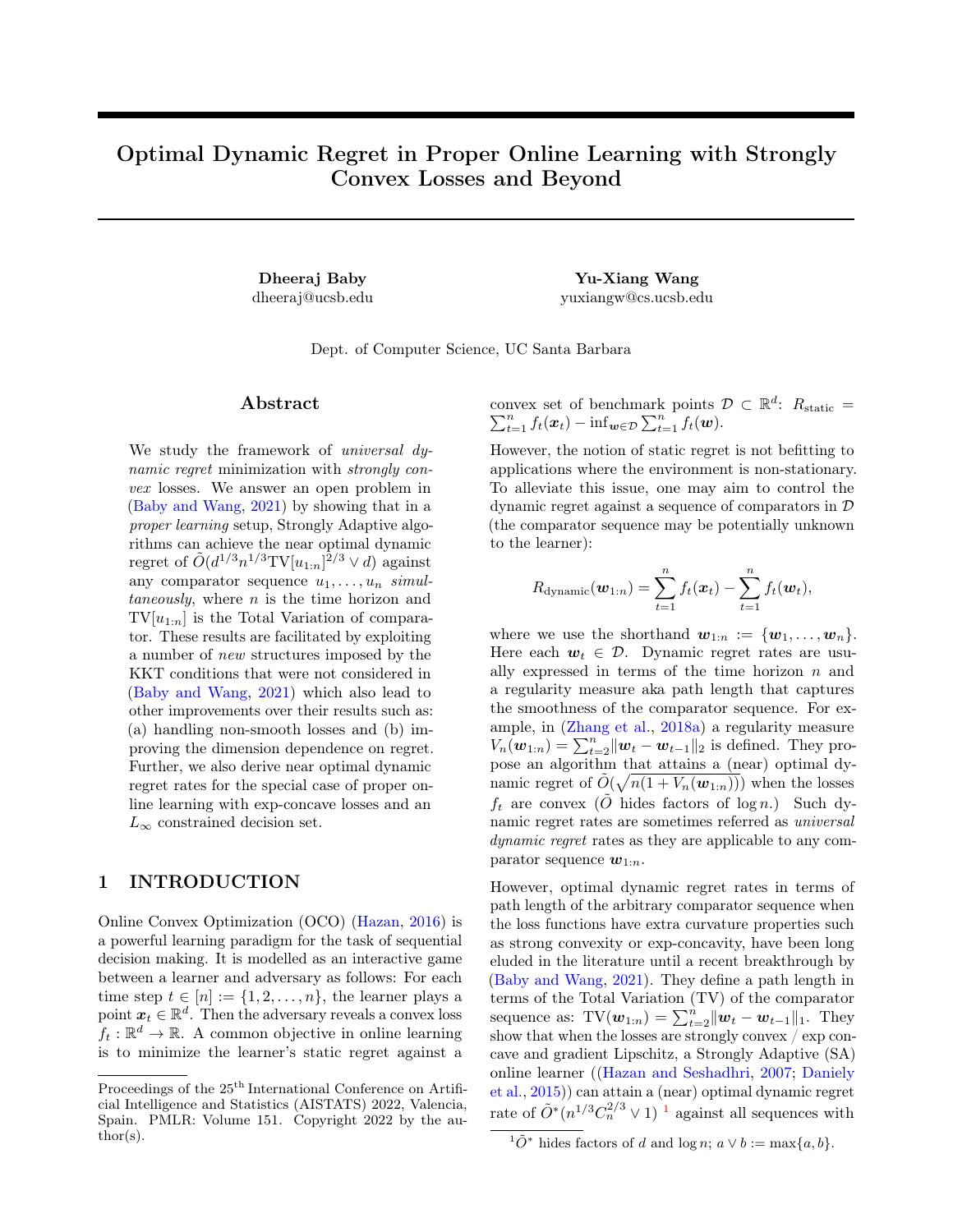$TV(\mathbf{w}_{1:n}) \leq C_n$  where  $C_n$  is a quantity that may be unknown to the learner. However, this rate is attained using an improper SA algorithm whose decisions can lie outside  $D$ . A question that was left open was whether improper learning is strictly necessary to achieve the optimal rates for exp-concave optimization. In this work, we answer this in the negative by showing that a proper version of the SA algorithms can attain the optimal (modulo log factors and dimension dependencies) dynamic regret rates whenever the losses are strongly convex.

We summarize our main contributions below.

- We provide a new analysis that extends the results of [\(Baby and Wang,](#page-8-0) [2021\)](#page-8-0) to proper strongly convex online learning to attain the near optimal dynamic regret rate of  $\tilde{O}(d^{1/3}n^{1/3}C_n^{2/3} \vee d)$ for Strongly Adaptive methods (see Corollary [5\)](#page-5-0). In contrast to [\(Baby and Wang,](#page-8-0) [2021\)](#page-8-0), our results imply an important conclusion that improper learning is not strictly necessary for attaining such fast rates with general strongly convex losses. To the best of our knowledge, this is the first result that achieves near optimal dynamic regret in a setting of proper learning under strongly convex losses.
- For exp-concave losses, we prove an analogous result that Strongly Adaptive algorithms can attain a near optimal dynamic regret of  $\tilde{O}^*((n^{1/3}C_n^{2/3} \vee 1))$ in the special case of  $L_{\infty}$  (box) constrained decision set,  $\mathcal{D} = \{ \boldsymbol{x} \in \mathbb{R}^d : ||\boldsymbol{x}||_{\infty} \leq B \}$  (see Theorem [10\)](#page-7-0).
- To facilitate these results we discover and exploit a number of new structures imposed by the KKT conditions that were not considered in [\(Baby and](#page-8-0) [Wang,](#page-8-0) [2021\)](#page-8-0), which could be of independent interest.

Notes on scope and relevance. Under exp-concave or strongly convex losses, the important question of finding an optimal (wrt universal dynamic regret) and proper algorithm has remained resistant to attacks in the non-stationary online learning literature for almost two decades since the work of [\(Zinkevich,](#page-10-0) [2003\)](#page-10-0). In this work, we take the first steps in addressing this question by showing optimality of proper SA learner in proper learning settings. The fact that a proper version of Strongly Adaptive algorithms can lead to optimal rates was highly unclear from the analysis of [\(Baby and Wang,](#page-8-0) [2021\)](#page-8-0). Further, by lifting the gradient smoothness assumption for the revealed losses, we modestly enlarge the applicability of the results when compared to [\(Baby and Wang,](#page-8-0) [2021\)](#page-8-0). Though our proof techniques bear some semblance with that of [\(Baby and Wang,](#page-8-0) [2021\)](#page-8-0) in terms of the usage of KKT conditions, this similarity is only superficial and we introduce several new non-trivial ideas in the analysis for attaining the new results (see Sections [2.2](#page-2-0) and [4.1\)](#page-7-1).

## <span id="page-1-1"></span>2 A GENTLE START: SQUARED LOSS GAMES

To start with, we consider the following squared loss game which will later play a pivotal role in the generalization to strongly convex losses.

- At time  $t \in [n] := \{1, \ldots, n\}$ , player predicts  $x_t \in$  $[-B, B]$ .
- Adversary reveals a label  $y_t \in [-G, G]$
- Player suffers loss  $(y_t x_t)^2$ .

We make the following assumption.

Assumption A1: We assume that  $[-B, B] \subset$  $[-G, G]$  with  $B \geq 1$  without loss of generality.

Define a class of comparators as:

$$
\mathcal{TV}^B(C_n) := \left\{ w_{1:n} : \mathrm{TV}(w_{1:n}) := \sum_{t=2}^n |w_t - w_{t-1}| \leq C_n, \right\}
$$
  

$$
|w_t| \leq B \ \forall t \in [n] \left.\right\}.
$$

We are interested in simultaneously controlling the dynamic regret against all sequences in  $\mathcal{TV}^B(C_n)$ . The main algorithm we use for this task is the Follow-the-Leading-History (FLH) from [\(Hazan and Seshadhri,](#page-9-2) [2007\)](#page-9-2) with Online Gradient Descent (OGD) run on the decision set  $[-B, B]$  as base learners. This algorithm will be referred as FLH-OGD strategy henceforth. We provide a description of FLH in Appendix [B](#page-11-0) for completeness. We have the following performance guarantee.

<span id="page-1-0"></span>**Theorem 1.** Suppose the labels  $y_t$  generated by the adversary belong to  $[-G, G]$ . Let  $x_t$  be the prediction at time t of FLH with learning rate  $\zeta = 1/(2(G +$  $(B)^2$ ), base learners as OGD with step sizes  $1/(2t)$  and  $\text{decision set } [-B, B]$ . Then for any comparator sequence  $(w_1, \ldots, w_n) \in \mathcal{TV}^B(C_n)$ 

$$
\sum_{t=1}^{n} (y_t - x_t)^2 - (y_t - w_t)^2 = \tilde{O}\left(n^{1/3} C_n^{2/3} \vee 1\right),
$$

where  $\tilde{O}(\cdot)$  hides dependence on logarithmic factors of horizon  $n, G, B$  and  $a \vee b := \max\{a, b\}.$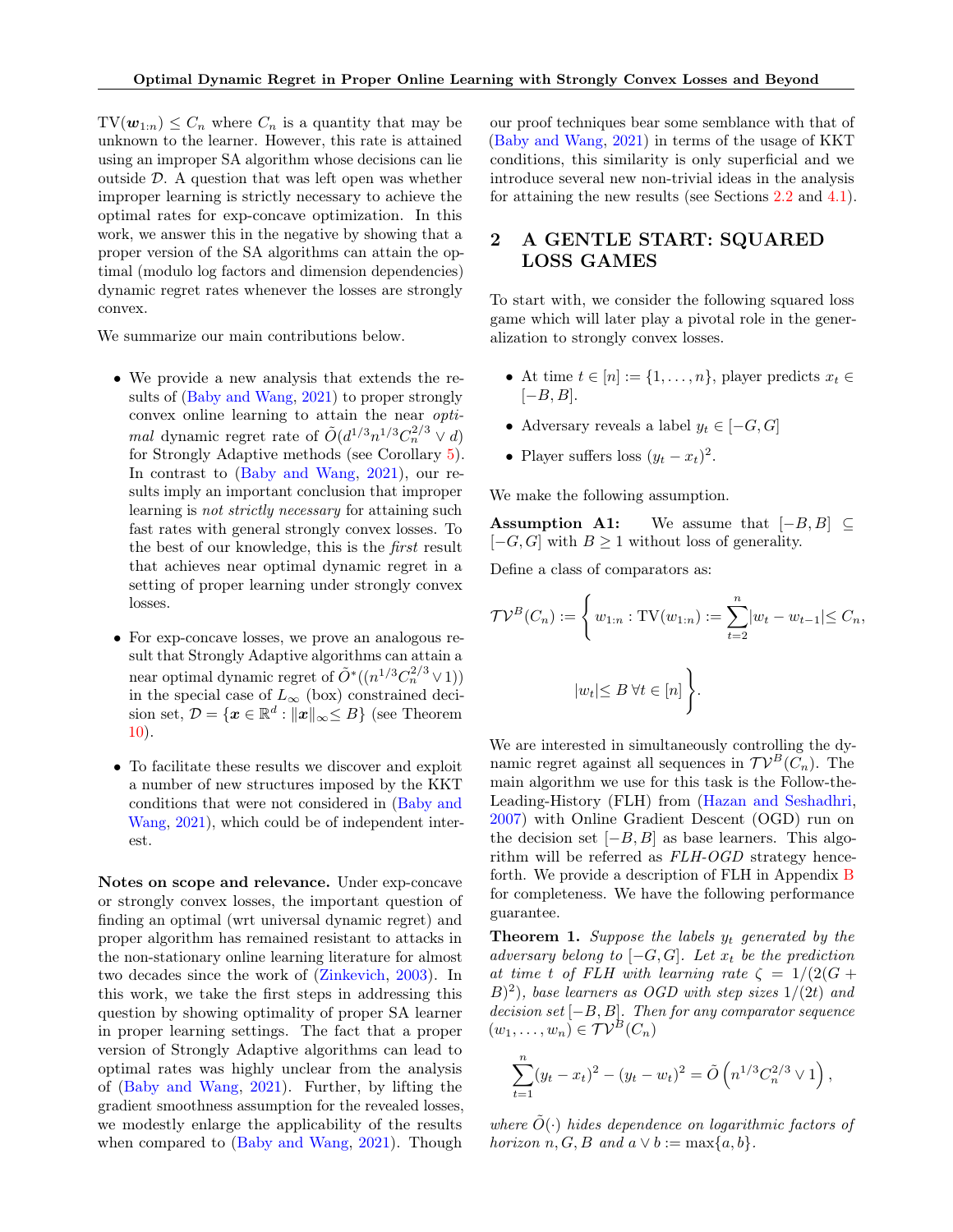,

<span id="page-2-6"></span>Remark 2 (Adaptivity to  $C_n$  and safe (non-stochastic) oracle inequality). The FLH-OGD strategy does not require  $C_n$  as an input. Further, Theorem [1](#page-1-0) has implications in non-parametric regression under safety constraints. When the non-parametric estimator for the  $\mathcal{TV}^B$  sequence class is required to obey a safety constraint that the estimator's outputs  $x_t$  must also lie in  $[-B, B]$ , Theorem [1](#page-1-0) implies the following oracle inequality:

$$
\sum_{t=1}^{n} (y_t - x_t)^2 + g(x_t)
$$
\n
$$
\leq \min_{w_{1:n}} \sum_{t=1}^{n} (y_t - w_t)^2 + g(w_t) + \tilde{O}\left(n^{1/3} \text{TV}(w_{1:n})^{2/3} \vee 1\right)
$$

where  $g(x)$  is a safety constraint such that  $g(x) =$  $\infty$  when  $|x| > B$  and zero otherwise. This is a strict generalization of Remark 2 in [\(Baby and Wang,](#page-8-0) [2021\)](#page-8-0).

#### 2.1 Key insight behind proof of Theorem [1](#page-1-0)

The insight we used in deriving regret rate in Theorem [1](#page-1-0) for a proper learning setup is based on the following idea: Suppose that we need to compete against a comparator sequence that incurs a Total Variation (TV) of  $C_n$ . We observe that, this comparator sequence of decisions in hindsight requires to obey the TV constraint while the decisions of the Strongly Adaptive (SA) learner need not obey any such constraints. Consider a time interval I where the comparator sequence assumes a constant value (say  $v_1$ ) in an *arbitrary* convex decision set  $D$ . There could be some other point in  $D$ (say  $v_2$ ) which can incur better cumulative loss within that interval. Note that the comparator sequence may not assume the value  $v_2$  in the interval I due to the global TV constraint. Due to the strongly adaptive property, the regret (against  $v_1$ ) of the SA learner in interval I is then bounded by the regret (against  $v_1$ ) of the static point  $v_2$ , which is less than or equal to zero, plus an extra log term. The presence of such non-positive terms can delicately offset the effect of the positive log terms when summed across all such intervals to get favorable dynamic regret rates. How small the non-positive terms are, when summed across all intervals, depends on the magnitude of  $C_n$  (and indirectly on  $n$ ).

### <span id="page-2-0"></span>2.2 Detailed road map for the proof of Theorem [1](#page-1-0)

In this section, we focus on conveying the main ideas of our proof deferring the formal details to Appendix [C.](#page-12-0) We start by briefly reviewing the proof strategy of [\(Baby and Wang,](#page-8-0) [2021\)](#page-8-0) and then intuitively capture

the points of similarities and differences in our analysis. Throughout the proof we use the shorthand  $[a, b] :=$  ${a, a+1, \ldots, b}$  for two natural numbers  $a < b$ .

We start by characterizing the offline optimal. Define the sign function as  $sign(x) = 1$  if  $x > 0$ ;  $-1$  if  $x < 0$ ; and some  $v \in [-1, 1]$  if  $x = 0$ .

<span id="page-2-4"></span>Lemma 3. (characterization of offline optimal) Consider the following convex optimization problem (where  $\tilde{z}_1, ..., \tilde{z}_{n-1}$  are introduced as dummy variables)

$$
\tilde{u}_1, \dots, \tilde{u}_n, \tilde{z}_1, \dots, \tilde{z}_{n-1} \quad \frac{1}{2} \sum_{t=1}^n (y_t - \tilde{u}_t)^2
$$
\n
$$
\text{s.t.} \qquad \tilde{z}_t = \tilde{u}_{t+1} - \tilde{u}_t \,\forall t \in [n-1],
$$
\n
$$
\sum_{t=1}^{n-1} |\tilde{z}_t| \le C_n, \qquad (1a)
$$

<span id="page-2-3"></span><span id="page-2-2"></span><span id="page-2-1"></span>
$$
- B \le \tilde{u}_t \,\forall t \in [n], \tag{1b}
$$

$$
\tilde{u}_t \le B \,\forall t \in [n],\tag{1c}
$$

Let  $u_1, \ldots, u_n, z_1, \ldots, z_{n-1}$  be the optimal primal variables and let  $\lambda \geq 0$  be the optimal dual variable corresponding to the constraint  $(1a)$ . Further, let  $\gamma_t^- \geq 0, \gamma_t^+ \geq 0$  be the optimal dual variables that correspond to constraints  $(1b)$  and  $(1c)$  respectively for all  $t \in [n]$ . By the KKT conditions, we have

- stationarity:  $u_t y_t = \lambda (s_t s_{t-1}) + \gamma_t^- \gamma_t^+$ , where  $s_t \in \partial |z_t|$  (a subgradient). Specifically,  $s_t =$  $sign(u_{t+1} - u_t)$  if  $|u_{t+1} - u_t| > 0$  and  $s_t$  is some value in  $[-1, 1]$  otherwise. For convenience of notations later, we also define  $s_n = s_0 = 0$ .
- $\bullet$  complementary slackness:  $\qquad \qquad (a)$  $\lambda \left( \sum_{t=2}^{n} |u_t - u_{t-1}| - C_n \right) = 0;$  (b)  $\gamma_t^-(u_t + B) = 0$ and  $\gamma_t^+ (u_t - B) = 0$  for all  $t \in [n]$

Let the optimal solution constructed by the offline oracle be denoted by  $u_{1:n}$  (termed as offline optimal henceforth). In [\(Baby and Wang,](#page-8-0) [2021\)](#page-8-0), a partition  $\mathcal{P} = \{ [i_s, i_t], i \in [M] \}$  of  $[n]$  is formed with cardinality  $|\mathcal{P}|=M = O(n^{1/3}C_n^{2/3} \vee 1)$ . The partition has an additional property that within each bin  $[i_s, i_t] \in \mathcal{P}$ , we have  $C_i := \sum_{j=i_s+1}^{i_t} |u_j - u_{j-1}| \leq B/\sqrt{i_t - i_s + 1}$ (see Lemma [17\)](#page-15-0). Then for each bin, a three term regret decomposition is employed as follows:

<span id="page-2-5"></span>
$$
\underbrace{\sum_{j=i_s}^{i_t} (y_j - x_j)^2 - (y_j - \bar{y}_i)^2}_{T_{1,i}} + \underbrace{\sum_{j=i_s}^{i_t} (y_j - \bar{y}_i)^2 - (y_j - \bar{u}_i)^2}_{T_{2,i}}_{T_{3,i}} + \underbrace{\sum_{j=i_s}^{i_t} (y_j - \bar{u}_i)^2 - (y_j - u_j)^2}_{T_{3,i}},
$$
\n(2)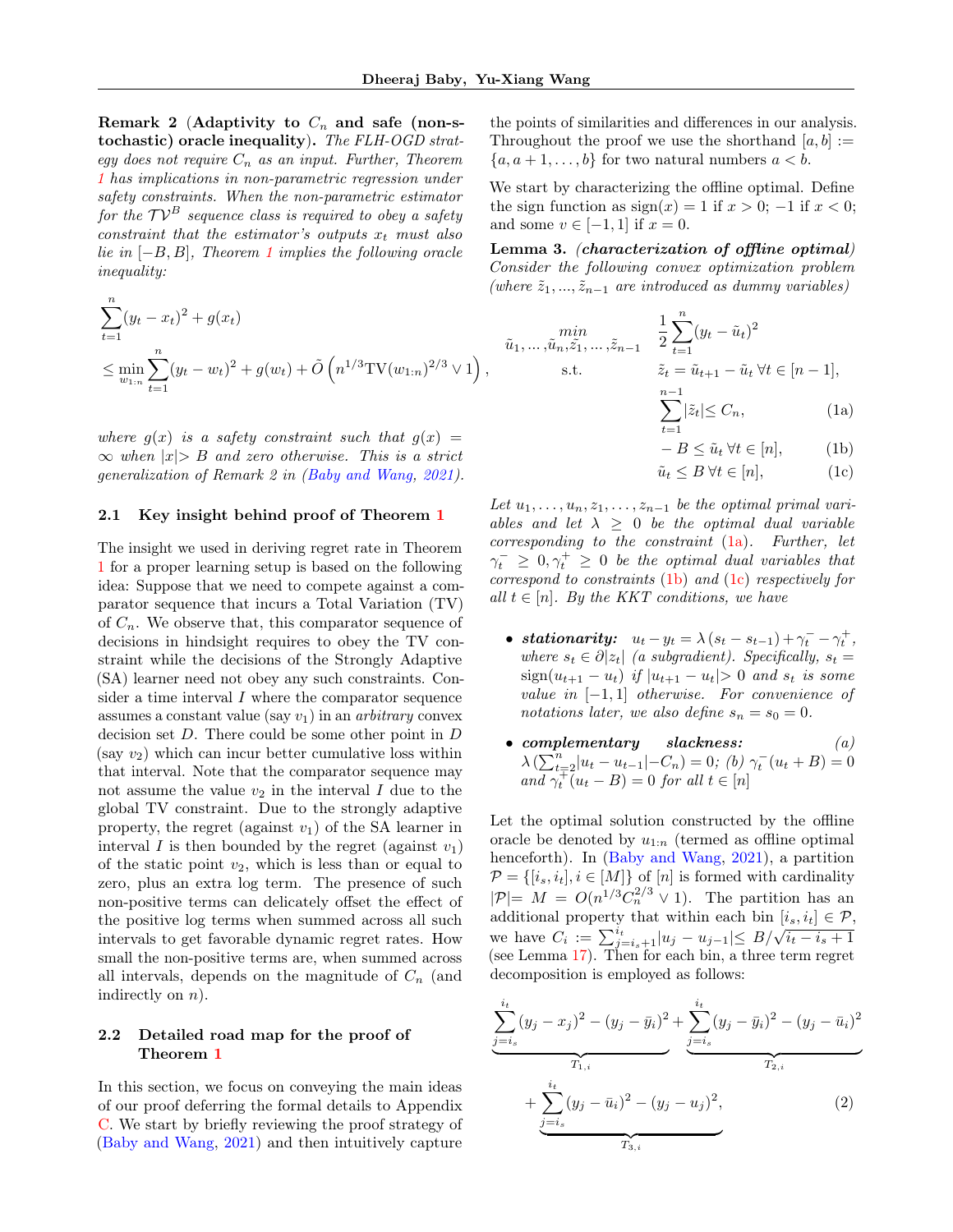where  $\bar{u}_i = \sum_{j=i_s}^{i_t} u_j/(i_t - i_s + 1)$  and  $\bar{y}_i =$  $\sum_{j=i_s}^{i_t} y_j/(i_t - i_s + 1)$  and  $x_j$  are the predictions of the learner. They use online averaging as base learners for FLH. By strong adaptivity, they show  $T_{1,i} = O(\log n)$ . They show that  $T_{3,i}$  can be  $O(\lambda C_i)$  in general where  $\lambda$  is the dual variable arising from the KKT con-ditions (see Lemma [3\)](#page-2-4) which can be even  $\Theta(n)$  in the worst case. Since  $\bar{y}_i$  is the static minimizer of  $g(x) = \sum_{j=i_s}^{i_t} (y_j - x)^2$ , they bound  $T_{2,i}$  by a nonpositive term which when added to  $T_{3,i}$  can diminish into an  $O(1)$  quantity. Thus regret within the bin  $[i_s, i_t]$ is  $T_{1,i} + T_{2,i} + T_{3,i} = O(\log n)$ . This regret bound is added across all  $O(n^{1/3}C_n^{2/3} \vee 1)$  bins of  $P$  to yield an  $\tilde{O}(n^{1/3}C_n^{2/3} \vee 1)$  dynamic regret.

In our protocol of squared loss games, the labels  $y_t \in [-G, G] \supset [-B, B]$ . So we can't use online averages as base learner for constructing a proper learning algorithm. So in this work we use projected OGD as base learners with decision set  $[-B, B]$ . With such an algorithm, we may attempt to work with a slightly modified version of the three term regret decomposition of  $(2)$  as:

$$
\underbrace{\sum_{j=i_s}^{i_t} (y_j - x_j)^2 - (y_j - \Pi(\bar{y}_i))^2 + \cdots + \sum_{j=i_s}^{i_t} (y_j - \Pi(\bar{y}_i))^2 - (y_j - \bar{u}_i)^2 + \cdots + \sum_{j=i_s}^{i_t} (y_j - \bar{u}_i)^2 - (y_j - u_j)^2},
$$
\n
$$
\underbrace{\sum_{j=i_s}^{i_t} (y_j - \bar{u}_i)^2 - (y_j - u_j)^2}_{T'_{3,i}},
$$
\n(3)

where  $\Pi(x)$  is the projection of  $x \in \mathbb{R}$  to the interval  $[-B, B]$ . Unfortunately while doing so, the term  $T'_{2,i}$ can be not negative enough to diminish  $T'_{3,i}$  to an  $O(1)$ quantity. We provide an empirical demonstration of this phenomenon in Fig[.1.](#page-4-0) At this point, we hope that we have made a clear case on why the analysis of [\(Baby](#page-8-0) [and Wang,](#page-8-0) [2021\)](#page-8-0) cannot be directly extended to handle proper learning.

To get around this issue, we first identify two regimes for the dual variable  $\lambda$ . We show that when  $\lambda =$  $O(n^{1/3}/C_n^{1/3})$ , one can still work with the same partitioning  $P$  of [\(Baby and Wang,](#page-8-0) [2021\)](#page-8-0) (see Lemma [17\)](#page-15-0) and use a decomposition similar to  $Eq.(3)$  $Eq.(3)$  to get the desired regret bound (see Lemma [19\)](#page-16-0).

Before explaining the details of the regime  $\lambda =$  $\Omega(n^{1/3}/C_n^{1/3})$ , we introduce the following definitions for convenience:

### <span id="page-3-3"></span>Definition 4.

- For a bin  $[a, b] \subseteq \{2, \ldots, n-1\}$ , the offline optimal solution is said to assume Structure 1 if  $u_i =$  $u_a \in (-B, B)$  for all  $j \in [a, b]$  and  $u_b > u_{b+1}$  and  $u_a > u_{a-1}.$
- For a bin  $[a, b] \subseteq \{2, \ldots, n-1\}$ , the offline optimal solution is said to assume Structure 2 if  $u_i =$  $u_a \in (-B, B)$  for all  $j \in [a, b]$  and  $u_b < u_{b+1}$  and  $u_a < u_{a-1}.$
- For a bin [a, b], we define  $gap_{min}(\beta, [a, b])$  :=  $\min_{j \in [a,b]} |u_j - \beta|$  where  $\beta \in \mathbb{R}$ .

Consider the following two conditions.

**Condition 1:** For a bin  $[i_s, i_t] \in \mathcal{P}$ , the offline optimal satisfies gap<sub>min</sub> $(-B, [i_s, i_t]) \ge$  gap<sub>min</sub> $(B, [i_s, i_t])$ and within at-least one sub-interval  $[r, s] \subseteq [i_s, i_t]$ , the offline optimal assumes the form of Structure 2.

**Condition 2:** For a bin  $[i_s, i_t] \in \mathcal{P}$ , the offline optimal satisfies gap<sub>min</sub> $(-B, [i_s, i_t]) <$  gap<sub>min</sub> $(B, [i_s, i_t])$ and within at-least one sub-interval  $[r, s] \subseteq [i_s, i_t]$ , the offline optimal assumes the form of Structure 1.

Define:

$$
Q := \{ [i_s, i_t] \in \mathcal{P} : \text{the offline optimal satisfies}
$$
  
Condition 1 or 2 in  $[i_s, i_t] \}.$ 

<span id="page-3-0"></span>We refine a bin  $[i_s, i_t] \in \mathcal{Q}$  that satisfy Condition 1 into smaller sub-intervals as shown in Fig[.2,](#page-5-1) such that: for a style U sub-interval, the offline optimal takes the form of Structure 2 and for a style V sub-interval, the offline optimal has a non-decreasing section followed by an optional decreasing section. A similar refinement is also performed for bins in Q that satisfy Condition 2.

Our strategy is to bound:

<span id="page-3-2"></span>regret in style U sub-intervals =  $O(\log n)$ + a negative term. (4)

This is accomplished by a two term regret decomposition. Suppose  $[a, b]$  is a style U sub-interval. We use the decomposition:

<span id="page-3-1"></span>
$$
\underbrace{\sum_{j=a}^{b} (y_j - x_j)^2 - (y_j - w)^2}_{T_1} + \underbrace{\sum_{j=a}^{b} (y_j - w)^2 - (y_j - u_j)^2}_{T_2},
$$
\n(5)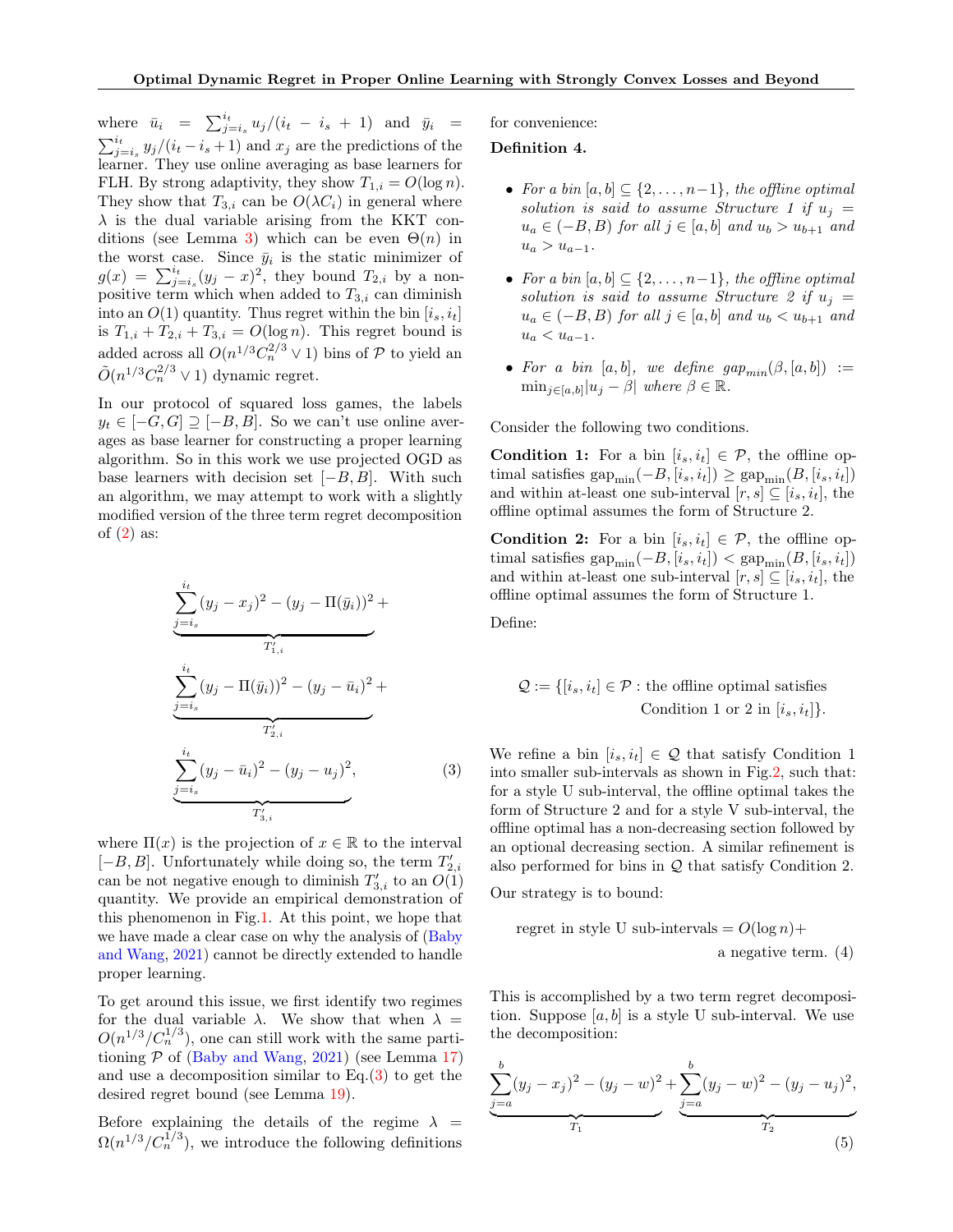<span id="page-4-0"></span>

Figure 1: Plot of  $T'_{2,2} + T'_{3,2}$  (see Eq.[\(3\)](#page-3-0) with  $i = 2$ ) for the Example  $15$  in Appendix  $C$ . In this example,  $C_n = O(1/\sqrt{n})$  and the partitioning procedure of [\(Baby](#page-8-0) [and Wang,](#page-8-0) [2021\)](#page-8-0) creates a partition  $P$  of  $[n]$  containing two bins. We see that  $T'_{2,2}+T'_{3,2}$  in the second bin grows roughly as  $O(n^{1/4})$ . However for applying the analysis of [\(Baby and Wang,](#page-8-0) [2021\)](#page-8-0), we require this quantity for each bin in  $P$  to grow as  $O(1)$ . This makes the direct extension of the techniques in [\(Baby and Wang,](#page-8-0) [2021\)](#page-8-0) with  $\bar{y}_i$  replaced by  $\Pi(\bar{y}_i)$  as in Eq.[\(3\)](#page-3-0) inapplicable for the proper learning setting we study.

with 
$$
w = \Pi \left( \sum_{j=a}^{b} y_j/(b - a + 1) \right)
$$
.  
Next, we bound

regret in style V sub-intervals =  $O(\log n)$ , (6)

using a similar two term regret decomposition as in Eq.[\(5\)](#page-3-1) with w replaced by a carefully chosen  $w_i \in$  $[(u_a\wedge \ldots \wedge u_b), (u_a\vee \ldots \vee u_b)]$  such that  $\sum_{j=a+1}^{b} \mathbb{I}\{w_j \neq b\}$  $w_{j-1}$ } ≤ 6 where  $\mathbb{I}\{\cdot\}$  is the indicator function taking values in  $\{0, 1\}$ . We use the notation  $x \wedge y = \min\{x, y\}$ 

We perform this task of refinement for every interval  $[i_s, i_t]$  in  $\mathcal{Q}$ . Then we bound the regret in the resulting sub-intervals (as per  $Eq.(4)$  $Eq.(4)$  or  $(6)$ ) and add the regret bounds across all such sub-intervals. Note that the total number of sub-intervals after refinement can be much larger than  $|\mathcal{P}| = O(n^{1/3}C_n^{2/3} \vee 1)$ . So if the bound in Eq. $(4)$  is not tight enough, then there is a possibility that the resulting regret bound can be highly sub-optimal. This poses a major challenge in contrast to the analysis of [\(Baby and Wang,](#page-8-0) [2021\)](#page-8-0) where they only need to work with a partition of size  $O(n^{1/3}C_n^{2/3} \vee 1)$  and bound the regret in each interval of the partition by an  $\tilde{O}(1)$  quantity.

To address this issue, we form tight bounds for  $Eq.(4)$  $Eq.(4)$ by exploiting certain structures in the KKT conditions that were previously unexplored in [\(Baby and](#page-8-0) [Wang,](#page-8-0) [2021\)](#page-8-0) via Lemmas [16,](#page-14-0) [22,](#page-19-0) [23](#page-20-0) and [24.](#page-20-1) Of particular interest is Lemma [16](#page-14-0) which highlights a fundamental way in which the adversary is constrained. Then we prove that if every bin  $[i_s, i_t] \in \mathcal{Q}$  satisfies  $\text{gap}_{\text{min}}(-B, [i_s, i_t]) \vee \text{gap}_{\text{min}}(B, [i_s, i_t]) \geq \mu_{\text{th}}$  where  $\mu_{\text{th}}$  is as defined in Lemma [23,](#page-20-0) then the culmination of the negative terms in Eq. $(4)$  can gracefully offset the effect of the positive  $O(\log n)$  terms in Eq.[\(4\)](#page-3-2) and Eq.[\(6\)](#page-4-1) when summed across all refined intervals to obtain an  $O(n^{1/3}C_n^{2/3} \vee 1)$  bound overall for  $\sum_{[i_s,i_t] \in \mathcal{Q}} \sum_{j=i_s}^{i_t} (y_j - x_j)^2 - (y_j - u_j)^2$  (see proof of Lemma [24\)](#page-20-1).

Further we show in Lemma [23](#page-20-0) that when  $\lambda =$  $\Omega(n^{1/3}/C_n^{1/3})$  and  $C_n = \tilde{O}(n)$ , the criterion  $gap_{\text{min}}(-B, [i_s, i_t]) \vee gap_{\text{min}}(B, [i_s, i_t]) \geq \mu_{\text{th}}$  is always satisfied for every bin  $[i_s, i_t] \in \mathcal{Q}$ . This can be seen informally as follows. Recall that the TV of the offline optimal within the bin  $[i_s, i_t]$  is a "small" quantity that is at-most  $(B/\sqrt{i_t - i_s + 1}) \leq B$ . So if  $\text{gap}_{\text{min}}(-B, [i_s, i_t])$  is small, then due to this small TV constraint, we expect the quantity  $\text{gap}_{\text{min}}(B, [i_s, i_t])$  to be sufficiently large and vice versa.

Finally, for each bin in  $\mathcal{R} := \mathcal{P} \setminus \mathcal{Q}$  we show (by using Lemma [20\)](#page-17-0) that its regret contribution can be bounded by  $O(\log n)$ . Since  $|\mathcal{R}| = O(n^{1/3}C_n^{2/3} \vee 1)$ , such regret bounds lead to  $\tilde{O}(n^{1/3}C_n^{2/3} \vee 1)$  bound overall when summed across all bins in R.

<span id="page-4-1"></span>Before closing this section, we capture the intuition behind the importance of the criterion  $\text{gap}_{\text{min}}(-B, [i_s, i_t]) \vee \text{gap}_{\text{min}}(B, [i_s, i_t]) \geq \mu_{\text{th}}$  and why it can produce a sufficiently negative term in Eq.[\(4\)](#page-3-2). Let's consider a style U sub-interval  $[a, b]$  obtained by refining a bin  $[i_s, i_t] \in \mathcal{Q}$  which satisfy Condition 1. Since  $[a, b]$  is style U sub-interval, the offline optimal takes the form of Structure 2 in  $[a, b]$ . Suppose that  $|B + u_a| \ge \text{gap}_{\text{min}}(-B, [i_s, i_t]) \ge \text{gap}_{\text{min}}(B, [i_s, i_t]) \ge$  $\mu_{\text{th}}$ . Here the first inequality holds by the definition of gap<sub>min</sub> $(-B, [i_s, i_t])$ . Also, note that  $u_j = u_a$  for all  $j \in [a, b]$  by the definition of Structure 2. Let  $\bar{y}_{a \to b} := \sum_{j=a}^{b} y_j/(b - a + 1)$ . From the KKT conditions it can be shown that  $\bar{y}_{a\to b} < u_a$ . We provide intuitive explanation for the case  $\Pi(\bar{y}_{a\to b}) = -B$ . This can happen only when  $\bar{y}_{a\to b} \leq -B$ . Qualitatively in such a scenario, we expect the decision  $-B$  to be much better than playing the decision  $u_a$  which is bigger than  $-B$ . Whenever there is sufficient gap (more formally a gap of at-least  $\mu_{\text{th}}$ ) between  $-B$  and  $u_a$ , one can expect that  $u_a$  can be very sub-optimal in comparison to  $-B$  (=  $\Pi(\bar{y}_{a\to b})$ ) which makes the term  $T_2$  in Eq.[\(5\)](#page-3-1) (with  $w = -B$  and  $u_j = u_a$ ) sufficiently negative.

When  $\bar{y}_{a\to b} \in (-B, B)$ ,  $T_2$  with  $w = \bar{y}_{a\to b}$  can be shown to be sufficiently negative using the arguments of [\(Baby and Wang,](#page-8-0) [2021\)](#page-8-0). However, the interplay of this negative term with the sum of regret bounds in all refined intervals is more delicate as described in the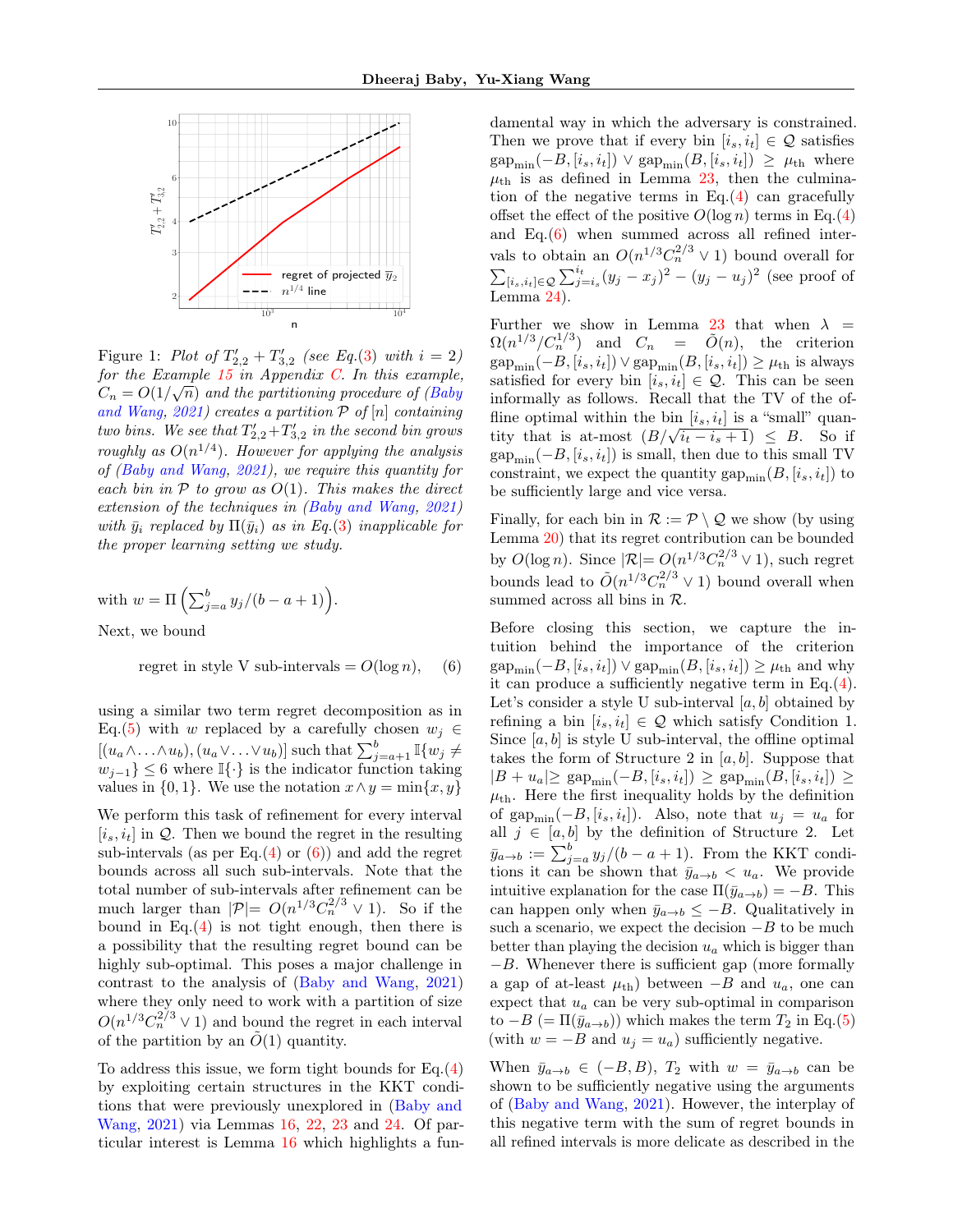proof of Lemma [24.](#page-20-1)

<span id="page-5-1"></span>

Figure 2: Refinement of a bin  $[i_s, i_t] \in \mathcal{P}$  that satisfy Condition 1 in Section [2.2](#page-2-0) into smaller style U and style V sub-intervals. Blue dots represent the optimal sequence

## <span id="page-5-2"></span>3 PERFORMANCE GUARANTEES FOR STRONGLY CONVEX LOSSES

In this section, we extend the results on squared error losses to general strongly convex losses.

### 3.1 Strongly convex losses and box decision set

In this section, we show that the style of analysis presented for squared error losses directly generalizes to strongly convex losses in multi-dimensions whenever the decision set is an  $L_{\infty}$  norm ball. The main idea is to provide a reduction to the uni-variate squared loss games via standard surrogate loss tricks [\(Hazan](#page-9-4) [et al.,](#page-9-4) [2007\)](#page-9-4) and instantiate FLH-OGD appropriately. All unspecified proofs for this section are deferred to Appendix [D.](#page-24-0) We consider the following protocol:

- At time  $t \in [n]$  learner predicts  $x_t \in \mathbb{R}^d$  with  $||x_t||_{\infty} \leq B.$
- Adversary reveals loss  $f_t$ .
- Learner suffers loss  $f_t(\boldsymbol{x}_t)$ .

We have the following Corollary due to Theorem [1.](#page-1-0)

<span id="page-5-0"></span>**Corollary 5.** Let the loss functions  $f_t$  be H strongly convex in  $L_2$  norm across the (box) domain  $\mathcal{D}$  =  $\{x \in \mathbb{R}^d : ||x||_{\infty} \leq B\}.$  i.e,  $f_t(y) \geq f_t(x) +$  $\nabla f_t(\boldsymbol{x})^T(\boldsymbol{y}-\boldsymbol{x}) + \frac{H}{2}\|\boldsymbol{y}-\boldsymbol{x}\|_2^2$  for all  $\boldsymbol{x},\boldsymbol{y}\in\mathcal{D}$ . Suppose  $\|\nabla f_t(\boldsymbol{x})\|_{\infty} \leq G_{\infty}$  for all  $\boldsymbol{x} \in \mathcal{D}$ . For each  $i \in [d]$ , construct surrogate losses  $\ell_t^{(i)} : \mathbb{R} \to \mathbb{R}$  as  $\ell_t^{(i)}(x) = (x - (x_t[i] - \nabla f_t(x_t)[i]/H))^2$  where  $x_t$  is the prediction of the learner at time t. By running d instances of uni-variate FLH-OGD (Fig[.4](#page-12-1) in Ap-pendix [B\)](#page-11-0) with decision set  $[-B, B]$  and learning rate  $\zeta = 1/(2(2B+G_{\infty}/H)^2)$  where instance i predicts  $\boldsymbol{x}_t[i]$ 

at time t and suffers losses  $\ell_t^{(i)}$ , we have

$$
\sum_{t=1}^n f_t(\boldsymbol{x}_t) - f_t(\boldsymbol{w}_t) = \tilde{O}\left(d^{1/3}n^{1/3}C_n^{2/3} \vee d\right),
$$

for any comparator sequence  $\boldsymbol{w}_{1:n}$  with  $TV(\boldsymbol{w}_{1:n}) :=$  $\sum_{t=2}^{n} \lVert \boldsymbol{w}_{t} - \boldsymbol{w}_{t-1} \rVert_1 \leq C_n$ .  $\tilde{O}(\cdot)$  hides the dependence on factors of  $\log n, B, H, G_{\infty}$ .

When compared with the information theoretic lower bound of [\(Baby and Wang,](#page-8-0) [2021\)](#page-8-0) (Proposition 11 there), we see that the rate of Theorem [1](#page-1-0) is optimal (modulo log factors) wrt to  $n, C_n$  and d. The dependence of  $\tilde{O}(d)$  for low  $C_n$  regimes is due to the fact that we only assume  $\|\nabla f_t(\boldsymbol{x})\|_{\infty} = O(1)$  as opposed to assuming  $\|\nabla f_t(\boldsymbol{x})\|_2 = O(1)$ .

Remark 6. (relaxed assumptions & improvements) Unlike [\(Baby and Wang,](#page-8-0) [2021\)](#page-8-0), we do not assume gradient Lipschitzness of the losses  $f_t$ . Further, for the box decision set, our results attain an optimal  $O(d^{1/3})$  dimension dependence on regret in the nontrivial regime of  $C_n \geq 1/n$  in comparison to the  $O(d^2)$ dependence of [\(Baby and Wang,](#page-8-0) [2021\)](#page-8-0) for strongly convex losses.

Remark 7. We emphasize that the theory developed in Section [2](#page-1-1) is vital for extending the results with the surrogate losses as in Corollary [5.](#page-5-0) Consider squared losses  $\ell_t(x) = (x - y_t)^2$  with labels  $y_t$  such that  $|y_t| \leq Y$ for all t. [\(Baby and Wang,](#page-8-0) [2021\)](#page-8-0) requires that the predictions  $x_t$  obey  $x_t \in [-Y, Y]$ . In our use case with surrogate losses  $\ell_t^{(i)}(x) = \left(x - (\boldsymbol{x}_t[i] - \nabla f_t(\boldsymbol{x}_t)[i]/H)\right)^2$ such a requirement can be not well defined. Here the labels can be regarded  $y_t = x_t[i] - \nabla f_t(x_t)[i]/H$  which depends on  $x_t[i]$ . As per the setup of Corollary [5,](#page-5-0) the i<sup>th</sup> FLH-OGD instance uses losses  $\ell_t^{(i)}$ ,  $t \in [n]$ and its prediction at time t is  $x_t[i]$ . So constructing a uniform bound Y to contain the predictions  $x_t[i]$ requires a uniform bound on the predictions  $x_t[i]$  itself for all t which is self conflicting. Hence the strategy of [\(Baby and Wang,](#page-8-0) [2021\)](#page-8-0) for squared error losses is incompatible for using the surrogate losses  $\ell_t^{(i)}$ .

## 3.2 Strongly convex losses and general convex decision sets

In this section, we show how to convert an optimal algorithm described in Section [3](#page-5-2) for the box decision set to an optimal (modulo factors of  $\log n$  and dimensions dependencies) algorithm for any convex decision set via a black box reduction. This reduction is essentially due to the seminal work of [\(Cutkosky and Orabona,](#page-9-5) [2018\)](#page-9-5).

We have the following guarantee for the scheme in Fig. [3.](#page-6-0)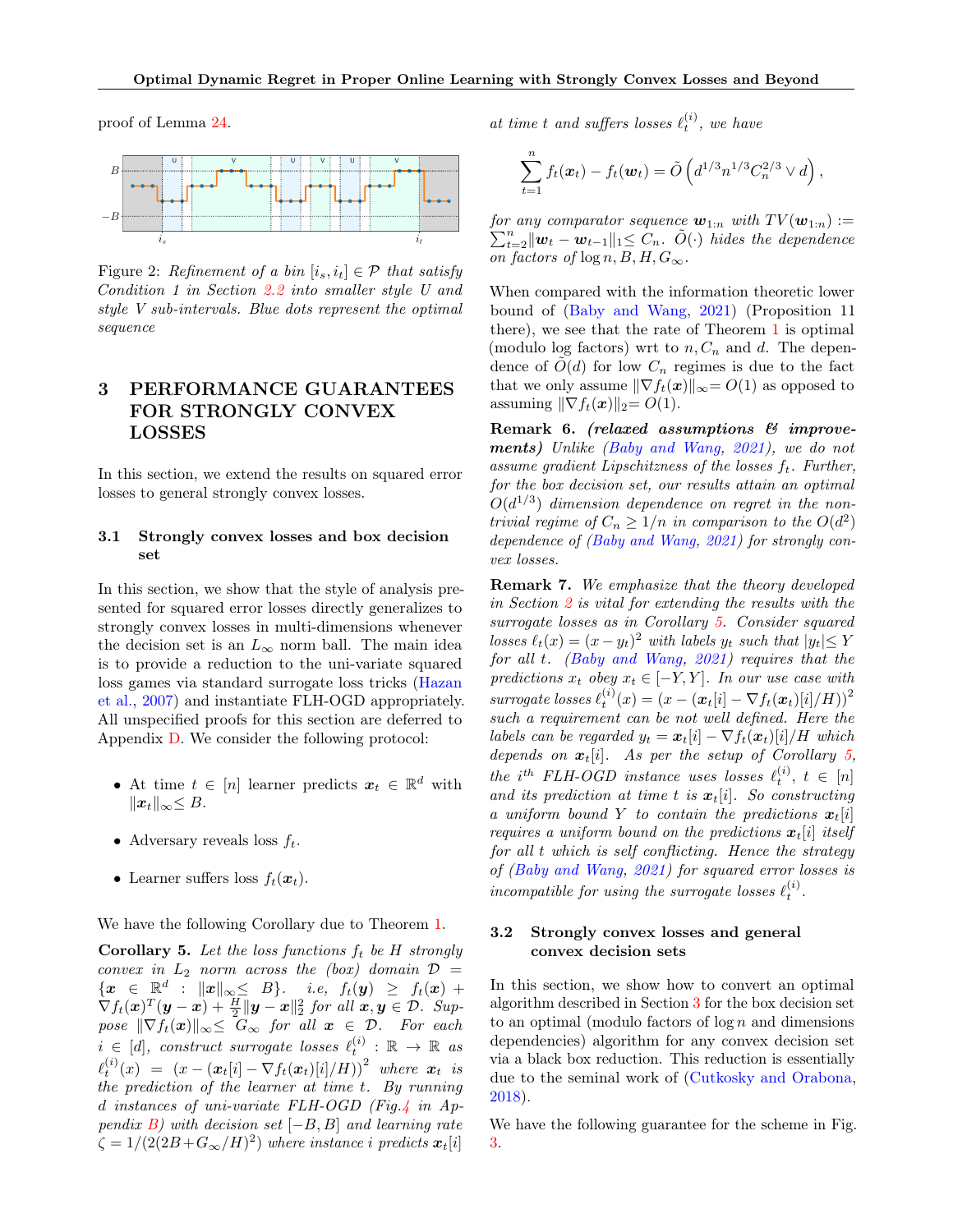<span id="page-6-0"></span>Box to general convex set reduction: Inputs - Decision set  $W, G > 0$ 

- 1. Let  $D$  be the tightest box that circumscribes  $W$ . i.e,  $\mathcal{D} = \{\boldsymbol{x}\in\mathbb{R}^d: \|\boldsymbol{x}\|_{\infty}\leq \sup_{\boldsymbol{w}\in\mathcal{W}}\|\boldsymbol{w}\|_{\infty}\}.$
- 2. Let  $A$  be the algorithm attaining the guarantee in Corollary [5](#page-5-0) with decision set  $\mathcal{D}$  and  $G_{\infty} = 2G$ .
- 3. At round t, get iterate  $x_t$  from  $A$ .
- 4. Play  $\hat{x}_t = \Pi_{\mathcal{W}}(x_t) := \operatorname{argmin}_{\mathbf{u} \in \mathcal{W}} ||x_t \mathbf{y}||_1$ .
- 5. Get loss  $f_t$ .
- 6. Construct surrogate loss  $\ell_t(\boldsymbol{x}) = f_t(\boldsymbol{x})+G\cdot S(\boldsymbol{x}),$ where  $S(\boldsymbol{x}) := ||\boldsymbol{x} - \Pi_{\mathcal{W}}(\boldsymbol{x})||_1.$
- 7. Send  $\ell_t(x)$  to A.

Figure 3: Black box reduction from box to arbitrary convex decision set. This technique is due to [\(Cutkosky](#page-9-5) [and Orabona,](#page-9-5) [2018\)](#page-9-5).

Theorem 8. Assume the notations in Fig. [3.](#page-6-0) Let the input decision set be W. Let the losses be H strongly convex in  $L_2$  norm across D and satisfy  $\|\nabla f_t(\boldsymbol{x})\|_{\infty} \leq G$ for all  $x \in \mathcal{D}$ . Then the reduction scheme in Fig. [3](#page-6-0) guarantees that

$$
\sum_{t=1}^{n} f_t(\hat{\bm{x}}_t) - f_t(\bm{w}_t) = \tilde{O}\left(d^{1/3} n^{1/3} C_n^{2/3} \vee d\right),
$$

for any comparator sequence  $\mathbf{w}_{1:n} \in \mathcal{W}$  with  $TV(\boldsymbol{w}_{1:n}) := \sum_{t=2}^n \|\boldsymbol{w}_t - \boldsymbol{w}_{t-1}\|_1 \leq C_n.$   $\tilde{O}(\cdot)$  hides the dependence on factors of  $\log n, H, G_{\infty}$ .

Proof. We start by listing several observations. First, note that the function  $S(x)$  is convex and 1-Lipschitz across  $\mathbb{R}^d$ . (Proposition 1 in [\(Cutkosky and Orabona,](#page-9-5) [2018\)](#page-9-5)).

Also, the sub-gradient  $\partial S(x) = \{y \in \mathbb{R}^d : y[j] =$  $sign(x[j] - \Pi_W(x)[j])$   $j \in [d]$  (due to Theorem 4 in [\(Cutkosky and Orabona,](#page-9-5) [2018\)](#page-9-5)). Here  $sign(a) = a/|a|$ if  $|a|>0$  and any number between  $[-1, 1]$  otherwise.

Finally the surrogate losses  $\ell_t$  are H strongly convex in  $L2$  norm across  $D$ , as adding a convex function to strongly convex function preserves strong convexity. However,  $\ell_t$  are not gradient Lipschitz due to the component  $G||x - \Pi_{\mathcal{W}}(x)||_1$  being not smooth.

We have that for any  $x \in \mathcal{D}$ ,

$$
\|\nabla \ell_t(\boldsymbol{x})\|_{\infty} \leq \|\nabla f_t(\boldsymbol{x})\|_{\infty} + G \|\partial S(\boldsymbol{x})\|_{\infty} \leq 2G,
$$

where the last line is due to the assumption that

 $\|\nabla f_t(\boldsymbol{x})\|_{\infty} \leq G$  and  $\partial S(\boldsymbol{x})$  is just a vector of signs as established before.

Hence we have that the losses  $\ell_t$  sent to algorithm  $A$ satisfy the conditions of Corollary [5](#page-5-0) with  $G_{\infty} = 2G$ . Hence we have that

<span id="page-6-1"></span>
$$
\sum_{t=1}^{n} \ell_t(\boldsymbol{x}_t) - \ell_t(\boldsymbol{w}_t) = \tilde{O}\left(d^{1/3} n^{1/3} C_n^{2/3} \vee d\right), \tag{7}
$$

where  $w_{1:n}$  is as mentioned in the theorem statement.

By Taylor's theorem, we have that for some  $z$  in the line segment joining  $x_t$  and  $\hat{x}_t$ 

$$
f_t(\hat{\boldsymbol{x}}_t) = f_t(\boldsymbol{x}_t) + \nabla f_t(\boldsymbol{z})^T (\hat{\boldsymbol{x}}_t - \boldsymbol{x}_t) \\ \leq f_t(\boldsymbol{x}_t) + G \|\hat{\boldsymbol{x}}_t - \boldsymbol{x}_t\|_1 \\ = \ell_t(\boldsymbol{x}_t)
$$

where the inequality is due to Holder's inequality and the assumption that  $\|\nabla f_t(\boldsymbol{x})\|_{\infty} \leq G$  for all  $\boldsymbol{x} \in \mathcal{D}$ .

Further for any  $w_t \in W$ , we have that  $f_t(w_t) = \ell_t(w_t)$ . Thus overall we obtain,

<span id="page-6-2"></span>
$$
\sum_{t=1}^{n} f_t(\hat{\boldsymbol{x}}_t) - f_t(\boldsymbol{w}_t) \leq \sum_{t=1}^{n} \ell_t(\boldsymbol{x}_t) - \ell_t(\boldsymbol{w}_t). \tag{8}
$$

Combining Eq.[\(7\)](#page-6-1) and [\(8\)](#page-6-2) now yeilds the theorem.  $\Box$ 

**Remark 9.** We emphasize that the removal of gradient smoothness assumption for strongly convex losses (from [\(Baby and Wang,](#page-8-0) [2021\)](#page-8-0)) as done in the current work was important to apply the reduction scheme of Fig[.3](#page-6-0) as the losses  $\ell_t$  are not gradient smooth.

## <span id="page-6-3"></span>4 PERFORMANCE GUARANTEES FOR EXP-CONCAVE LOSSES

In this section, we control the dynamic regret with expconcave and gradient smooth losses when the decision set is an  $L_{\infty}$  ball. All unspecified lemma statements and proofs are deferred to Appendix  $E$ . We make the following assumptions:

**Assumption B1:** The loss functions  $\ell_t$  are  $\alpha$  expconcave in the box decision set  $\mathcal{D} = \{x \in \mathbb{R}^d :$  $||\boldsymbol{x}||_{\infty} \leq B$ } .ie,  $\ell_t(\boldsymbol{y}) \geq \ell_t(\boldsymbol{x}) + \nabla \ell_t(\boldsymbol{x})^T(\boldsymbol{y} - \boldsymbol{x}) +$  $\frac{\alpha}{2} \left( \nabla \ell_t(\boldsymbol{x})^T (\boldsymbol{y} - \boldsymbol{x}) \right)^2 \text{ for all } \boldsymbol{x}, \boldsymbol{y} \in \mathcal{D}.$ 

**Assumption B2:** The loss functions  $\ell_t$  satisfy  $\|\nabla \ell_t(\boldsymbol{x})\|_2 \leq G$  and  $\|\nabla \ell_t(\boldsymbol{x})\|_{\infty} \leq G_{\infty}$  for all  $\boldsymbol{x} \in \mathcal{D}$ . Without loss of generality, we let  $G \wedge G_{\infty} \wedge B \geq 1$ , where  $a \wedge b := \min\{a, b\}.$ 

We consider the following protocol: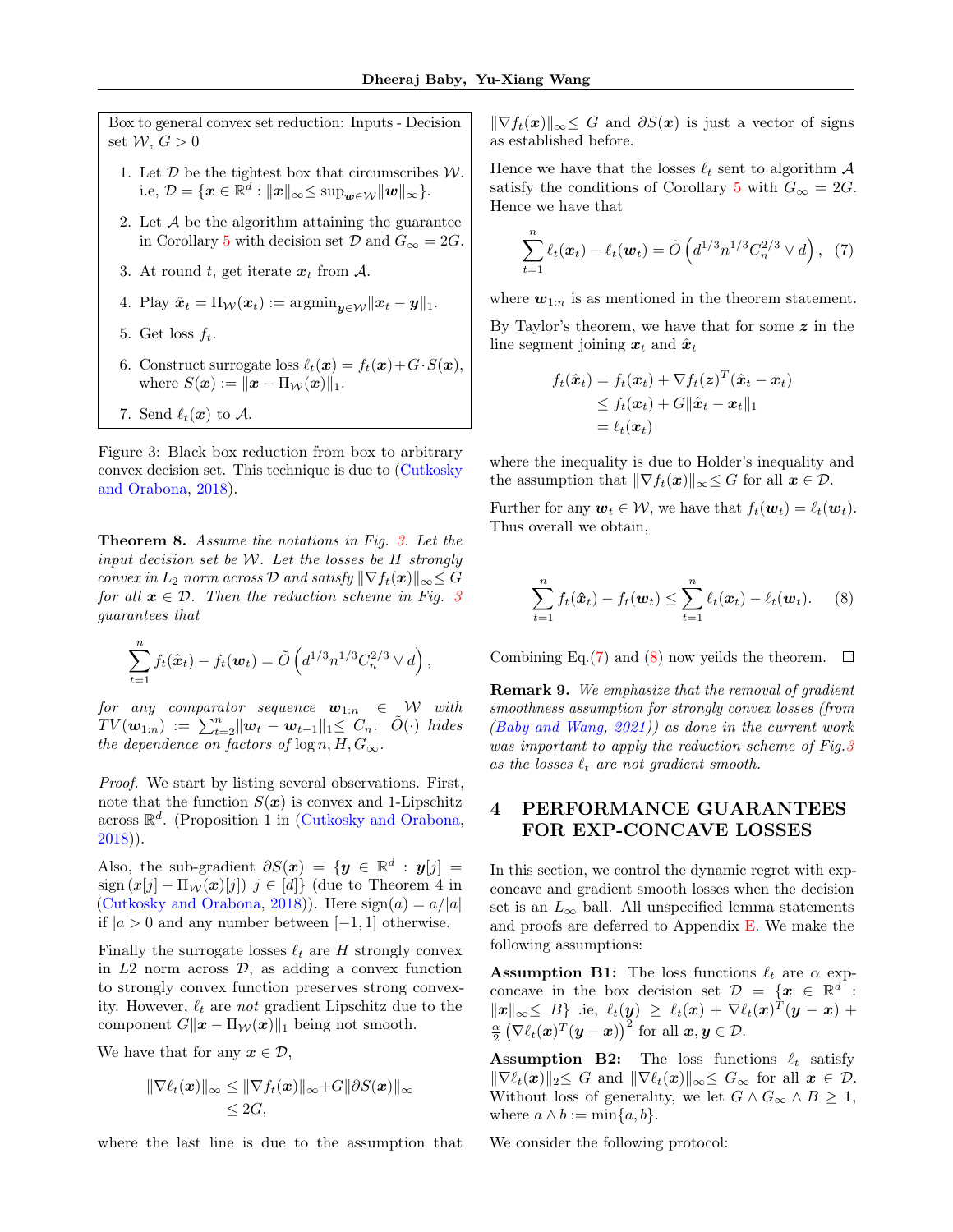- At time  $t \in [n]$  learner predicts  $x_t \in \mathbb{R}^d$  with  $||x_t||_{\infty} \leq B.$
- Adversary reveals the loss function  $\ell_t$ .

In view of Assumption B1, following [\(Hazan et al.,](#page-9-4) [2007\)](#page-9-4), one can define the surrogate losses:

$$
f_t(\boldsymbol{x}) = \left(\sqrt{\alpha/2} \nabla \ell_t(\boldsymbol{x}_t)^T (\boldsymbol{x} - \boldsymbol{x}_t) + 1/\sqrt{2\alpha}\right)^2.
$$
 (9)

It follows that

$$
\sum_{t=1}^n \ell_t(\boldsymbol{x}_t) - \ell_t(\boldsymbol{w}_t) \leq \sum_{t=1}^n f_t(\boldsymbol{x}_t) - f_t(\boldsymbol{w}_t),
$$

where  $x_t, w_t \in \mathcal{D}$ .

Further, we make two useful observations about surrogate losses  $f_t$ .

First for  $x \in \mathcal{D}$ , since  $\left|\sqrt{\alpha/2} \nabla \ell_t(\bm{x}_t)^T(\bm{x} - \bm{x}_t) + 1/\sqrt{2\alpha}\right| \leq 2GB\sqrt{\alpha d/2} +$  $\overline{\phantom{a}}$  $1/\sqrt{2\alpha} := \gamma$ , we have that  $f_t$  are  $1/(2\gamma^2)$  exp-concave over D (see Section 3.3 in [\(Cesa-Bianchi and Lugosi,](#page-8-1) [2006\)](#page-8-1)).

Second, since  $\nabla^2 f_t(\boldsymbol{x}) = \nabla \ell_t(\boldsymbol{x}_t) \nabla \ell_t(\boldsymbol{x}_t)^T \preccurlyeq G^2 \boldsymbol{I}$ , we have that the losses  $f_t$  are  $G^2$  gradient Lipschitz over  $\mathcal{D}.$ 

We are interested in controlling the regret:

$$
R_n(C_n) := \sup_{\substack{\boldsymbol{w}_1,\ldots,\boldsymbol{w}_n \in \mathcal{D}\\ \sum_{t=2}^n \|\boldsymbol{w}_t - \boldsymbol{w}_{t-1}\|_1 \leq C_n}} \sum_{t=1}^n \ell_t(\boldsymbol{x}_t) - \ell_t(\boldsymbol{w}_t),
$$

where  $x_t$  is the decisions of the algorithm.

We have the following performance guarantee when the losses are exp-concave.

<span id="page-7-0"></span>Theorem 10. Suppose Assumptions B1-B2 are satisfied. Define  $\gamma := 2GB\sqrt{\alpha d/2} + 1/\sqrt{2\alpha}$ . By using the base learner as ONS with parameter  $\zeta =$  $\left\{\frac{1}{16GB\sqrt{d}},1/(4\gamma^2)\right\}$ , decision set  $\mathcal{D},$  loss at time t to be  $f_t$  and choosing learning rate of FLH as  $\eta = 1/(2\gamma^2)$ , FLH-ONS (Fig[.4](#page-12-1) in Appendix [B\)](#page-11-0) obeys

$$
R_n(C_n) \leq \sup_{\substack{\mathbf{w}_1, \dots, \mathbf{w}_n \in \mathcal{D} \\ \sum_{t=2}^n ||\mathbf{w}_t - \mathbf{w}_{t-1}||_1 \leq C_n}} \sum_{t=1}^n f_t(\mathbf{x}_t) - f_t(\mathbf{w}_t)
$$
  
=  $\tilde{O}\left(140d^2(8G^2B^2\alpha d + G^2B^2 + 1/\alpha) \times (n^{1/3}C_n^{2/3} \vee 1)\right) \mathbb{I}\left\{C_n > 1/n\right\}$   
+  $\tilde{O}\left(d(8G^2B^2\alpha d + 1/\alpha)\mathbb{I}\left\{C_n \leq 1/n\right\},\right.$ 

where  $x_t$  is the decision of the algorithm at time t and  $\tilde{O}(\cdot)$  hides polynomial factors of  $\log n$ .  $\mathbb{I}\{\cdot\}$  is the boolean indicator function assuming values in  ${0, 1}$ .

<span id="page-7-2"></span>Remark 11. (relaxed assumptions  $\mathcal{B}$  improve-ments) In [\(Baby and Wang,](#page-8-0) [2021\)](#page-8-0), it is assumed that the losses are gradient Lipschitz and exp-concave over an enlarged set  $\mathcal{D}^{\dagger} = \{ \boldsymbol{x} : ||\boldsymbol{x}||_{\infty} \leq B + G \}$  where B and G are as in Assumptions B1-B2. While our proper learning results doesn't require gradient Lipschitzness and require exp-concavity to hold in the smaller constraint set D as in Assumption B1. Further [\(Baby and](#page-8-0) [Wang,](#page-8-0) [2021\)](#page-8-0) attains a worse dependence of  $O(d^{3.5})$  in the non-trivial regime  $C_n \geq 1/n$ .

[F](#page-40-0)urther, we show in Appendix  $\bf{F}$  that when the decision set is a polytope satisfying certain conditions, we can reparametrize the original problem into the framework of box constrained online learning with exp-concave losses.

#### <span id="page-7-1"></span>4.1 Road map for the proof of Theorem [10](#page-7-0)

The proof of Theorem [10](#page-7-0) is facilitated by generalising the arguments used for proving Theorem [1.](#page-1-0) We first form a coarse partition of  $[n]$  namely  $P$  in Lemma [26](#page-26-0) by a direct extension of Lemma [17.](#page-15-0) For the regime where dual varaible  $\lambda = O(d^{1.25}n^{1/3}/C_n^{1/3})$ , we employ a two term regret decomposition for each bin  $[i_s, i_t] \in \mathcal{P}$  as follows:

$$
\underbrace{\sum_{j=i_s}^{i_t} f_j(\boldsymbol{x}_j) - f_j(\boldsymbol{\check{u}}_i)}_{T_{1,i}} + \underbrace{\sum_{j=i_s}^{i_t} f_j(\boldsymbol{\check{u}}_i) - f_j(\boldsymbol{u}_j)}_{T_{2,i}},
$$

where  $x_i$  is the prediction of the FLH-ONS algorithm and  $u_{1:n}$  is the offline optimal sequence in Lemma [25.](#page-25-1) We exhibit a choice of  $\check{u}_i \in \mathcal{D}$  in Lemma [29](#page-26-1) so that  $T_{1,i} + T_{2,i}$  when summed across all bins  $[i_s, i_t] \in \mathcal{P}$ yield a total regret of  $\tilde{O}^*(n^{1/3}C_n^{2/3} \vee 1)$ .

For handling the alternate regime  $\lambda$  =  $\Omega(d^{1.25}n^{1/3}/C_n^{1/3}),$  we provide a refinement scheme fineSplit in Fig. $8$  in Appendix [E.](#page-25-0) Specifically let  $\mathcal R$  be the set of all intervals in  $\mathcal P$  that satisfy the prerequisite of fineSplit procedure. Let  $S := \mathcal{P} \setminus \mathcal{R}$ .

For each interval in  $R$ , we invoke fineSplit. This refinement scheme splits the original interval into subbins that satisfy either the properties in Lemma [36](#page-34-1) (which can be regarded as a generalization of style U sub-bins in Section [2.2\)](#page-2-0) or Lemma [37](#page-35-0) (which can be regarded as a generalization of style V sub-bins in Section [2.2\)](#page-2-0). Sub-bins that satisfy condition in Lemma  $36$  is termed as style U<sup>+</sup> sub-bins and those that satisfy condition in Lemma [37](#page-35-0) is termed as style  $V^+$  sub-bins henceforth for brevity. Sub-bins satisfying conditions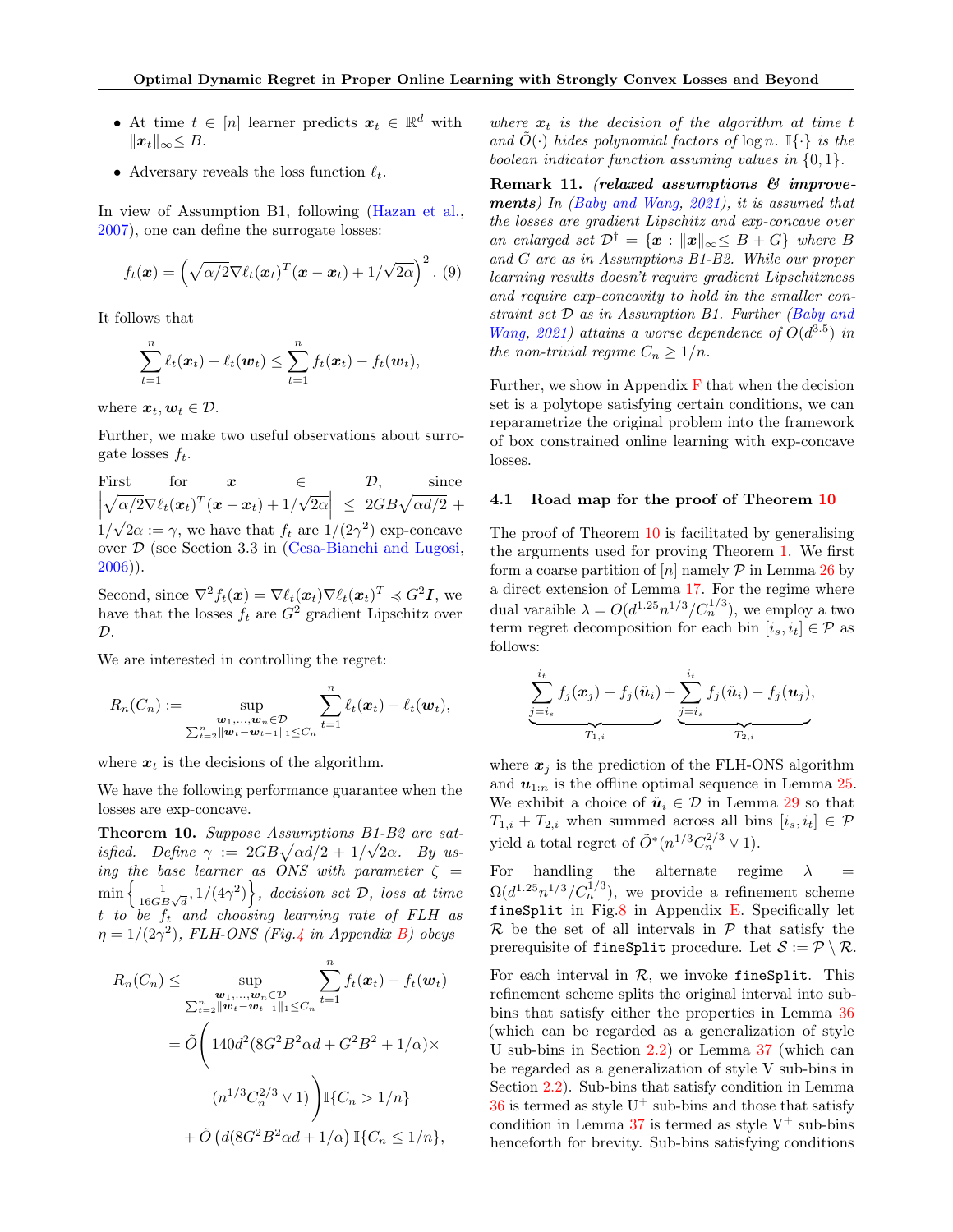of both Lemmas [36](#page-34-1) and [37](#page-35-0) are regarded as style  $U^+$ sub-bins. For each such sub-bin  $[a, b]$ , we employ a two term regret decomposition as follows:

$$
\underbrace{\sum_{j=a}^{b} f_j(\boldsymbol{x}_j) - f_j(\boldsymbol{\check{u}}_j)}_{T_1} + \underbrace{\sum_{j=a}^{b} f_j(\boldsymbol{\check{u}}_j) - f_j(\boldsymbol{u}_j)}_{T_2}.
$$
 (10)

We term the sequence  $\check{u}_{a:b}$  as the ghost sequence as they are fictitious intermediate comparator sequence introduced solely for the purpose of analysis. We provide a mechanical way of generating an appropriate ghost sequence in the generateGhostSequence procedure in Fig[.7](#page-28-0) which satisfies the properties stated in Lemma [31.](#page-27-0) Of particular interest is how we choose the ghost sequence for style  $U^+$  sub-bins. Suppose for a style U<sup>+</sup> sub-bin [a, b], let  $k \in [d]$  be the coordinate where the offline optimal takes the form of Structure 1 or Structure 2 (see Definition [33\)](#page-30-0). Then we set for all  $j \in [a, b]$ :

$$
\tilde{\boldsymbol{u}}_j[k] = \Pi \left( \boldsymbol{u}_a[k] - \frac{1}{(b-a+1)\beta} \sum_{j=a}^b \nabla f_j(\boldsymbol{u}_j)[k] \right),
$$

where  $\Pi(\cdot)$  is the projection to  $[-B, B]$  and  $\beta := G^2$ . This choice is very different from the unprojected gradient descent update used in [\(Baby and Wang,](#page-8-0) [2021\)](#page-8-0). It can be viewed as a lazy projected gradient descent like update (with step size  $1/((b - a + 1)\beta)$ ) where the update operation is performed only across coordinate k. Note that it is not exactly gradient descent across coordinate k since in the second term above we are using  $\nabla f_j(\boldsymbol{u}_j)[k]$  instead of  $\nabla f_j(\boldsymbol{u}_a)[k]$ .

The choice of  $\check{u}_j[k']$  for  $k' \neq k$  is more involved and is accomplished by carefully selecting a sequence that switches only  $O(1)$  times and assumes values in  $[(\boldsymbol{u}_a[k'] \wedge \ldots \wedge \boldsymbol{u}_b[k']),(\boldsymbol{u}_a[k'] \vee \ldots \vee \boldsymbol{u}_b[k'])]$  as mentioned in generateGhostSequence procedure in Fig[.7](#page-28-0) in Appendix [E.](#page-25-0)

Next, by using similar gap criteria used in Section [2.2](#page-2-0) and exploiting gradient Lipschitzness, we show that  $T_1 + T_2$  in Eq.[\(10\)](#page-8-2) can be bounded by  $O^*(\log n)$  + a negative term for each style  $U^+$  sub-bin obtained by refining bins in  $\mathcal{R}$ . For each style  $V^+$  sub-bin, the regret is bounded by  $O^*(\log n)$  (see Lemma [32\)](#page-29-0). When such bounds are added for all sub-bins generated by invoking fineSplit on every interval in  $R$ , we show that the negative terms gracefully offset the culmination of  $O<sup>*</sup>(\log n)$  terms to result in a regret bound of  $\tilde{O}^*(n^{1/3}C_n^{2/3} \vee 1)$  (see Proof of Lemma [40\)](#page-37-0).

The regret contribution from all bins in  $S$  is bounded by  $\tilde{O}^*(n^{1/3}C_n^{2/3} \vee 1)$  using Lemma [32.](#page-29-0) Finally summing

the regret contributions from bins in  $R$  and  $S$  yield the theorem.

## 5 CONCLUSION AND FUTURE WORK

<span id="page-8-2"></span>In this work we presented a new analysis that extends the results of [\(Baby and Wang,](#page-8-0) [2021\)](#page-8-0) and showed near optimal universal dynamic regret in proper learning settings for strongly convex losses. Results on the special case of exp-concave losses and box decision set are also derived. Further we relaxed the gradient Lipschitzness assumption for losses revealed and derived regret rates with improved dependence on d.

An important open problem is to extend these results for exp-concave losses with general convex decision sets.

## Acknowledgments

The research was partially supported by NSF Award #2007117 and a start-up grant from UCSB CS department.

### References

- <span id="page-8-9"></span>Dmitry Adamskiy, Wouter M. Koolen, Alexey Chernov, and Vladimir Vovk. A closer look at adaptive regret. Journal of Machine Learning Research, 2016.
- <span id="page-8-4"></span>Dheeraj Baby and Yu-Xiang Wang. Online forecasting of total-variation-bounded sequences. In Neural Information Processing Systems (NeurIPS), 2019.
- <span id="page-8-5"></span>Dheeraj Baby and Yu-Xiang Wang. Adaptive online estimation of piecewise polynomial trends. Neural Information Processing Systems (NeurIPS), 2020.
- <span id="page-8-0"></span>Dheeraj Baby and Yu-Xiang Wang. Optimal dynamic regret in exp-concave online learning. In COLT, 2021.
- <span id="page-8-8"></span>Dheeraj Baby, Hilaf Hasson, and Yuyang Wang. Dynamic regret for strongly adaptive methods and optimality of online krr, 2021a.
- <span id="page-8-6"></span>Dheeraj Baby, Xuandong Zhao, and Yu-Xiang Wang. An optimal reduction of tv-denoising to adaptive online learning. AISTATS, 2021b.
- <span id="page-8-3"></span>Omar Besbes, Yonatan Gur, and Assaf Zeevi. Nonstationary stochastic optimization. Operations research, 63(5):1227–1244, 2015.
- <span id="page-8-1"></span>Nicolo Cesa-Bianchi and Gabor Lugosi. Prediction, Learning, and Games. Cambridge University Press, New York, NY, USA, 2006. ISBN 0521841089.
- <span id="page-8-7"></span>Ting-Jui Chang and Shahin Shahrampour. On online optimization: Dynamic regret analysis of strongly convex and smooth problems. Proceedings of the AAAI Conference on Artificial Intelligence, 2021.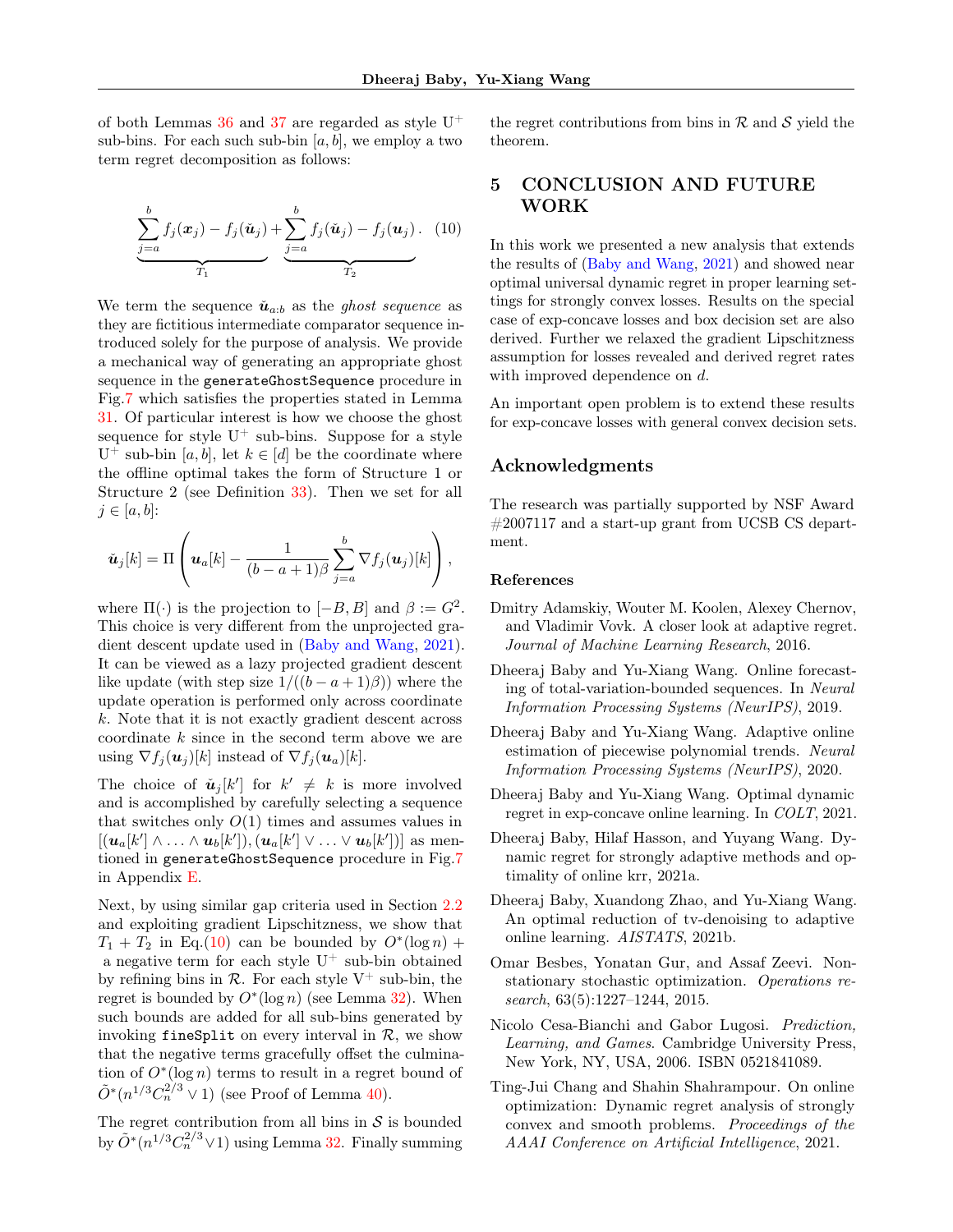- <span id="page-9-9"></span>Xi Chen, Yining Wang, and Yu-Xiang Wang. Nonstationary stochastic optimization under lp, qvariation measures. 2018.
- <span id="page-9-13"></span>Ashok Cutkosky. Parameter-free, dynamic, and strongly-adaptive online learning. In Proceedings of the 37th International Conference on Machine Learning, 2020.
- <span id="page-9-5"></span>Ashok Cutkosky and Francesco Orabona. Black-box reductions for parameter-free online learning in banach spaces. In COLT, 2018.
- <span id="page-9-3"></span>Amit Daniely, Alon Gonen, and Shai Shalev-Shwartz. Strongly adaptive online learning. In International Conference on Machine Learning, pages 1405–1411, 2015.
- <span id="page-9-17"></span>David L Donoho and Iain M Johnstone. Minimax estimation via wavelet shrinkage. The annals of Statistics, 26(3):879–921, 1998.
- <span id="page-9-25"></span>Pierre Gaillard and Sébastien Gerchinovitz. A chaining algorithm for online nonparametric regression. In Conference on Learning Theory, pages 764–796, 2015.
- <span id="page-9-12"></span>Gautam Goel and Adam Wierman. An online algorithm for smoothed regression and lqr control. In Proceedings of the Twenty-Second International Conference on Artificial Intelligence and Statistics, 2019.
- <span id="page-9-22"></span>Adityanand Guntuboyina, Donovan Lieu, Sabyasachi Chatterjee, and Bodhisattva Sen. Adaptive risk bounds in univariate total variation denoising and trend filtering. 2017.
- <span id="page-9-0"></span>Elad Hazan. Introduction to online convex optimization. Foundations and Trends $\mathcal{R}$  in Optimization, 2(3-4): 157–325, 2016.
- <span id="page-9-2"></span>Elad Hazan and Comandur Seshadhri. Adaptive algorithms for online decision problems. In Electronic colloquium on computational complexity (ECCC), volume 14, 2007.
- <span id="page-9-4"></span>Elad Hazan, Amit Agarwal, and Satyen Kale. Logarithmic regret algorithms for online convex optimization. 2007.
- <span id="page-9-6"></span>Ali Jadbabaie, Alexander Rakhlin, Shahin Shahrampour, and Karthik Sridharan. Online optimization: Competing with dynamic comparators. In Artificial Intelligence and Statistics, pages 398–406, 2015.
- <span id="page-9-14"></span>Kwang-Sung Jun, Francesco Orabona, Stephen Wright, and Rebecca Willett. Improved Strongly Adaptive Online Learning using Coin Betting. In Proceedings of the 20th International Conference on Artificial Intelligence and Statistics, 2017.
- <span id="page-9-18"></span>Seung-Jean Kim, Kwangmoo Koh, Stephen Boyd, and Dimitry Gorinevsky.  $\ell_1$  trend filtering. SIAM Review, 51(2):339–360, 2009.
- <span id="page-9-26"></span>Wouter M Koolen, Alan Malek, Peter L Bartlett, and Yasin Abbasi. Minimax time series prediction. In Advances in Neural Information Processing Systems (NIPS'15), pages 2557–2565. 2015.
- <span id="page-9-27"></span>Wojciech Kotłowski, Wouter M. Koolen, and Alan Malek. Online isotonic regression. In Annual Conference on Learning Theory (COLT-16), volume 49, pages 1165–1189. PMLR, 2016.
- <span id="page-9-15"></span>Enno Mammen. Nonparametric regression under qualitative smoothness assumptions. Annals of Statistics, 19(2):741—759, 1991.
- <span id="page-9-8"></span>Aryan Mokhtari, Shahin Shahrampour, A. Jadbabaie, and Alejandro Ribeiro. Online optimization in dynamic environments: Improved regret rates for strongly convex problems. 2016 IEEE 55th Conference on Decision and Control (CDC), pages 7195– 7201, 2016.
- <span id="page-9-23"></span>Francesco Ortelli and Sara van de Geer. Prediction bounds for (higher order) total variation regularized least squares. arXiv preprint arXiv:1904.10871, 2019.
- <span id="page-9-24"></span>Alexander Rakhlin and Karthik Sridharan. Online nonparametric regression. In Conference on Learning Theory, pages 1232–1264, 2014.
- <span id="page-9-19"></span>Ryan J Tibshirani. Adaptive piecewise polynomial estimation via trend filtering. Annals of Statistics, 42(1):285–323, 2014.
- <span id="page-9-16"></span>Sara van de Geer. Estimating a regression function. Annals of Statistics, 18(2):907—924, 1990.
- <span id="page-9-20"></span>Yu-Xiang Wang, Alex Smola, and Ryan Tibshirani. The falling factorial basis and its statistical applications. In International Conference on Machine Learning  $(ICML-14)$ , pages 730–738, 2014.
- <span id="page-9-21"></span>Yu-Xiang Wang, James Sharpnack, Alex Smola, and Ryan J Tibshirani. Trend filtering on graphs. Journal of Machine Learning Research, 17(105):1–41, 2016.
- <span id="page-9-7"></span>Tianbao Yang, Lijun Zhang, Rong Jin, and Jinfeng Yi. Tracking slowly moving clairvoyant: optimal dynamic regret of online learning with true and noisy gradient. In International Conference on Machine Learning (ICML-16), pages 449–457, 2016.
- <span id="page-9-11"></span>Jianjun Yuan and Andrew Lamperski. Trading-off static and dynamic regret in online least-squares and beyond. In Proceedings of the AAAI Conference on Artificial Intelligence, volume 34, pages 6712–6719, 2020.
- <span id="page-9-1"></span>Lijun Zhang, Shiyin Lu, and Zhi-Hua Zhou. Adaptive online learning in dynamic environments. In Advances in Neural Information Processing Systems (NeurIPS-18), pages 1323–1333, 2018a.
- <span id="page-9-10"></span>Lijun Zhang, Tianbao Yang, Zhi-Hua Zhou, et al. Dynamic regret of strongly adaptive methods. In Inter-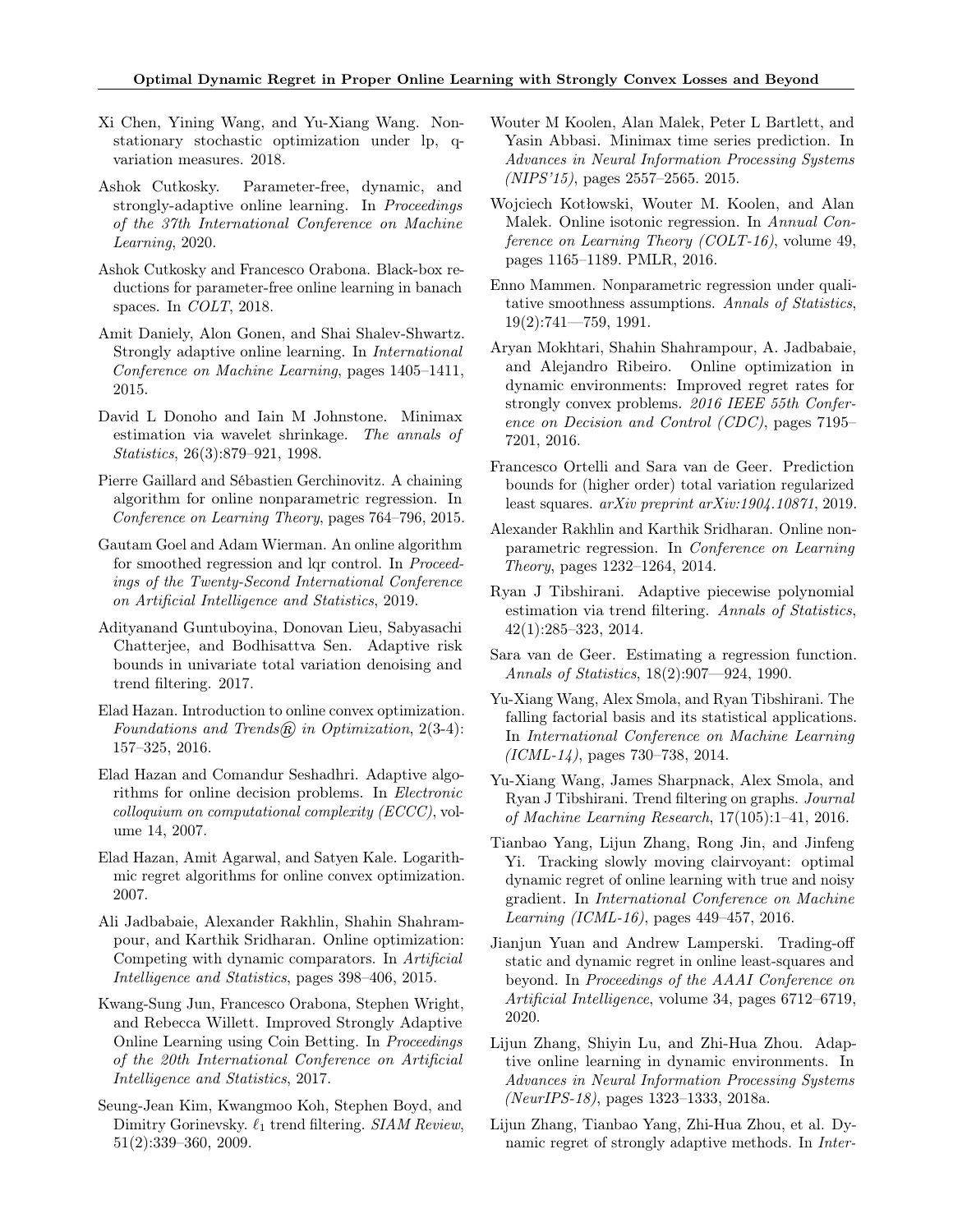national Conference on Machine Learning (ICML-18), pages 5877–5886, 2018b.

- <span id="page-10-2"></span>Peng Zhao and Lijun Zhang. Improved analysis for dynamic regret of strongly convex and smooth functions. L4DC, 2021.
- <span id="page-10-1"></span>Peng Zhao, Y. Zhang, L. Zhang, and Zhi-Hua Zhou. Dynamic regret of convex and smooth functions. NeurIPS, 2020.
- <span id="page-10-3"></span>Peng Zhao, Yu-Xiang Wang, and Zhi-Hua Zhou. Nonstationary online learning with memory and nonstochastic control. 2021.
- <span id="page-10-0"></span>Martin Zinkevich. Online convex programming and generalized infinitesimal gradient ascent. In International Conference on Machine Learning (ICML-03), pages 928–936, 2003.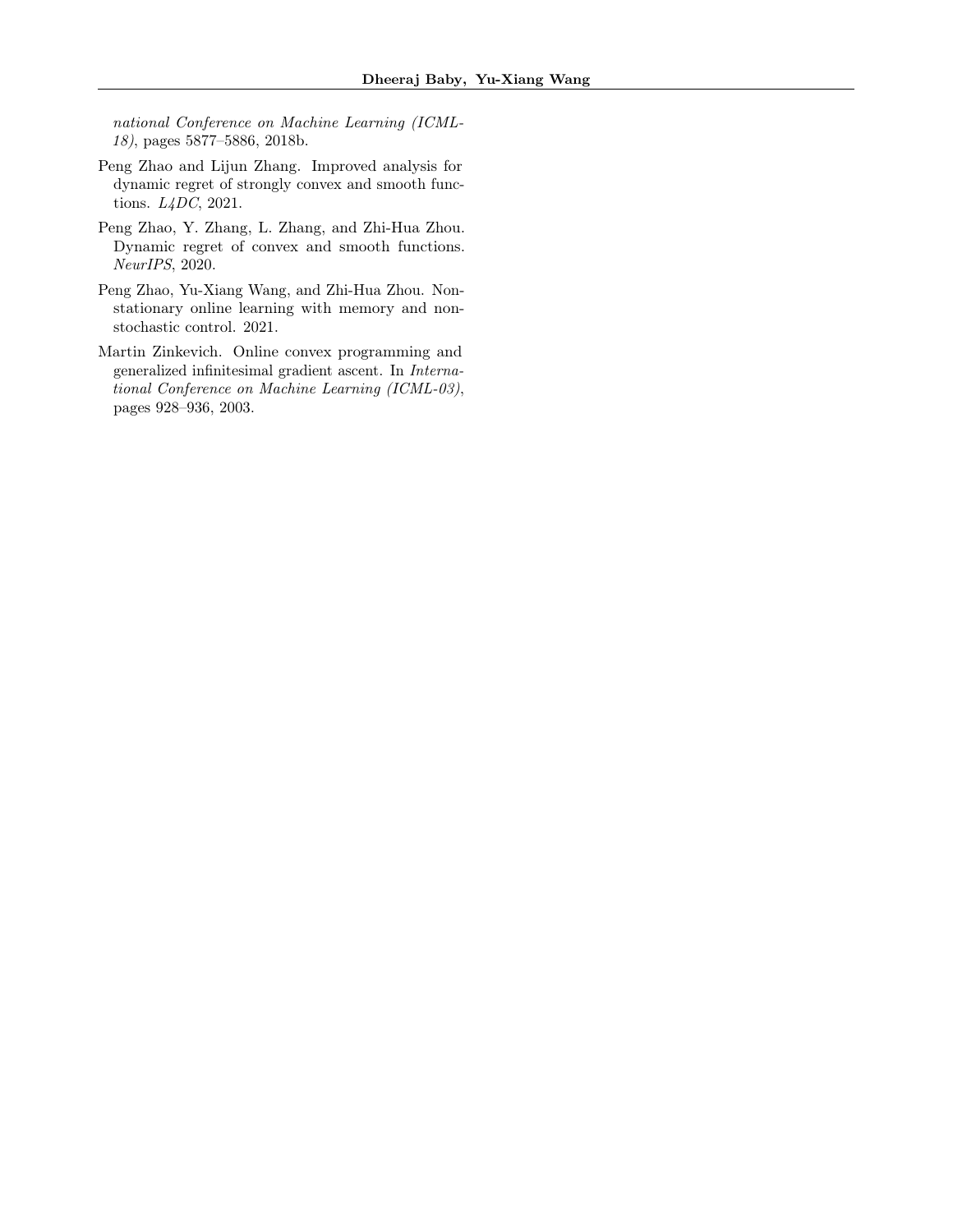## A Discussion on Related Work

In this section, we compare and contrast our work with several existing lines of research.

Dynamic regret minimization in non-stationary online learning. Apart from [\(Baby and Wang,](#page-8-0) [2021\)](#page-8-0), our work fits into the broad literature of dynamic regret minimization in online learning such as [\(Zinkevich,](#page-10-0) [2003;](#page-10-0) [Besbes et al.,](#page-8-3) [2015;](#page-8-3) [Jadbabaie et al.,](#page-9-6) [2015;](#page-9-6) [Yang et al.,](#page-9-7) [2016;](#page-9-7) [Mokhtari et al.,](#page-9-8) [2016;](#page-9-8) [Chen et al.,](#page-9-9) [2018;](#page-9-9) [Zhang](#page-9-1) [et al.,](#page-9-1) [2018a,](#page-9-1)[b;](#page-9-10) [Yuan and Lamperski,](#page-9-11) [2020;](#page-9-11) [Goel and Wierman,](#page-9-12) [2019;](#page-9-12) [Baby and Wang,](#page-8-4) [2019;](#page-8-4) [Zhao et al.,](#page-10-1) [2020;](#page-10-1) [Cutkosky,](#page-9-13) [2020;](#page-9-13) [Baby and Wang,](#page-8-5) [2020;](#page-8-5) [Zhao and Zhang,](#page-10-2) [2021;](#page-10-2) [Baby et al.,](#page-8-6) [2021b;](#page-8-6) [Zhao et al.,](#page-10-3) [2021;](#page-10-3) [Chang and](#page-8-7) [Shahrampour,](#page-8-7) [2021;](#page-8-7) [Baby et al.,](#page-8-8) [2021a\)](#page-8-8). However, to the best of our knowledge none of these works are known to attain the optimal dynamic regret rate for the proper learning setting in terms of path length of the arbitrary comparator sequence.

Adaptive online learning. There is a complementary body of work on Strongly Adaptive regret minimization such as [\(Daniely et al.,](#page-9-3) [2015;](#page-9-3) [Jun et al.,](#page-9-14) [2017;](#page-9-14) [Cutkosky,](#page-9-13) [2020\)](#page-9-13) and Adaptive regret minimization such as [\(Hazan](#page-9-2) [and Seshadhri,](#page-9-2) [2007;](#page-9-2) [Adamskiy et al.,](#page-8-9) [2016\)](#page-8-9) (which are in fact Strongly Adaptive wrt exp-concave losses) that aims at controlling the static regret in any local time interval. This work focuses on developing new guarantees for algorithms that are Strongly Adaptive (SA) wrt strongly convex / exp-concave losses. The base learners we use for SA methods are the static regret minimizing algorithms from [\(Hazan et al.,](#page-9-4) [2007\)](#page-9-4).

Locally adaptive non-parametric regression. Our work is closely related to locally adaptive non-parametric regression literature from the statistics community such as [\(Mammen,](#page-9-15) [1991;](#page-9-15) [van de Geer,](#page-9-16) [1990;](#page-9-16) [Donoho and](#page-9-17) [Johnstone,](#page-9-17) [1998;](#page-9-17) [Kim et al.,](#page-9-18) [2009;](#page-9-18) [Tibshirani,](#page-9-19) [2014;](#page-9-19) [Wang et al.,](#page-9-20) [2014,](#page-9-20) [2016;](#page-9-21) [Guntuboyina et al.,](#page-9-22) [2017;](#page-9-22) [Ortelli](#page-9-23) [and van de Geer,](#page-9-23) [2019\)](#page-9-23). This work supplements them by removing the statistical assumptions and enabling to go beyond squared error losses for the non-parametric function class of TV bounded functions.

Online non-parametric regression. The results of [\(Rakhlin and Sridharan,](#page-9-24) [2014\)](#page-9-24) certifies that the minimax rate for competing against a reference class of TV bounded functions with squared error losses is  $O(n^{1/3})$ . However this bound doesn't capture the correct dependence on  $C_n$  and is arrived via non-constructive arguments. On the other hand we arrive at the optimal dependence on both n and  $C_n$  via an efficient algorithm. Further, our results with squared error losses in Section [2](#page-1-1) are more general than that of [\(Baby and Wang,](#page-8-0) [2021\)](#page-8-0) (see Remark [2\)](#page-2-6). Results on online non-parametric regression against reference class of Lipschitz functions, Sobolev functions and isotonic functions can be found in [\(Gaillard and Gerchinovitz,](#page-9-25) [2015;](#page-9-25) [Koolen et al.,](#page-9-26) [2015;](#page-9-26) [Kotłowski et al.,](#page-9-27) [2016\)](#page-9-27) respectively. However as noted in [\(Baby and Wang,](#page-8-4) [2019\)](#page-8-4), these classes feature functions that are more regular than TV bounded functions. In fact they can be embedded inside a TV bounded function class. So the minimax optimally for TV class implies minimax optimality for the smoother function classes as well.

We refer the reader to [\(Baby and Wang,](#page-8-0) [2021\)](#page-8-0) and references therein for a more elaborate survey on existing literature.

# <span id="page-11-0"></span>B Preliminaries

For the sake of completeness, we recall the description of Follow-the-Leading-History (FLH) algorithm from [\(Hazan and Seshadhri,](#page-9-2) [2007\)](#page-9-2).

FLH enjoys the following guarantee against any base learner.

<span id="page-11-1"></span>**Proposition 12.** [\(Hazan and Seshadhri,](#page-9-2) [2007\)](#page-9-2) Suppose the loss functions are exp-concave with parameter  $\alpha$ . For any interval  $I = [r, s]$  in time, the algorithm FLH Fig[.4](#page-12-1) with learning rate  $\zeta = \alpha$  gives  $O(\alpha^{-1}(\log r + \log|I|))$ regret against the base learner in hindsight.

<span id="page-11-2"></span>**Definition 13.** ([\(Daniely et al.,](#page-9-3) [2015\)](#page-9-3)) An algorithm is said to be Strongly Adaptive (SA) if for every contiguous interval  $I \subseteq [n]$ , the static regret incurred by the algorithm is  $O(poly(\log n)\Gamma^*(|I|))$  where  $\Gamma^*(|I|)$  is the value of minimax static regret incurred in an interval of length |I|.

It is known from [\(Hazan et al.,](#page-9-4) [2007\)](#page-9-4) that OGD and ONS achieves static regret of  $O(\log n)$  and  $O(d \log n)$  for strongly convex and exp-concave losses respectively. Hence in view of Proposition [12](#page-11-1) and Definition [13,](#page-11-2) we can conclude that:

• FLH with OGD as base learners is an SA algorithm for strongly convex losses.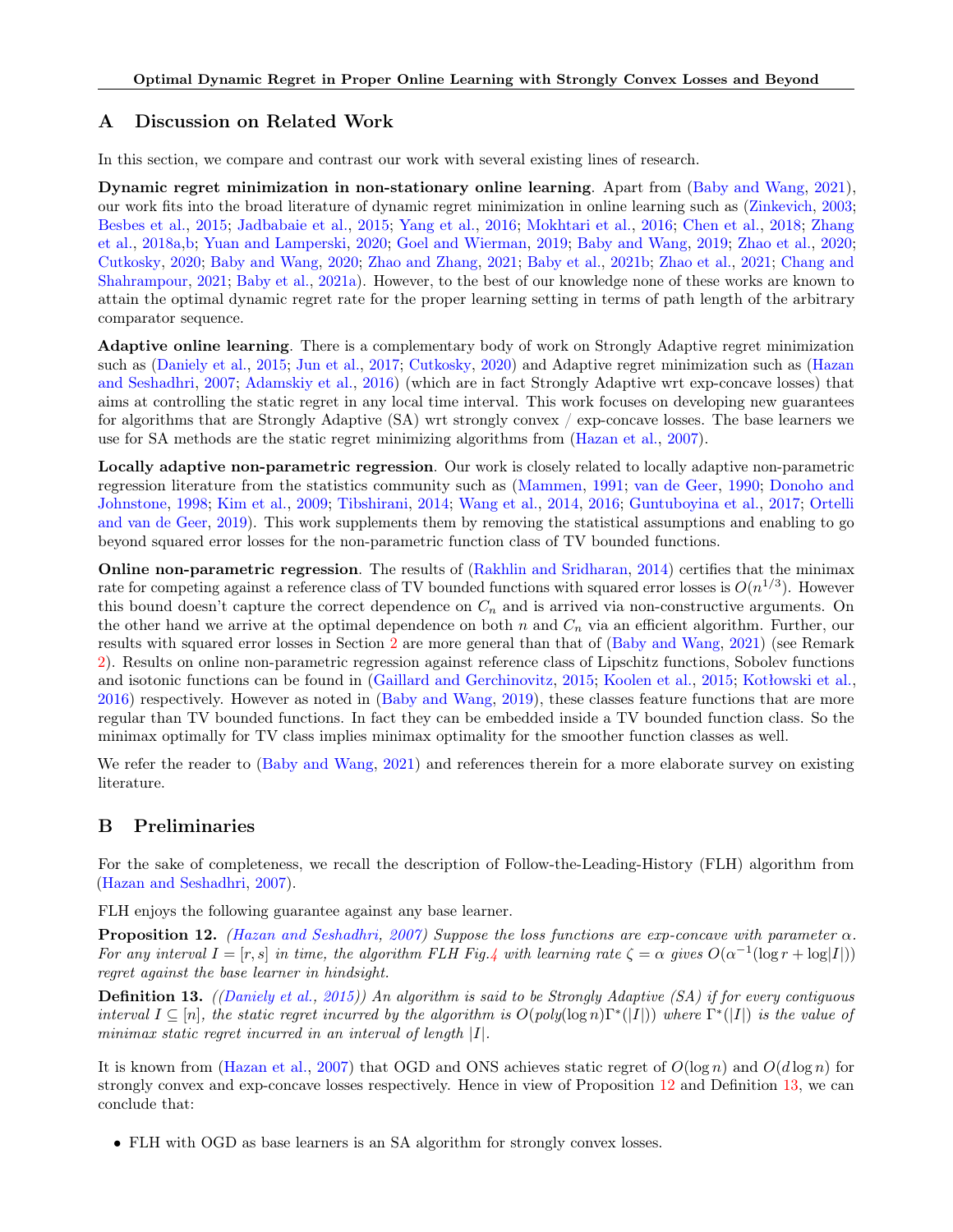<span id="page-12-1"></span>FLH: inputs - Learning rate  $\zeta$  and n base learners  $E^1, \ldots, E^n$ 

- 1. For each  $t, v_t = (v_t^{(1)}, \ldots, v_t^{(t)})$  is a probability vector in  $\mathbb{R}^t$ . Initialize  $v_1^{(1)}=1.$
- 2. In round t, set  $\forall j \leq t$ ,  $x_t^j \leftarrow E^j(t)$  (the prediction of the  $j^{th}$  bas learner at time t). Play  $x_t = \sum_{j=1}^t v_t^{(j)} x_t^{(j)}$ .
- 3. After receiving  $f_t$ , set  $\hat{v}_{t+1}^{(t+1)} = 0$  and perform update for  $1 \leq i \leq t$ :

$$
\hat{v}_{t+1}^{(i)} = \frac{v_t^{(i)} e^{-\zeta f_t(x_t^{(i)})}}{\sum_{j=1}^t v_t^{(j)} e^{-\zeta f_t(x_t^{(j)})}}
$$

4. Addition step - Set  $v_{t+1}^{(t+1)}$  to  $1/(t+1)$  and for  $i \neq t+1$ :

 $v_{t+1}^{(i)} = (1 - (t+1)^{-1})\hat{v}_{t+1}^{(i)}$ 

Figure 4: FLH algorithm

• FLH with ONS as base learners is an SA algorithm for exp-concave losses. (We treat dimension d as a constant problem parameter and consider minimaxity only wrt  $n$ .)

We have the following guarantee on runtime.

**Proposition 14.** [\(Hazan and Seshadhri,](#page-9-2) [2007\)](#page-9-2) Let  $\rho$  be the per round run time of base learners and  $r_n$  be the static regret suffered by the base learners over n rounds. Then FLH procedure has a runtime of  $O(\rho n)$  per round. To improve the runtime one can use AFLH procedure from [\(Hazan and Seshadhri,](#page-9-2) [2007\)](#page-9-2) that incurs  $O(\rho \log n)$ runtime overhead per round and suffers  $O(r_n \log n)$  static regret in any interval.

Similar runtime improvements at the expense of blowing up the regret by a factor of  $\log n$  can also be obtained from the IFLH algorithm of [\(Zhang et al.,](#page-9-10) [2018b\)](#page-9-10).

## <span id="page-12-0"></span>C Proofs for Section [2](#page-1-1)

We start by characterizing the offline optimal. Define the sign function as  $\text{sign}(x) = 1$  if  $x > 0$ ;  $-1$  if  $x < 0$ ; and some  $v \in [-1, 1]$  if  $x = 0$ . We start by presenting a sequence of useful lemmas.

Lemma 3. (characterization of offline optimal) Consider the following convex optimization problem (where  $\tilde{z}_1, ..., \tilde{z}_{n-1}$  are introduced as dummy variables)

$$
\tilde{u}_1, \dots, \tilde{u}_n, \tilde{z}_1, \dots, \tilde{z}_{n-1} \quad \frac{1}{2} \sum_{t=1}^n (y_t - \tilde{u}_t)^2
$$
\n
$$
\text{s.t.} \qquad \tilde{z}_t = \tilde{u}_{t+1} - \tilde{u}_t \,\forall t \in [n-1],
$$
\n
$$
\sum_{t=1}^{n-1} |\tilde{z}_t| \le C_n,
$$
\n(1a)

$$
-B \le \tilde{u}_t \,\forall t \in [n],\tag{1b}
$$

 $\tilde{u}_t \leq B \,\forall t \in [n],$ (1c)

Let  $u_1, \ldots, u_n, z_1, \ldots, z_{n-1}$  be the optimal primal variables and let  $\lambda \geq 0$  be the optimal dual variable corresponding to the constraint [\(1a\)](#page-2-1). Further, let  $\gamma_t^- \geq 0, \gamma_t^+ \geq 0$  be the optimal dual variables that correspond to constraints [\(1b\)](#page-2-2) and [\(1c\)](#page-2-3) respectively for all  $t \in [n]$ . By the KKT conditions, we have

• stationarity:  $u_t - y_t = \lambda (s_t - s_{t-1}) + \gamma_t^- - \gamma_t^+$ , where  $s_t \in \partial |z_t|$  (a subgradient). Specifically,  $s_t =$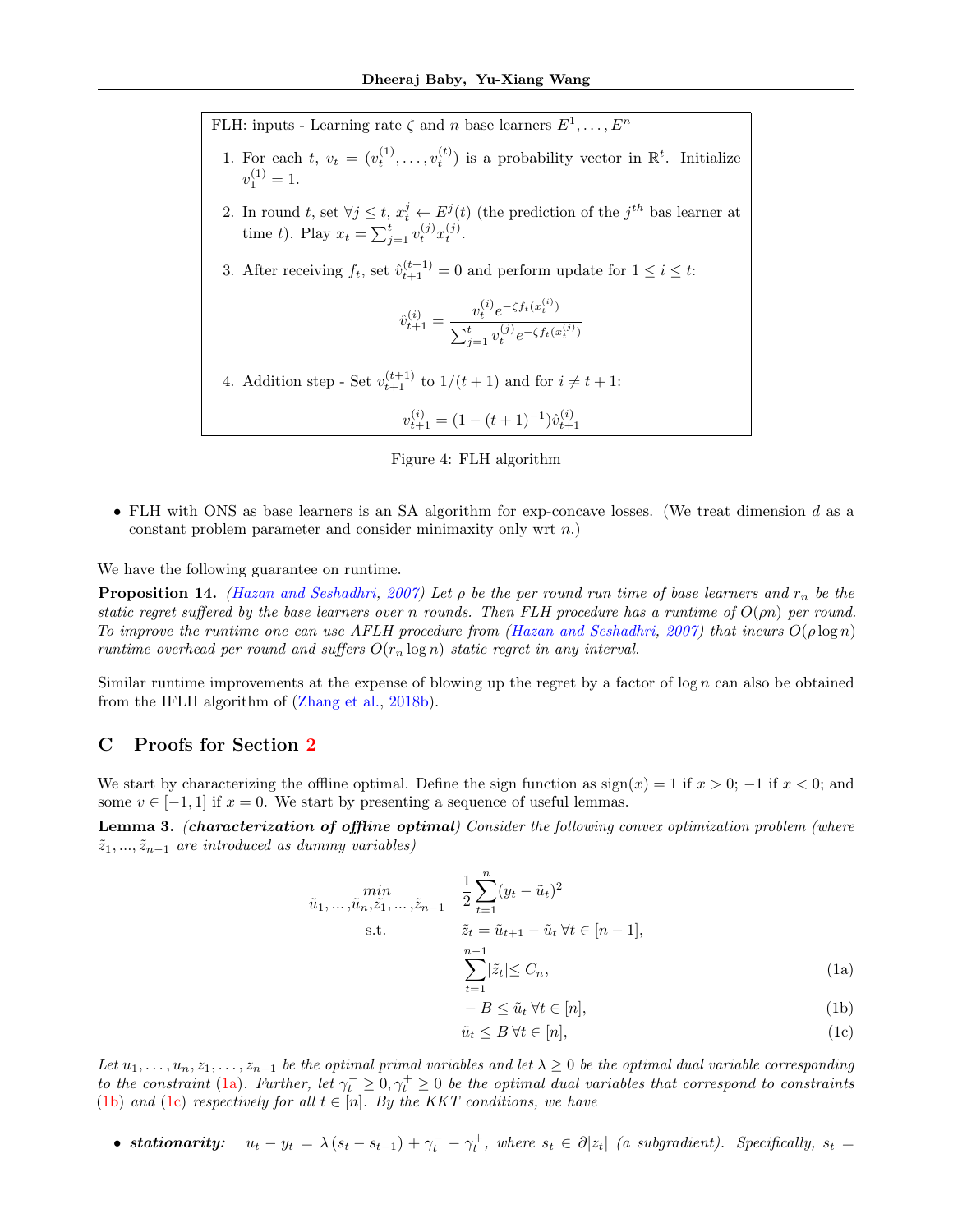$sign(u_{t+1} - u_t)$  if  $|u_{t+1} - u_t| > 0$  and  $s_t$  is some value in [-1,1] otherwise. For convenience of notations later, we also define  $s_n = s_0 = 0$ .

• complementary slackness: (a)  $\lambda \left( \sum_{t=2}^{n} |u_t - u_{t-1}| - C_n \right) = 0$ ; (b)  $\gamma_t^{-}(u_t + B) = 0$  and  $\gamma_t^{+}(u_t - B) = 0$ for all  $t \in [n]$ 

Proof. We can form the Lagrangian of the optimization problem as:

$$
\mathcal{L}(\tilde{u}_{1:n}, \tilde{z}_{1:n-1}, \tilde{v}, \tilde{\lambda}, \tilde{\gamma}_{1:n}^+, \tilde{\gamma}_{1:n}^-) = \frac{1}{2} \sum_{t=1}^n (y_t - \tilde{u}_t)^2 + \tilde{\lambda} \left( \sum_{t=1}^{n-1} |\tilde{z}_t| - C_n \right) + \sum_{t=1}^{n-1} \tilde{v}_t (\tilde{u}_{t+1} - \tilde{u}_t - \tilde{z}_t)
$$

$$
+ \sum_{t=1}^n \tilde{\gamma}_t^- (-B - \tilde{u}_t) + \tilde{\gamma}_t^+ (\tilde{u}_t - B),
$$

for dual variables  $\tilde{\lambda} > 0$ ,  $\tilde{v}_{1:n}$  unconstrained,  $\tilde{\gamma}_{1:n}^{-} \geq 0$  and  $\tilde{\gamma}_{1:n}^{+} \geq 0$ . Let  $(u_{1:n}, z_{1:n}, v_{1:n}, \lambda, \gamma_{1:n}^{-}, \gamma_{1:n}^{+})$  be the optimal primal and dual variables. By stationarity conditions (via the derivative wrt  $u_t$ ), we have:

$$
u_t - y_t + v_{t-1} - v_t - \gamma_t^- + \gamma_t^+ = 0,
$$

where we take  $v_0 = v_n = 0$ . Stationarity conditions via derivative wrt  $z_t$  yields

$$
v_t = \lambda s_t.
$$

 $\Box$ 

Combining the above two equations and the complementary slackness rules yields the lemma.

<span id="page-13-0"></span>Example 15. We describe the example used to create Fig[.1.](#page-4-0) We adopt the notations of Lemma [3.](#page-2-4)

- $G = 4$  and  $B = 2$ .
- For each  $k \in [0, \frac{n^{1/4}}{2} 1]$ ,  $u_j = B \frac{1}{2n^{3/4}}$  for all  $j \in [2kn^{3/4} + 1, (2k+1)n^{3/4}]$ .
- For each  $k \in [0, \frac{n^{1/4}}{2} 1]$ ,  $u_j = B$  for all  $j \in [(2k+1)n^{3/4} + 1, (2k+2)n^{3/4}]$ .
- $y_1 = y_{n^{3/4}} = B \frac{1}{2n^{3/4}} \frac{n^{3/4}-2}{n}$ .  $y_j = B \frac{1}{2n^{3/4}} (1-2/n)$  for all  $j \in [2, n^{3/4}-1]$ .
- For each  $k \in [1, \frac{n^{1/4}}{2} 1]$ ,  $y_{2kn^{3/4}+1} = y_{(2k+1)n^{3/4}} = B \frac{1}{2n^{3/4}} \frac{n^{3/4} 2}{n}$ .  $y_j = B \frac{1}{2n^{3/4}} (1 2/n)$  for all  $j \in [2kn^{3/4}+2,(2k+1)n^{3/4}-1].$
- For each  $k \in [0, \frac{n^{1/4}}{2} 1]$ ,  $y_j = G$  for all  $j \in [(2k+1)n^{3/4} + 1, (2k+2)n^{3/4}]$ .
- $\gamma_j^- = 0$  for all  $j \in [n]$ .
- For each  $k \in [0, \frac{n^{1/4}}{2} 1]$ ,  $\gamma_j^+ = 0$  for all  $j \in [2kn^{3/4} + 1, (2k+1)n^{3/4}]$ .
- For each  $k \in [0, \frac{n^{1/4}}{2} 2]$ ,  $\gamma^+_{(2k+1)n^{3/4}+1} = \gamma^+_{(2k+2)n^{3/4}} = G B \frac{n^{3/4}-2}{n}$ .  $\gamma^+_j = G B 2(1 1/n)$  for all  $j \in [(2k+1)n^{3/4} + 2, (2k+2)n^{3/4} - 1].$
- $\gamma_{n-n^{3/4}+1}^+ = \gamma_n^+ = G B \frac{n^{3/4}-2}{n}.$
- $\lambda = n^{3/4} 2.$
- $s_t = 1/n + (t-1) \frac{1-2/n}{n^{3/4}-2}$  for  $1 \le t \le n^{3/4}-1$ .  $s_{n^{3/4}} = 1$ .
- For each  $k \in [0, \frac{n^{1/4}}{2} 2]$ ,  $s_t = 1 1/n + (t 1 (2k+1)n^{3/4}) \frac{2/n-2}{n^{3/4}-2}$  $\frac{2/n-2}{n^{3/4}-2}$  for  $(2k+1)n^{3/4}+1 \le t \le (2k+2)n^{3/4}-1$ .  $s_{(2k+2)n^{3/4}}=-1.$
- For each  $k \in [1, \frac{n^{1/4}}{2} 1], s_t = -1 + 1/n + (t 1 2kn^{3/4})\frac{2-2/n}{n^{3/4}-2}$  $\frac{2-2/n}{n^{3/4}-2}$ .  $s_{(2k+1)n^{3/4}}=1$ .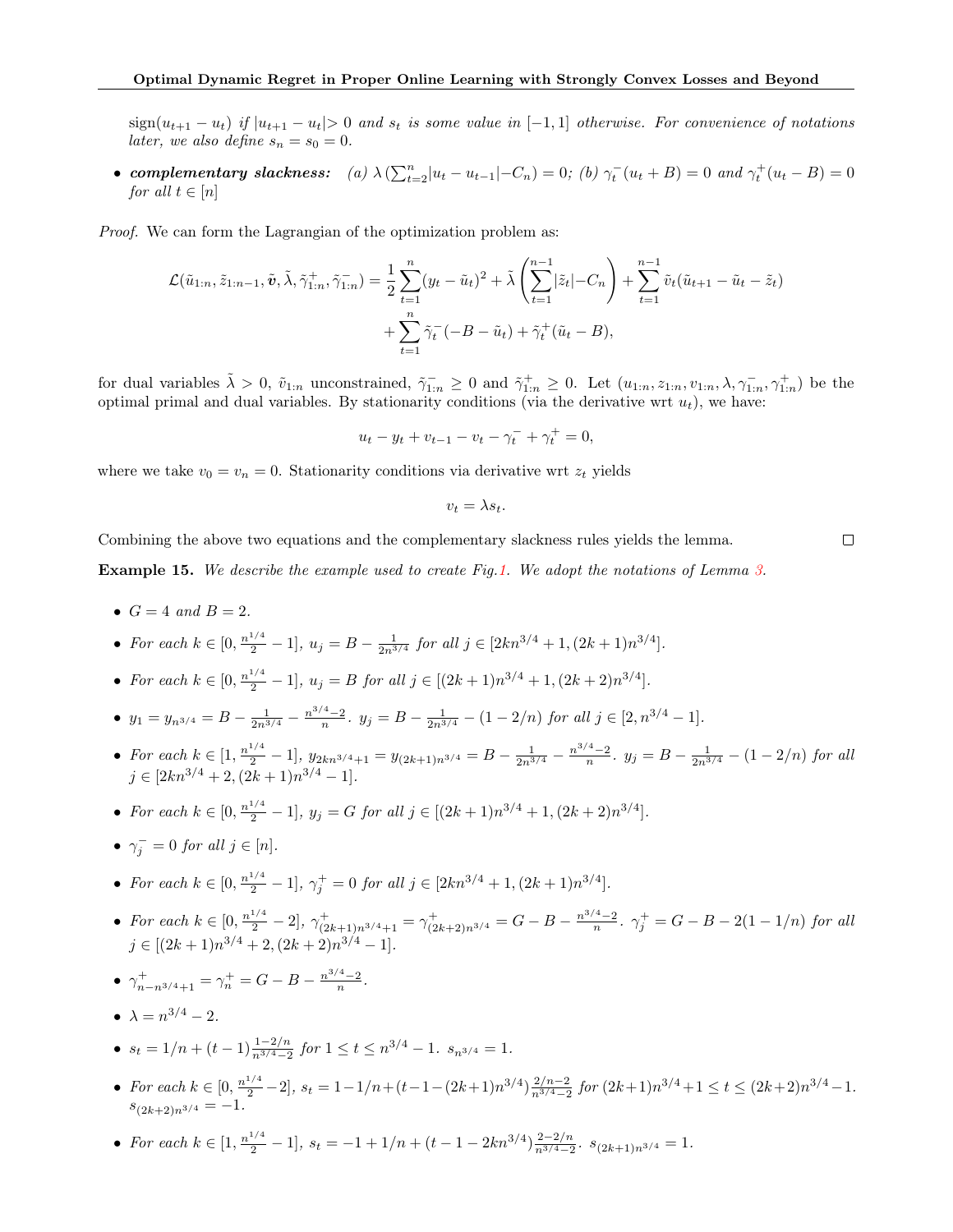•  $s_t = 1 - 1/n + (t - 1 - n + n^{3/4}) \frac{2/n - 1}{n^{3/4} - 1}$  $\frac{2/n-1}{n^{3/4}-1}$  for  $n-n^{3/4}+1 \le t \le n-1$ .  $s_n=0$ .

**Terminology.** We will refer to the optimal primal variables  $u_1, \ldots, u_n$  in Lemma [3](#page-2-4) as the *offline optimal solution* in this section. For two natural numbers  $a < b$ , we denote  $[a, b] = \{a, a+1, \ldots, b\}$ . Definition 4.

- For a bin  $[a, b] \subseteq \{2, \ldots, n-1\}$ , the offline optimal solution is said to assume Structure 1 if  $u_j = u_a \in (-B, B)$ for all  $j \in [a, b]$  and  $u_b > u_{b+1}$  and  $u_a > u_{a-1}$ .
- For a bin  $[a, b] \subseteq \{2, \ldots, n-1\}$ , the offline optimal solution is said to assume Structure 2 if  $u_j = u_a \in (-B, B)$ for all  $j \in [a, b]$  and  $u_b < u_{b+1}$  and  $u_a < u_{a-1}$ .
- For a bin  $[a, b]$ , we define  $gap_{min}(\beta, [a, b]) := \min_{j \in [a, b]} |u_j \beta|$  where  $\beta \in \mathbb{R}$ .

The following Lemma plays a central role in the analysis. Qualitatively, it captures a fundamental way in which the adversary is constrained.

<span id="page-14-0"></span>**Lemma 16.** ( $\lambda$ -length lemma) Suppose that the offline optimal solution sequence takes the form of Structure 1 or Structure 2 in an interval  $[j, j + \ell - 1]$  for some  $\ell > 0$  and  $j \in \{2, ..., n - 1\}$ . Then  $\lambda \leq \frac{(B+G)\ell}{2}$  $rac{1}{2}$ .

Proof. We consider the case of Structure 2. Arguments are similar for case of Structure 1. Let the optimal sign assignments be written as  $s_{j+k-1} = -1 + \epsilon_k$  where  $\epsilon_k \in [0,2]$  for all  $k \in [\ell - 1]$ . From the KKT conditions, we have

$$
y_j = u - \lambda \epsilon_1
$$
  
\n
$$
y_{j+1} = u - \lambda(\epsilon_2 - \epsilon_1)
$$
  
\n
$$
\vdots
$$
  
\n
$$
y_{j+\ell-2} = u - \lambda(\epsilon_{\ell-1} - \epsilon_{\ell-2})
$$
  
\n
$$
y_{j+\ell-1} = u - \lambda(2 - \epsilon_{\ell-1})
$$

Consider a vector  $\boldsymbol{z} = [\epsilon_1, \epsilon_2 - \epsilon_1, \dots, 2 - \epsilon_{\ell-1}]^T$ . Note that the condition  $||\boldsymbol{z}||_{\infty} > 0$  is always satisfied. Otherwise we must have  $2 = \epsilon_{\ell-1} = \ldots = \epsilon_1$ . But  $\epsilon_1 = 2$  makes  $||z||_{\infty} > 0$  yielding a contradiction.

Let  $k^*$  be such that  $|z[k^*]| = ||z||_{\infty}$ . Since  $\lambda \geq 0$ , we can write  $\lambda = \frac{|y_{j+k^*-1}-u|}{||z||_{\infty}}$ . Since  $|y_{j+k^*-1}-u|$  is bounded, a lower bound on  $||z||_{\infty}$  will yield an upper bound on  $\lambda$ . To this end, we consider the following optimization problem:

$$
min\n\n t, \epsilon_1, \ldots, \epsilon_{\ell-1} \quad t
$$
\n
$$
0 \le \epsilon_i \le 2 \,\forall i \in [\ell - 1],
$$
\n
$$
\epsilon_1 \le t,
$$
\n
$$
|\epsilon_{i+1} - \epsilon_i| \le t \,\forall i \in [\ell - 2],
$$
\n
$$
2 - \epsilon_{\ell-1} \le t
$$

We can form the Lagrangian as:

$$
\mathcal{L}(t, \epsilon_{1:\ell-1}, a_{1:\ell-1}, b_{1:\ell-1}, c_{1:\ell-2}, d_{1:\ell-2}, e_1, e_{\ell-1}) = t - \sum_{i=1}^{\ell-1} a_i \epsilon_i + \sum_{i=1}^{\ell-1} b_i (\epsilon_i - 2)
$$
  
+ 
$$
\sum_{i=1}^{\ell-2} c_i (-t - \epsilon_{i+1} + \epsilon_i) + \sum_{i=1}^{\ell-2} d_i (\epsilon_{i+1} - \epsilon_i - t)
$$
  
+ 
$$
e_1 (\epsilon_1 - t) + e_2 (2 - \epsilon_{\ell-1} - t)
$$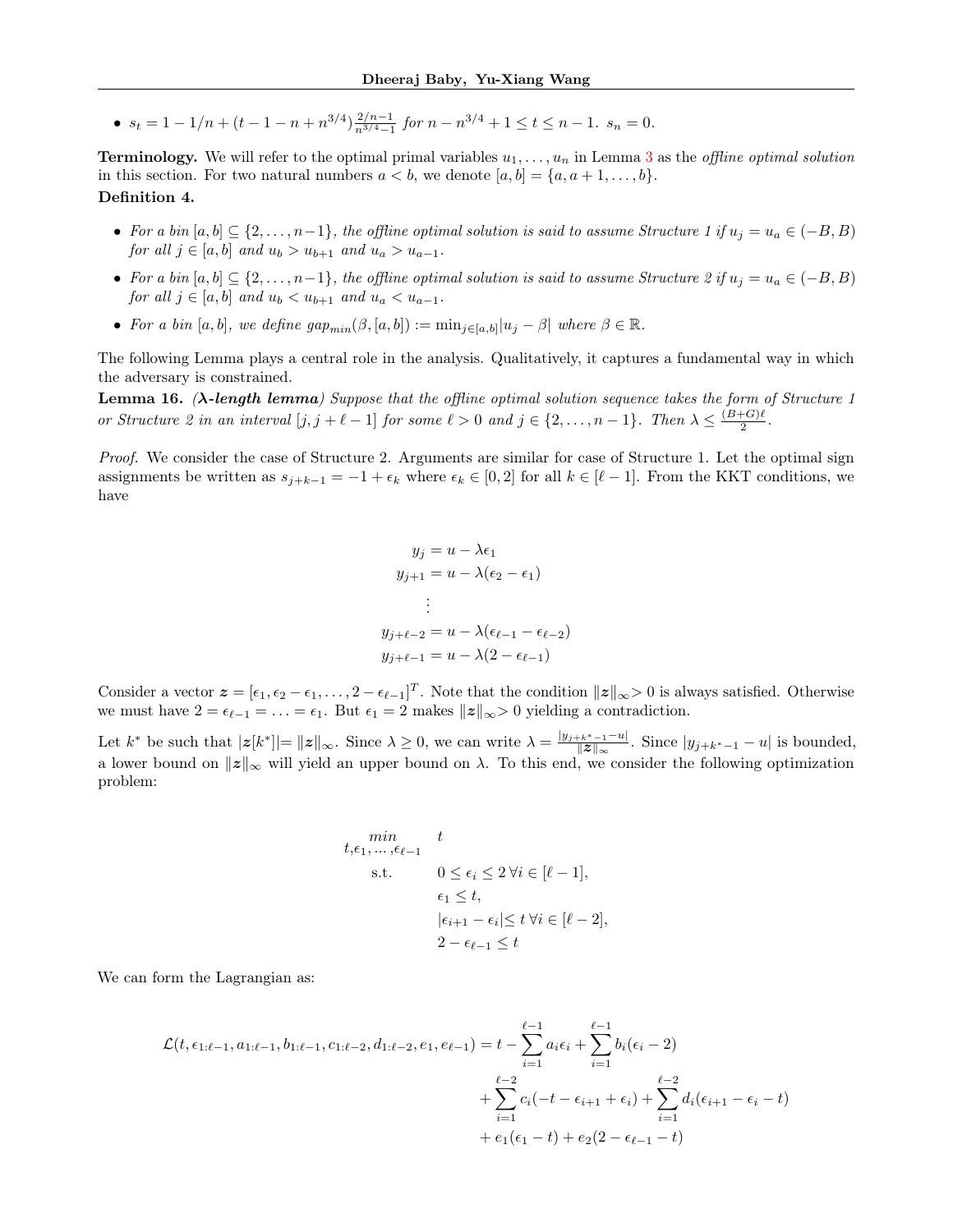Stationarity conditions are:

$$
\frac{\partial \mathcal{L}}{\partial t} = 0 \implies 1 + \sum_{i=1}^{\ell-2} -c_i - d_i - e_1 - e_2 = 0
$$
  

$$
\frac{\partial \mathcal{L}}{\partial \epsilon_1} = 0 \implies -a_1 + b_1 + c_1 - d_1 + e_1 = 0
$$
  

$$
\frac{\partial \mathcal{L}}{\partial \epsilon_{\ell-1}} = 0 \implies -a_{\ell-1} + b_{\ell-1} - c_{\ell-2} + d_{\ell-2} - e_2 = 0
$$
  

$$
\frac{\partial \mathcal{L}}{\partial \epsilon_i} = 0 \implies -a_i + b_i - c_{i-1} + c_i + d_{i-1} - d_i = 0, \text{ where } i \in \{2, ..., \ell-2\}
$$

Complementary slackness conditions are:

$$
a_i \epsilon_i = 0, \ i \in [\ell - 1]
$$

$$
b_i(\epsilon_i - 2) = 0, \ i \in [\ell - 1]
$$

$$
c_i(-t - \epsilon_{i+1} + \epsilon_i) = 0, \ i \in [\ell - 2]
$$

$$
d_i(\epsilon_{i+1} - \epsilon_i - t) = 0, \ i \in [\ell - 2]
$$

$$
e_1(\epsilon_1 - t) = 0
$$

$$
e_2(2 - \epsilon_{\ell - 1} - t) = 0
$$

Dual feasibility conditions are  $a_i \geq 0$ ,  $b_i \geq 0$  for  $i \in [\ell - 1]$  and  $c_i \geq 0$ ,  $d_i \geq 0$  for  $i \in [\ell - 2]$  and  $e_1 \geq 0$ ,  $e_2 \geq 0$ .

Primal feasibility conditions are given by the constraint set of the optimization problem.

Now we form a guess for optimal primal and dual variables as  $t = 2/\ell$  and  $\epsilon_i = 2i/\ell$  for  $i \in [\ell - 1]$  and  $a_i = b_i = 0$ for  $i \in [\ell - 1]$  and  $c_i = 0$  for  $i \in [\ell - 2]$  and  $e_1 = e_2 = d_1 = \ldots = d_{\ell-2} = 1/\ell$ . All the KKT conditions can be readily verified for this solution guess.

Recall that, earlier we defined  $\boldsymbol{z} = [\epsilon_1, \epsilon_2 - \epsilon_1, \ldots, 2 - \epsilon_{\ell-1}]^T$  and  $\lambda = \frac{|y_{j+k^*-1}-u|}{\|\boldsymbol{z}\|_{\infty}}$  where  $k^*$  is such that  $|z[k^*]| = ||z||_{\infty}$ . By the previous optimization problem we deduce that  $||z||_{\infty} \ge 2^j \ell$ . Since  $|y_{j+k^*-1} - u| \le B + G$ , we conclude that  $\lambda \leq (B+G)\ell/2$ 

$$
\Box
$$

Next, we exhibit a useful partitioning scheme of the interval  $[n]$ .

<span id="page-15-0"></span>**Lemma 17.** ([\(Baby and Wang,](#page-8-0) [2021\)](#page-8-0))(key partition) Initialize  $P \leftarrow \Phi$ . Starting from time 1, spawn a new  $\delta$  bin  $[i_s, i_t]$  whenever  $\sum_{j=i_s+1}^{i_t+1} |u_j - u_{j-1}| > B/\sqrt{n_i}$ , where  $n_i = i_t - i_s + 2$ . Add the spawned bin  $[i_s, i_t]$  to  $\mathcal{P}$ .

Let 
$$
M := |\mathcal{P}|
$$
. We have  $M = O\left(1 \vee n^{1/3} C_n^{2/3} B^{-2/3}\right)$ .

**Notations.** For bin  $[i_s, i_t] \in \mathcal{P}$  we define:  $n_i = i_t - i_s + 1$ ,  $\bar{u}_i = \frac{1}{n_i} \sum_{j=i_s}^{i_t} u_j$ ,  $\bar{y}_i = \frac{1}{n_i} \sum_{j=i_s}^{i_t} y_j$ ,  $\Gamma_i^+ = \sum_{j=i_s}^{i_t} \gamma_j^+$ ,  $\Gamma_i^- = \sum_{j=i_s}^{i_t} \gamma_j^-, \ \Delta s_i = s_{i_t} - s_{i_s-1}, \ C_i = \sum_{j=i_s+1}^{i_t} |u_j - u_{j-1}|.$ 

For any general bin  $[a, b]$  define the quantities  $n_{a\to b}$ ,  $\bar{u}_{a\to b}$ ,  $\bar{y}_{a\to b}$ ,  $\Gamma^+_{a\to b}$ ,  $\Gamma^-_{a\to b}$ ,  $\Delta s_{a\to b}$ ,  $C_{a\to b}$  analogously as above. Next we calculate the static regret guarantee of the FLH-ONS strategy.

<span id="page-15-1"></span>**Lemma 18.** ([\(Hazan et al.,](#page-9-4) [2007\)](#page-9-2), [\(Hazan and Seshadhri,](#page-9-2) 2007)) Consider a bin  $[a, b] \subseteq [n]$  and a point  $w \in [-B, B]$ . Under the setting of Theorem [1](#page-1-0) we have

$$
\sum_{t=a}^{b} (y_t - x_t)^2 - (y_t - w)^2 \le 10(B + G)^2 \log n
$$
  
=  $\tilde{O}(1)$ ,

where  $x_t$  are the predictions of FLH-OGD.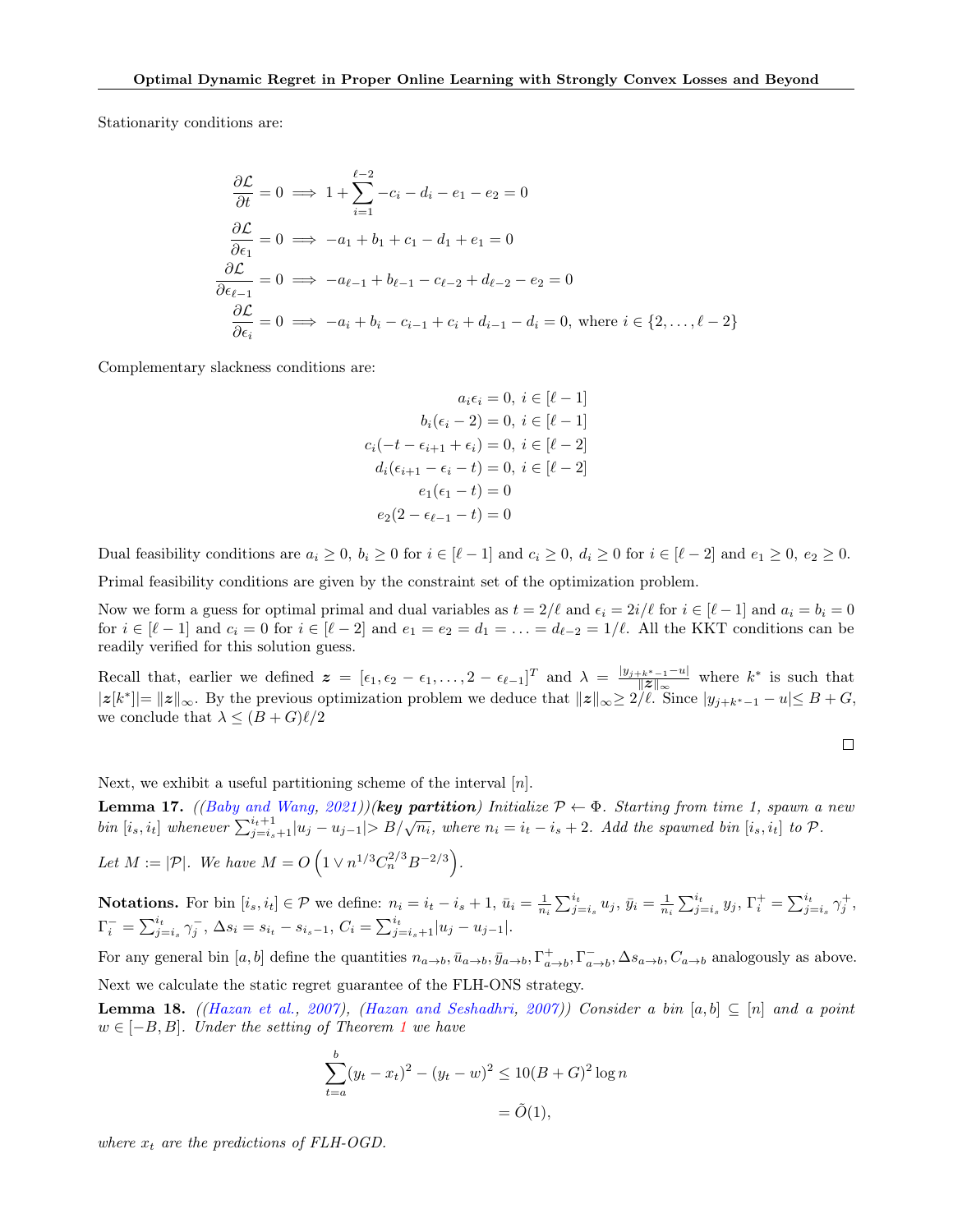*Proof.* The losses  $(y_t - x)^2$  are strongly convex with parameter 2. Further the gradients are bounded by  $2(G + B)$ . Hence by Theorem 1 in [\(Hazan et al.,](#page-9-4) [2007\)](#page-9-4) we have the static regret guarantee of OGD being  $4(G+B)^2 \cdot (2 \log n)/4 = 2(G+B)^2 \log n.$ 

The losses  $(y_t - x)^2$  are  $1/(2(G + B)^2)$  exp-concave. So by applying Theorem 3.2 in [\(Hazan and Seshadhri,](#page-9-2) [2007\)](#page-9-2) we have the regret of FLH against any base experts bounded as  $8(G + B)^2 \log n$ .

Adding these regret bounds yields the lemma.

 $\Box$ 

<span id="page-16-0"></span>**Lemma 19.** (low  $\lambda$  regime) If the optimal dual variable  $\lambda = O\left(\frac{n^{1/3}}{c^{1/3}}\right)$  $C_n^{1/3}$  $\big)$ , we have the regret of FLH-OGD strategy bounded as

$$
\sum_{t=1}^{n} (y_t - x_t)^2 - (y_t - u_t)^2 = \tilde{O}(n^{1/3} C_n^{2/3} \vee 1),
$$

where  $x_t$  is the prediction of FLH-OGD at time t.

*Proof.* Throughout this proof, the bins  $[i_s, i_t]$  we consider belong to the partition  $P$ .

**Case 1:** When the offline optimal solution touches the boundary B within a bin  $[i_s, i_t]$ . We use a three term regret decomposition as follows.

$$
\underbrace{\sum_{j=i_s}^{i_t} (y_j - x_j)^2 - (y_j - B)^2}_{T_{1,i}} + \underbrace{\sum_{j=i_s}^{i_t} (y_j - B)^2 - (y_j - \bar{u}_i)^2}_{T_{2,i}} + \underbrace{\sum_{j=i_s}^{i_t} (y_j - \bar{u}_i)^2 - (y_j - u_j)^2}_{T_{3,i}}
$$

Now  $T_{1,i} = O(\log n)$  by strong adaptivity of FLH. Observe that due to complementary slackness,  $\gamma_j^- = 0$  uniformly within the bin since the TV within the bin is at-most  $B/\sqrt{n_i} < 2B$  and hence the solution never touches  $-B$ boundary within this bin. By using the KKT conditions, we have  $y_j = u_j - \lambda(s_j - s_{j-1}) + \gamma_j^+$ . So

<span id="page-16-2"></span><span id="page-16-1"></span>
$$
T_{2,i} = \sum_{j=i_s}^{i_t} (\bar{u}_i - B)^2 + 2(y_j - \bar{u}_i)(\bar{u}_i - B)
$$
  
=  $n_i(\bar{u}_i - B)^2 + 2n_i(\bar{y}_i - \bar{u}_i)(\bar{u}_i - B)$   

$$
\leq_{(a)} B^2 + 2(\bar{u}_i - B)(\Gamma_i^+ - \lambda \Delta s_i)
$$
  

$$
\leq_{(b)} B^2 + 4\lambda C_i + 2\Gamma_i^+(\bar{u}_i - B)
$$
 (12)

where in line (a) we used KKT conditions and  $|\bar{u}_i - B| \leq B/\sqrt{n_i}$  due to the TV constraint within bin and in line (b) we used: (i)  $|\bar{u}_i - B| \leq C_i$  as the optimal solution assumes the value B at some time point in  $[i_s, i_t]$  (ii)  $|\Delta s_i| \leq 2.$ 

We have

$$
T_{3,i} = \sum_{j=i_s}^{i_t} (u_j - \bar{u}_i)^2 + 2(y_j - u_j)(u_j - \bar{u}_i)
$$
  
\n
$$
\leq n_i C_i^2 + 2 \sum_{j=i_s}^{i_t} (-\lambda (s_j - s_{j-1}) + \gamma_j^+)(u_j - \bar{u}_i)
$$
  
\n
$$
=_{(a)} n_i C_i^2 + 2\lambda (s_{i_s-1}(u_{i_s} - \bar{u}_i) - s_{i_t}(u_{i_t} - \bar{u}_i)) + 2\lambda C_i + 2 \sum_{j=i_s}^{i_t} \gamma_j^+(u_j - \bar{u}_i)
$$
  
\n
$$
=_{(b)} n_i C_i^2 + 2\lambda (s_{i_s-1}(u_{i_s} - \bar{u}_i) - s_{i_t}(u_{i_t} - \bar{u}_i)) + 2\lambda C_i + 2\Gamma_i^+(B - \bar{u}_i)
$$
  
\n
$$
\leq_{(c)} B^2 + 6\lambda C_i + 2\Gamma_i^+(B - \bar{u}_i),
$$
\n(13)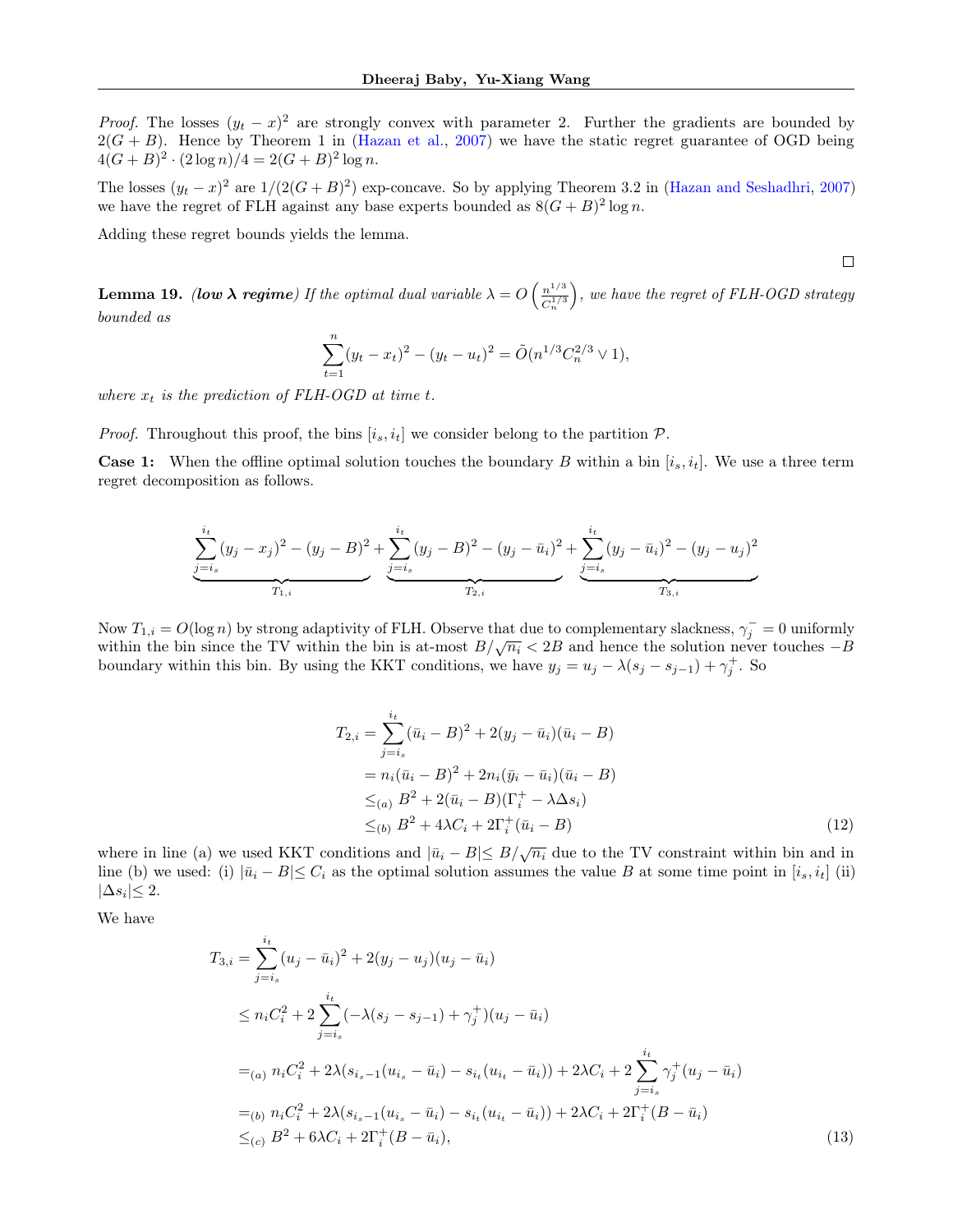where line (a) is obtained by a rearrangement of the sum and line (b) is obtained by the complementary slackness condition which states that  $\gamma_j^+ = 0$  if  $u_j < B$ . Line (c) is obtained by  $|u_j - \bar{u}_i| \leq C_i$  for any  $j \in [i_s, i_t]$  and by applying triangle inequality.

So overall we can bound the regret within this bin by adding Eq.[\(12\)](#page-16-1) and [\(13\)](#page-16-2) with  $T_{1,i} = O(\log n)$  as

<span id="page-17-1"></span>
$$
T_{1,i} + T_{2,i} + T_{3,i} \le O(\log n) + 2B^2 + 10\lambda C_i.
$$
\n(14)

**Case 2:** When the offline optimal solution touches boundary  $-B$  within a bin  $[i_s, i_t]$ . This case can be treated similar to Case 1.

**Case 3:** When the offline optimal solution doesn't touch either boundaries within a bin  $[i_s, i_t]$ . Here we use a two term regret decomposition as

$$
\underbrace{\sum_{j=i_s}^{i_t} (y_j - x_j)^2 - (y_j - \bar{u}_i)^2}_{T_{1,i}} + \underbrace{\sum_{j=i_s}^{i_t} (y_j - \bar{u}_i)^2 - (y_j - u_j)^2}_{T_{2,i}}.
$$

By following the analysis used in obtaining the bound of Eq.[\(13\)](#page-16-2) (where we use  $\gamma_j^- = \gamma_j^+ = 0$  due to complementary slackness), we obtain

<span id="page-17-2"></span>
$$
T_{1,i} + T_{2,i} \le O(\log n) + B^2 + 6\lambda C_i
$$
\n(15)

By summing up the regret bounds which assumes the form in Eq.[\(14\)](#page-17-1) (for Case 1 and 2) or Eq.[\(15\)](#page-17-2) (for Case 3) across all bins in the partition  $P$ , we obtain the overall regret as

$$
\sum_{t=1}^{\infty} (y_t - x_t)^2 - (y_t - u_t)^2 \le O(|\mathcal{P}| \log nB^2) + 2B^2|\mathcal{P}| + 10\lambda C_n
$$

$$
= \tilde{O}(n^{1/3}C_n^{2/3} \vee 1),
$$

where in the last line we used the fact that  $|\mathcal{P}| = O(n^{1/3}C_n^{2/3} \vee 1)$  and  $\lambda = O((n/C_n)^{1/3})$  by the premise of the lemma.  $\Box$ 

<span id="page-17-0"></span>**Lemma 20.** (monotonic sequence) Consider a bin  $[i_s, i_t] \in \mathcal{P}$  such that the offline optimal solution is monotonic within this bin. Then the regret of FLH-OGD strategy within this bin is at-most  $31(B+G)^2 \log n =$  $O(\log n)$ .

*Proof.* When the optimal sequence is monotonic within a bin  $[i_s, i_t] \in \mathcal{P}$ , it is always possible to form at-most 3 bins:  $[i_s, r_1]$ ,  $[r_1 + 1, r_2]$ ,  $[r_2 + 1, i_t]$  such that the offline optimal solution is constant within bins  $[i_s, r_1]$  and  $[r_2+1, i_t]$  alongside the condition that the bin  $[r_1+1, r_2]$  satisfies one of the following properties: a)  $s_{r_1} = s_{r_2} = 1$ and the offline optimal solution is non-decreasing within bin  $[r_1 + 1, r_2]$  or b)  $s_{r_1} = s_{r_2} = -1$  and the offline optimal solution is non-increasing within bin  $[r_1 + 1, r_2]$ . (see for eg. Fig[.5\)](#page-18-0).

Due to Lemma [18,](#page-15-1) the regret within bins  $[i_s, r_1]$  and  $[r_2 + 1, i_t]$  is at-most  $10(B+G)^2 \log n$  each. Note that this three sub-bin refinement can make sure that the offline optimal solution doesn't touch the boundaries  $\pm B$  within the bin  $[r_1 + 1, r_2]$ . We bound the regret within bin  $[r_1 + 1, r_2]$  via a two term regret decomposition as follows.

$$
\underbrace{\sum_{j=r1+1}^{r_2} (y_j - x_j)^2 - (y_j - \bar{u}_{r1+1 \to r_2})^2}_{T_1} + \underbrace{\sum_{j=r1+1}^{r_2} (y_j - \bar{u}_{r1+1 \to r_2})^2 - (y_j - u_j)^2}_{T_2}.
$$

We have  $T_1 \leq 10(B+G)^2 \log n$ . Further due to KKT conditions we have,

 $\overline{n}$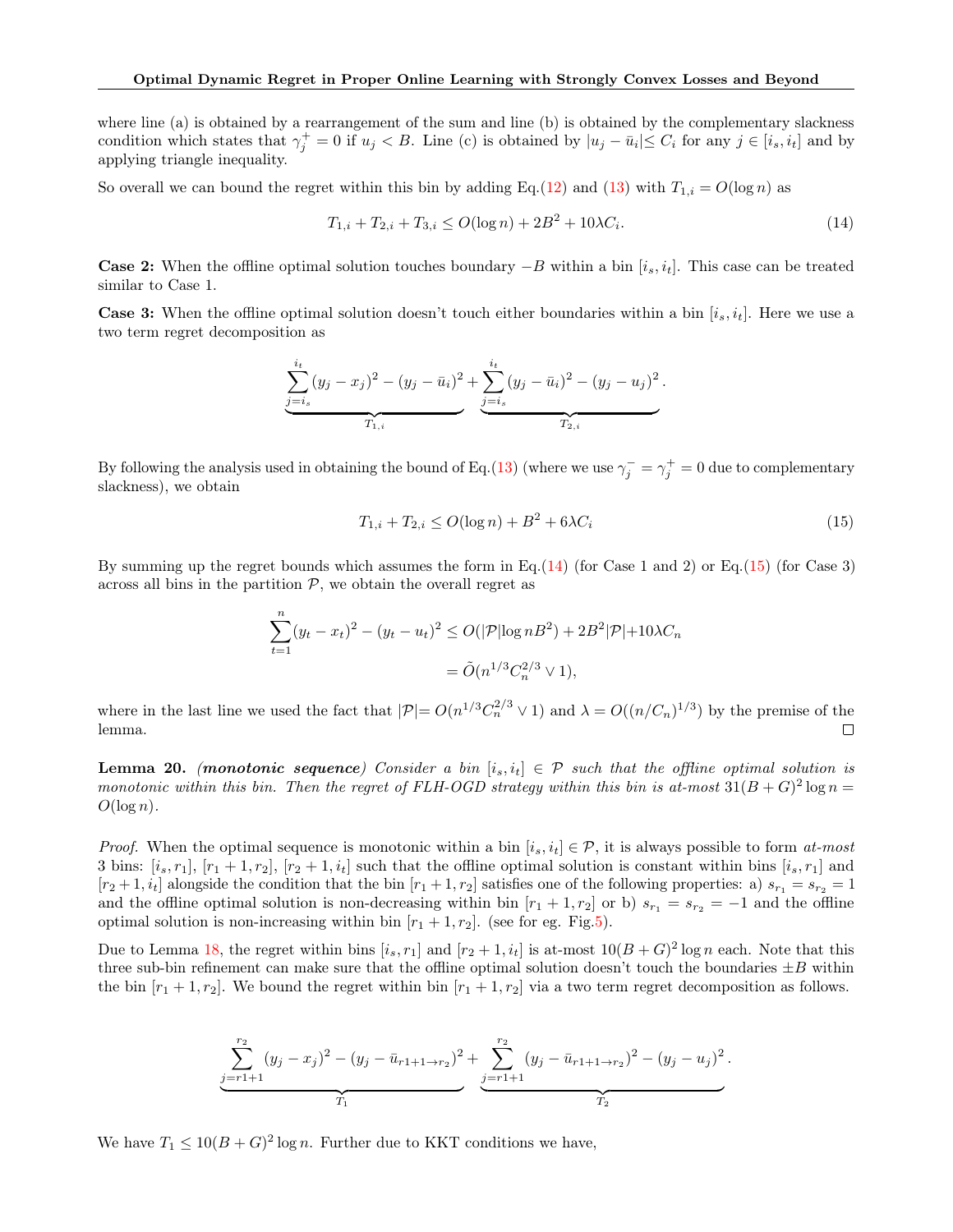$$
T_2 = \sum_{j=r1+1}^{r_2} (u_j - \bar{u}_{r1+1 \to r_2})(2y_j - u_j - \bar{u}_{r1+1 \to r_2})
$$
  
= 
$$
\sum_{j=r1+1}^{r_2} (u_j - \bar{u}_{r1+1 \to r_2})(2y_j - 2u_j + u_j - \bar{u}_{r1+1 \to r_2})
$$
  
= 
$$
\sum_{j=r1+1}^{r_2} (u_j - \bar{u}_{r1+1 \to r_2})^2 + 2\lambda (u_j - \bar{u}_{r1+1 \to r_2})(s_{j-1} - s_j)
$$
  

$$
\leq n_i C_i^2 + \sum_{j=r1+1}^{r_2} 2\lambda (u_j - \bar{u}_{r1+1 \to r_2})(s_{j-1} - s_j),
$$

where in the last line we used  $|u_j - \bar{u}_{r1+1 \to r_2}| \leq C_i$ . We also have  $n_i C_i^2 \leq B^2$  by the construction in Lemma [17.](#page-15-0) By expanding the second term followed by a regrouping of terms in the summation, we can write

$$
\sum_{j=r1+1}^{r_2} 2\lambda (u_j - \bar{u}_{r1+1 \to r_2})(s_{j-1} - s_j) = 2\lambda (s_{r_1}(u_{r_1+1} - \bar{u}_{r1+1 \to r_2}) - s_{r_2}(u_{r_2} - \bar{u}_{r1+1 \to r_2}))
$$
  
+ 
$$
2\lambda \sum_{j=r_1+2}^{r_2} |u_j - u_{j-1}|
$$
  
= 
$$
2\lambda C_{r_1+1 \to r_2}
$$
  
+ 
$$
2\lambda (s_{r_1}(u_{r_1+1} - \bar{u}_{r1+1 \to r_2}) - s_{r_2}(u_{r_2} - \bar{u}_{r1+1 \to r_2})).
$$
 (16)

<span id="page-18-1"></span> $\Box$ 

Since  $s_{r_1} = s_{r_2} = 1$  if the offline optimal is non-decreasing in  $[r_1 + 1, r_2]$  or  $s_{r_1} = s_{r_2} = -1$  if the offline optimal is non-increasing in  $[r_1+1, r_2]$ , we have  $s_{r_1}u_{r_1+1} - s_{r_2}u_{r_2} = -|u_{r_1+1} - u_{r_2}| = -C_{r_1+1 \to r_2}$ . Hence we see that the second term exactly cancels with the first term in Eq.[\(16\)](#page-18-1).

<span id="page-18-0"></span>Thus overall we have shown that the total regret in  $[i_s, i_t]$  is at-most  $31(B+G)^2 \log n$ .



Figure 5: An example of a configuration referred in the proof of Lemma [20.](#page-17-0) Here  $s_{r_1} = s_{r_2} = -1$  and the sequence is non-increasing within  $[r_1 + 1, r_2]$ .

<span id="page-18-2"></span>**Lemma 21.** Suppose there exists an interval [a, b] (which may not belong to  $P$ ) with length  $\ell$  such that the optimal sequence takes the form of Structure 1 or Structure 2 within [a, b]. Assume that  $\bar{y}_{a\to b} \in [-B, B]$ . Then the regret of FLH-OGD within the bin  $[a, b]$  at-most  $10(B+G)^2 \log n - \frac{4\lambda^2}{\ell}$  $\frac{\lambda^2}{\ell}$  .

Proof. We use a two term regret decomposition as follows:

$$
\underbrace{\sum_{j=a}^{b} (y_j - x_j)^2 - (y_j - \bar{y}_{a \to b})^2}_{T_1} + \underbrace{\sum_{j=a}^{b} (y_j - \bar{y}_{a \to b})^2 - (y_j - u_j)^2}_{T_2}.
$$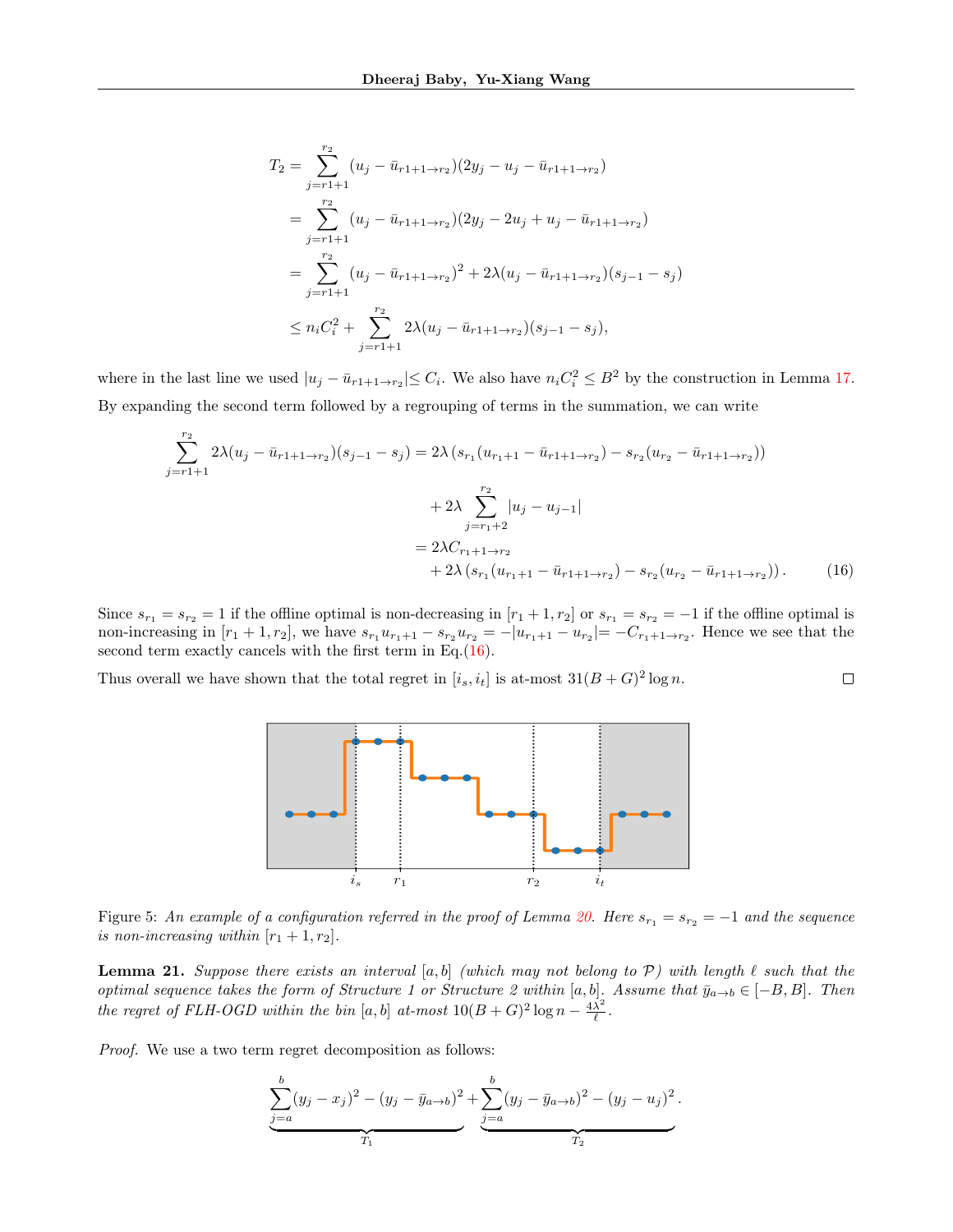By the Definition [4](#page-3-3) of Structure 1 and 2, the offline optimal solution is constant within bin  $[a, b]$ . We denote  $u_j = u$  for all  $j \in [a, b]$ . Further  $|\Delta s_{a\rightarrow b} = 2|$ . We have,

$$
T_2 = -\ell(\bar{y}_{a \to b} - u)^2 - 2\sum_{j=a}^{b} (y_j - \bar{y}_{a \to b})(\bar{y}_{a \to b} - u)
$$
  
=  $-\ell(\bar{y}_{a \to b} - u)^2$   
=  $(a) -\frac{\lambda^2(\Delta s_{a \to b})^2}{\ell}$   
=  $-\frac{4\lambda^2}{\ell}$ ,

where line (a) is obtained by the KKT conditions  $y_j = u - \lambda(s_j - s_{j-1})$  for all  $j \in [a, b]$  and hence  $\bar{y}_{a \to b} = u - \frac{\lambda \Delta s_{a \to b}}{\ell}$ . Due to Lemma [18,](#page-15-1) we have  $T_1 \leq 10(B+G)^2 \log n$ . Combining both bounds yields the lemma.  $\Box$ 

<span id="page-19-0"></span>**Lemma 22.** Consider a bin  $[a, b]$  with length  $\ell$ .

**Case 1:** When offline optimal takes the form of Structure 1 within this bin and  $\bar{y}_{a\to b} \geq B$ , then

$$
\sum_{j=a}^{b} (y_j - x_j)^2 - (y_j - u_j)^2 \le 10(B+G)^2 \log n - \ell(B-u_a)^2,
$$

and

**Case 2:** When offline optimal takes the form of Structure 2 within this bin and  $\bar{y}_{a\to b} \leq -B$ , then

$$
\sum_{j=a}^{b} (y_j - x_j)^2 - (y_j - u_j)^2 \le 10(B+G)^2 \log n - \ell(B+u_a)^2,
$$

where  $x_j$  are the predictions of the FLH-OGD algorithm.

Proof. We consider Case 2. Arguments for Case 1 are similar. We employ a two term regret decomposition as follows.

$$
\underbrace{\sum_{j=a}^{b} (y_j - x_j)^2 - (y_j + B)^2}_{T_1} + \underbrace{\sum_{j=a}^{b} (y_j + B)^2 - (y_j - u_j)^2}_{T_2}.
$$

By Definition [4,](#page-3-3) the offline optimal solution is constant within bin [a, b]. So we have  $u_j = u_a$  for all  $j \in [a, b]$ . From the KKT conditions, we have

$$
T_2 = \sum_{j=a}^{b} (u_a + B)^2 + 2(y_j - u_a)(u_a + B)
$$
  
=  $\ell(u_a + B)^2 - 2\lambda \Delta s_{a \to b}(u_a + B)$   
=  $\ell(u_a + B)^2 - 4\lambda(u_a + B),$  (17)

where in the last line we used  $\Delta s_{a\rightarrow b} = 2$  for Structure 2. From the premise of the lemma for Case 2, we have  $\bar{y}_{a\to b} \leq -B$ . Since  $\bar{y}_{a\to b} = u_a - 2\lambda/\ell$ , we must have

<span id="page-19-1"></span>
$$
\bar{y}_{a\to b} \leq -B \implies \lambda \geq \frac{\ell}{2}(u_a + B).
$$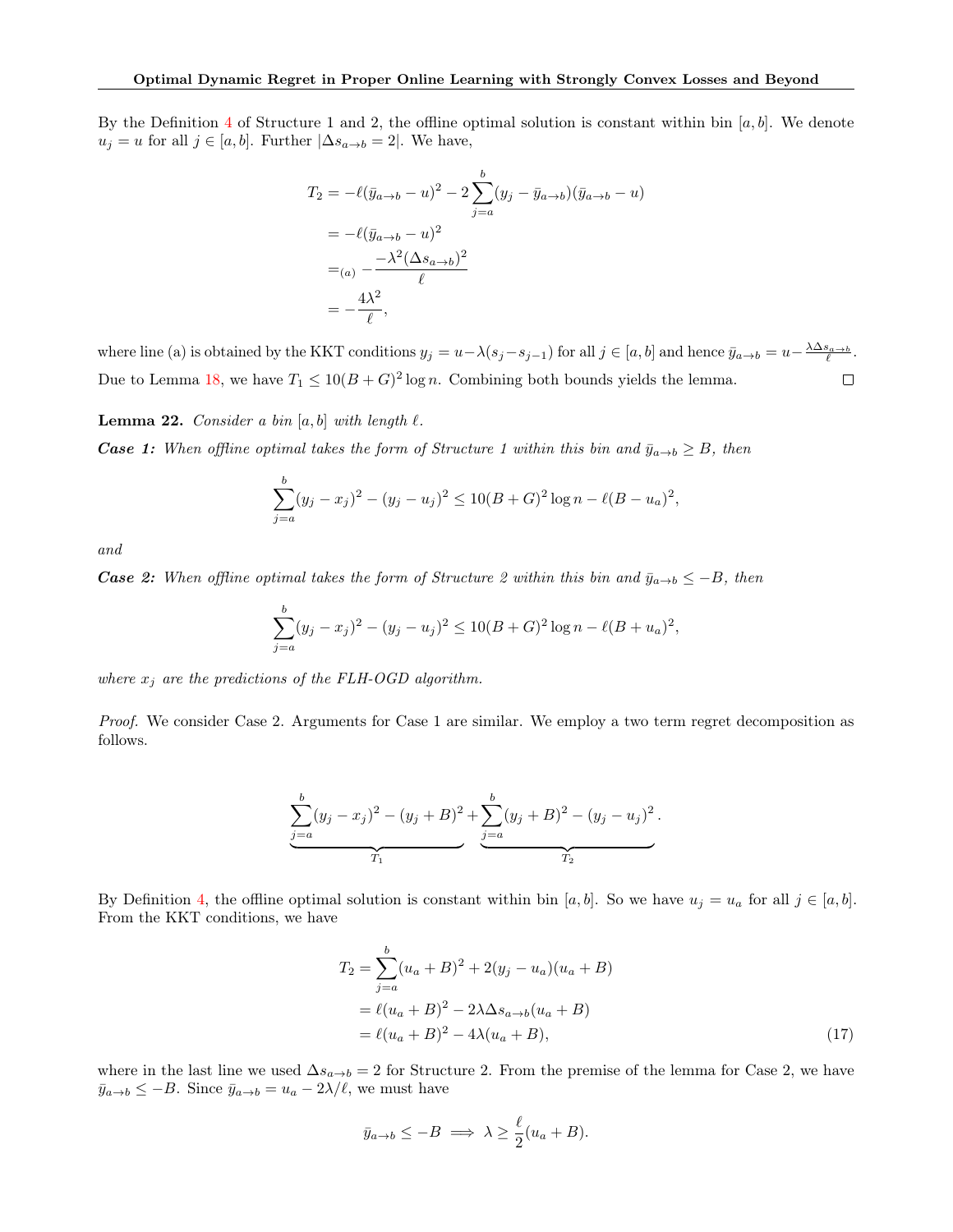Plugging this lower bound to Eq.[\(17\)](#page-19-1) and noting that  $u_a + B \geq 0$ , we get

$$
T_2 \leq -\ell(u_a + B)^2.
$$

By Lemma [18,](#page-15-1) we have  $T_1 \leq 10(B+G)^2 \log n$ . Now summing  $T_1$  and  $T_2$  results in the lemma.

<span id="page-20-0"></span>**Lemma 23.** (large margin bins) Assume that  $\lambda \geq \phi \frac{n^{1/3}}{c_n^{1/3}}$  $\frac{n^{1/3}}{c_n^{1/3}}$  for some constant  $\phi$  that do not depend on n and  $C_n$ . Consider a bin  $[i_s, i_t] \in \mathcal{P}$  within which the offline optimal solution takes the form of Structure 1 or Structure 2 (or both) for some appropriate sub-intervals of  $[i_s, i_t]$ . Let  $\mu_{th} =$  $\int 36(B+G)^3C_n^{1/3}\log n$  $\frac{f_{\beta}^{j_0}C_n^{j_0} \log n}{\phi n^{1/3}}$ . Then  $gap_{min}(-B, [i_s, i_t]) \vee gap_{min}(B, [i_s, i_t]) \geq \mu_{th}$  whenever  $C_n \leq \left(\frac{B^2 \phi}{144(B+G)^3 \log n}\right)^3 n = \tilde{O}(n)$ .

*Proof.* Suppose gap<sub>min</sub> $(-B, [i_s, i_t]) < \mu_{\text{th}}$ . Then the largest value of offline optimal attained within this bin  $[i_s, i_t]$ is at-most  $-B + \mu_{th} + B/\sqrt{n_i}$  (recall  $n_i := i_t - i_s + 1$  and TV within this bin is at-most  $B/\sqrt{n_i}$  by Lemma [17\)](#page-15-0). So gap<sub>min</sub> $(B, [i_s, i_t]) \geq 2B - \mu_{th} - B/\sqrt{n_i}$ . Our goal is to show that whenever  $C_n$  obeys the constraint stated in the lemma, we must have

$$
2B - \mu_{\rm th} - B/\sqrt{n_i} \ge \mu_{\rm th}.\tag{18}
$$

<span id="page-20-3"></span><span id="page-20-2"></span> $\Box$ 

Let  $\ell_i$  be the length of a sub-interval of  $[i_s, i_t]$  where the offline optimal solution assumes the form of Structure 1 or Structure 2. Due to Lemma [16,](#page-14-0) we have

$$
n_i \ge \ell_i \ge \frac{2\lambda}{(G+B)} \ge \frac{2\phi}{(G+B)} \frac{n^{1/3}}{C_n^{1/3}},\tag{19}
$$

where the last inequality follows due to the condition on  $\lambda$  assumed in the current lemma. So a sufficient condition for Eq. $(18)$  to be true is

$$
2B \ge 2\left(2\sqrt{\frac{36(G+B)^3C_n^{1/3}\log n}{\phi n^{1/3}}}\vee B\sqrt{\frac{(G+B)C_n^{1/3}}{2\phi n^{1/3}}}\right).
$$

Recall that by Assumption A1 in Section [2,](#page-1-1) we have  $G \geq B \geq 1$  WLOG. So the above maximum will be attained by the first term and can be further simplified as

$$
2B \ge 4\sqrt{\frac{36(G+B)^3C_n^{1/3}\log n}{\phi n^{1/3}}}.
$$

The above condition is always satisfied whenever  $C_n \leq \left(\frac{B^2 \phi}{144(B+G)^3 \log n}\right)^3 n$ .

At this point, we have shown that  $\text{gap}_{\text{min}}(-B, [i_s, i_t]) < \mu_{\text{th}} \implies \text{gap}_{\text{min}}(B, [i_s, i_t]) \geq \mu_{\text{th}}$  under the conditions of the lemma. Taking the contrapositive vields  $\text{gap}_{\text{min}}(B, [i_s, i_t]) < \mu_{\text{th}} \implies \text{gap}_{\text{min}}(-B, [i_s, i_t])$ of the lemma. Taking the contrapositive yields  $\text{gap}_{\text{min}}(B, [i_s, i_t]) < \mu_{\text{th}} \implies \text{gap}_{\text{min}}(-B, [i_s, i_t]) \geq \mu_{\text{th}}$ .

<span id="page-20-1"></span>**Lemma 24.** (high  $\lambda$  regime) If the optimal dual variable  $\lambda \geq \phi \frac{n^{1/3}}{C_n^{1/3}}$  $\frac{n^{1/3}}{C_n^{1/3}} = \Omega\left(\frac{n^{1/3}}{C_n^{1/3}}\right)$  $C_n^{1/3}$ for some constant  $\phi > 0$  that doesn't depend on n and  $C_n$ , we have the regret of FLH-OGD strategy bounded as

$$
\sum_{t=1}^{n} (y_t - x_t)^2 - (y_t - u_t)^2 = \tilde{O}(n^{1/3} C_n^{2/3} \vee 1),
$$

where  $x_t$  is the prediction of FLH-OGD at time t.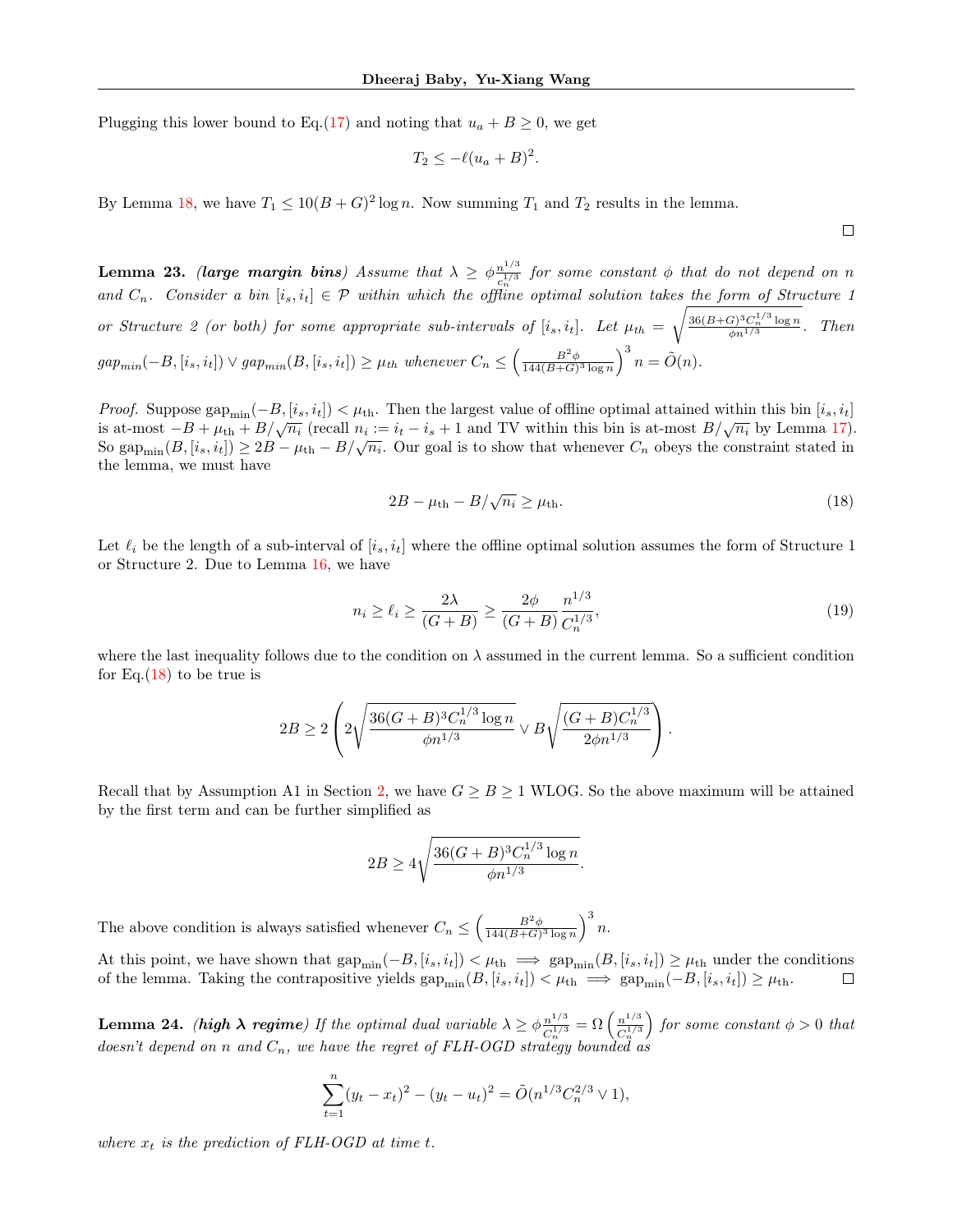*Proof.* Throughout the proof, we consider only the regime where  $C_n \n\t\leq \left(\frac{B^2\phi}{84(B+G)^3\log n}\right)^3 n = \tilde{O}(n)$ . In the alternate regime where  $C_n = \tilde{\Omega}(n)$ , the trivial regret bound of  $\tilde{O}(n)$  is near minimax optimal.

Reminiscent to the road-map in Section [2.2,](#page-2-0) it is useful to define the following condition:

**Condition (A):** Let a bin [a, b] be given such that  $C_{a\to b} \leq B/\sqrt{b-a+1}$ . It satisfies at-least one of the following criteria. (i)  $\text{gap}_{\text{min}}(B, [a, b]) \geq \text{gap}_{\text{min}}(-B, [a, b])$  and the optimal solution takes the form of Structure 1 in at-least one sub-interval  $[r, s] \subseteq [a, b]$ ; or (ii)  $\text{gap}_{\text{min}}(-B, [a, b]) \geq \text{gap}_{\text{min}}(B, [a, b])$  and the optimal solution takes the form of Structure 2 in at-least one sub-interval  $[r, s] \subseteq [a, b]$ .

Consider a bin  $[i_s, i_t] \in \mathcal{P}$  that satisfies Condition (A). We refine  $[i_s, i_t]$  into a partition that contains smaller sub-intervals as follows:

$$
\mathcal{P}_i := \{ [i_s, i_1 - 1], [i_1, \bar{i}_1], [i'_1, \bar{i}'_1], \dots, [i_m, i, \bar{i}_m, i], [i'_m, i, \bar{i}'_m, i]} = i_t] \},\tag{20}
$$

such that:

- 1. If  $\text{gap}_{\text{min}}(B, [i_s, i_t]) > \text{gap}_{\text{min}}(-B, [i_s, i_t])$ , then the offline optimal in the intervals  $[i_j, \overline{i}_j]$ ,  $j \in [m^{(i)}]$  takes the  $\sum_{i=1}^{\infty} \sum_{i=1}^{\infty} \sum_{i=1}^{\infty} \sum_{i=1}^{\infty} \sum_{i=1}^{\infty} \sum_{i=1}^{\infty} \sum_{i=1}^{\infty} \sum_{i=1}^{\infty} \sum_{i=1}^{\infty} \sum_{i=1}^{\infty} \sum_{i=1}^{\infty} \sum_{i=1}^{\infty} \sum_{i=1}^{\infty} \sum_{i=1}^{\infty} \sum_{i=1}^{\infty} \sum_{i=1}^{\infty} \sum_{i=1}^{\infty} \sum_{i=1}^{\infty} \sum_{i$ and  $u_k > u_{k+1}$ , then we treat the first sub-interval in  $\mathcal{P}_i$  as empty by putting  $i_1 = i_s$ . Similarly let k be smallest value in  $[i_s, i_t]$  such that  $u_{k:i_t}$  is constant. If  $u_{k-1} < u_k$  and  $u_{i_t} > u_{i_t+1}$  then we treat the last sub-interval in  $\mathcal{P}_i$  as empty by putting  $\underline{i}'_{m^{(i)}} = i_t + 1$ .
- 2. If  $\text{gap}_{\text{min}}(B, [i_s, i_t]) \leq \text{gap}_{\text{min}}(-B, [i_s, i_t])$ , then the offline optimal in the intervals  $[i_j, \overline{i}_j]$ ,  $j \in [m^{(i)}]$  takes the  $\sum_{i=1}^{\infty} \sum_{i=1}^{\infty} \sum_{i=1}^{\infty} \sum_{i=1}^{\infty} \sum_{i=1}^{\infty} \sum_{i=1}^{\infty} \sum_{i=1}^{\infty} \sum_{i=1}^{\infty} \sum_{i=1}^{\infty} \sum_{i=1}^{\infty} \sum_{i=1}^{\infty} \sum_{i=1}^{\infty} \sum_{i=1}^{\infty} \sum_{i=1}^{\infty} \sum_{i=1}^{\infty} \sum_{i=1}^{\infty} \sum_{i=1}^{\infty} \sum_{i=1}^{\infty} \sum_{i$ and  $u_k < u_{k+1}$ , then we treat the first sub-interval in  $\mathcal{P}_i$  as empty by putting  $i_1 = i_s$ . Similarly let k be smallest value in  $[i_s, i_t]$  such that  $u_{k:i_t}$  is constant. If  $u_{k-1} > u_k$  and  $u_{i_t} < u_{i_t+1}$  then we treat the last sub-interval in  $\mathcal{P}_i$  as empty by putting  $\underline{i}'_{m^{(i)}} = i_t + 1$ .
- 3. In all sub-intervals  $[i'_j, \bar{i}'_j]$ ,  $j \in [m^{(i)}]$ , the offline optimal sequence can be split into piece-wise monotonic sections with at-most 2 pieces.

An illustration of this refinement scheme is given in Fig[.6.](#page-23-0)

Let there be  $m_1^{(i)}$  bins among  $\{[\underline{i}_1, \overline{i}_1], \ldots, [\underline{i}_m^{(i)}, \overline{i}_m^{(i)}]\}$  which satisfy the property in Lemma [21.](#page-18-2) Let their lengths be denoted by  $\{\ell_{1^{(i)}}^{(1)}\}$  $\{1\choose 1^{(i)},\cdots,\{ \ell_{m}^{(1)}\}}$  $\binom{1}{m_1^{(i)}}$ . These bins will be referred as *Type 1* bins henceforth.

Similarly let there be  $m_2^{(i)}$  bins among  $\{[\underline{i}_1, \overline{i}_1], \ldots, [\underline{i}_m(i), \overline{i}_m(i)]\}$  which satisfy either Case 1 or Case 2 in Lemma [22.](#page-19-0) Let their lengths be denoted by  $\{\ell_{1^{(i)}}^{(2)}\}$  $\{\ell_{1^{(i)}}^{(2)},\ldots,\ell_{m_{\alpha}}^{(2)}\}$  $\binom{z}{m_2^{(i)}}$ . These bins will be referred as *Type 2* bins henceforth.

Each bin in Type 1 and Type 2 can be paired with one adjacent bin (if non-empty) in  $\mathcal{P}_i$  where the optimal sequence displays a piece-wise monotonic behaviour with at-most 2 pieces. (For example the bin  $[\underline{i}_1,\overline{i}_1]$  can be paired with  $[\underline{i}'_1, \overline{i}'_1]$  where in the later the optimal sequence displays a piece-wise monotonic behaviour. See Fig[.6](#page-23-0) for example.) To see why this is true, consider the case  $\text{gap}_{\text{min}}(B, [i_s, i_t]) \leq \text{gap}_{\text{min}}(-B, [i_s, i_t])$ . By construction, the optimal solution must preclude the form of Structure 2 in the bin  $[i'_k, \bar{i}'_k]$  where  $k \in [m^{(i)}]$ . This means the offline optimal can either take a non-increasing form in  $[i'_k, \bar{i}'_k]$  or it can monotonically increase and then optionally monotonically decrease. In both the cases, it can be split into at-most 2 sections where the solution is purely monotonic. Similar arguments apply for the case  $\text{gap}_{\text{min}}(B, [i_s, i_t]) > \text{gap}_{\text{min}}(-B, [i_s, i_t])$ .

Similarly, if bin  $[i_s, i_1 - 1]$  is non-empty then the offline optimal must assume a piece-wise monotonic structure with at-most 2 pieces. Then applying Lemma  $20$  to each of the 2 pieces separately and adding the regret bounds yields

<span id="page-21-0"></span>
$$
\sum_{j=i_s}^{i_1-1} f_j(x_j) - f_j(u_j) = \tilde{O}(1).
$$
\n(21)

Note that  $m_1^{(i)} + m_2^{(i)} = m^{(i)}$ . Let the total regret contribution from Type 1 bins along with their pairs and Type 2 bins along with their pairs be referred as  $R_1^{(i)}$  and  $R_2^{(i)}$  respectively.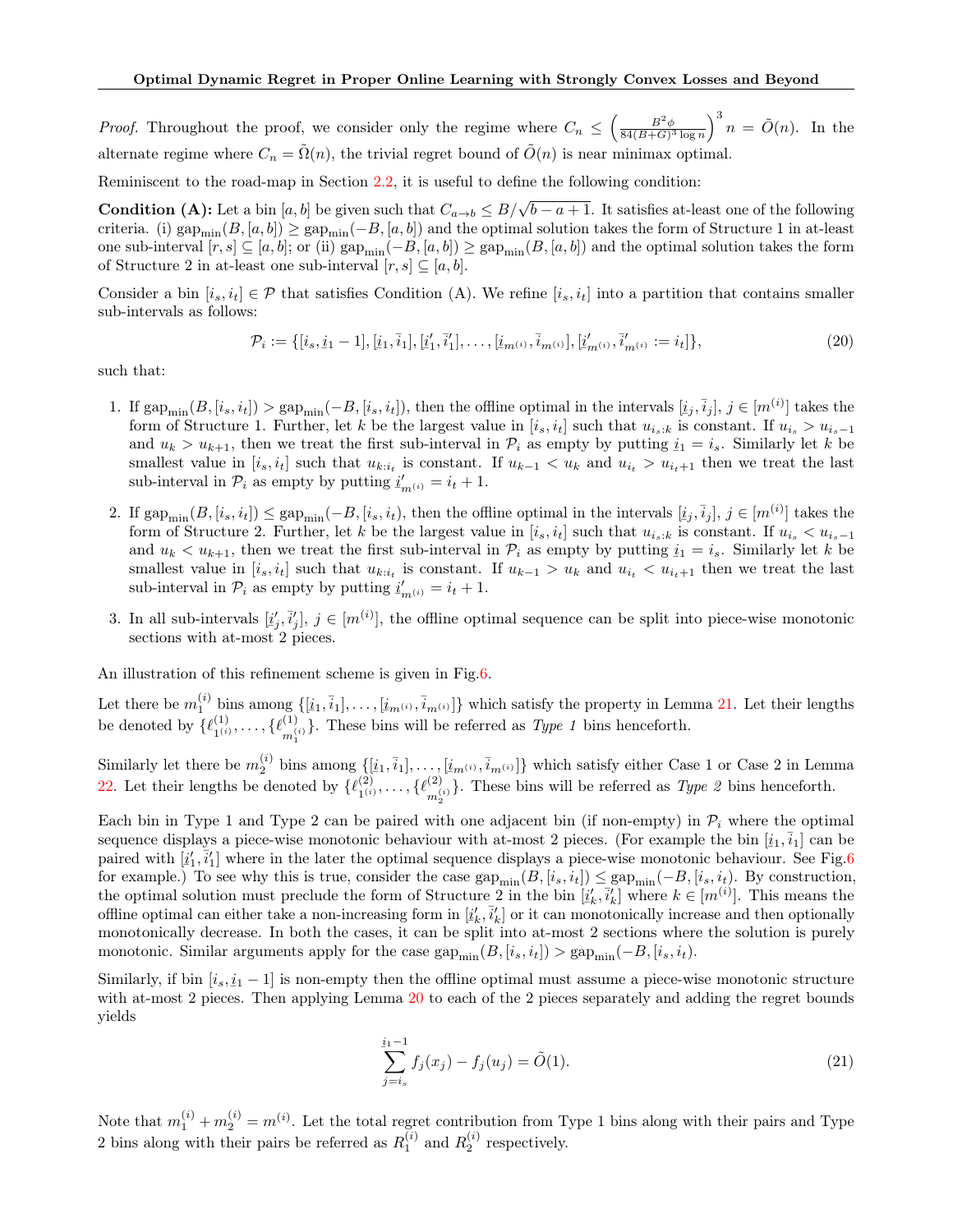Since a sub-bin that is paired with a Type 1 or Type 2 bin can be split into at-most 2 sub-intervals where the optimal sequence is purely monotonic (see Fig. [6\)](#page-23-0), we can bound the regret within such sub-bins  $[\underline{i}'_k, \overline{i}'_k]$ ,  $k \in [m^{(i)}]$ <br>by at most  $62(C + R)^2 \log n$  by Lomma 20 by at-most  $62(G + B)^2 \log n$  by Lemma [20.](#page-17-0)

For a Type 2 bin  $[a, b] \subseteq [i_s, i_t]$ , we can have two possible configurations: If  $\text{gap}_{\text{min}}(B, [i_s, i_t]) > \text{gap}_{\text{min}}(-B, [i_s, i_t])$ then  $B - u_a \ge \text{gap}_{\text{min}}(B, [i_s, i_t]) \ge \mu_{\text{th}}$  where the first inequality follows by the definition of  $\text{gap}_{\text{min}}(B, [i_s, i_t])$ and the last inequality follows by Lemma [23.](#page-20-0) Similarly If  $\text{gap}_{\text{min}}(B, [i_s, i_t]) \leq \text{gap}_{\text{min}}(-B, [i_s, i_t])$  then  $B + u_a \geq$  $\text{gap}_{\text{min}}(-B, [i_s, i_t]) \geq \mu_{\text{th}}$ . With this observation and using the results of Lemma [22,](#page-19-0) we can bound the regret contribution from any Type 2 bin and its pair as:

$$
R_2^{(i)} \le \sum_{j=1^{(i)}}^{m_2^{(i)}} \left( \left( 10(G+B)^2 \log n - \ell_j^{(2)} \mu_{\text{th}}^2 \right) + 62(G+B)^2 \log n \right)
$$
  

$$
\le 72m_2^{(i)}(G+B)^2 \log n - \mu_{\text{th}}^2 \left( \sum_{j=1^{(i)}}^{m_2^{(i)}} \ell_j^{(2)} \right).
$$

From Eq.[\(19\)](#page-20-3), we have  $\ell_j^{(2)} \ge \frac{2\phi n^{1/3}}{(G+B)C_s^3}$  $\frac{2\phi n^{1/3}}{(G+B)C_n^{1/3}}$  for  $j \in \{1^{(i)}, \ldots, m_2^{(i)}\}$ . So we can continue as

$$
R_2^{(i)} \le 72m_2^{(i)}(G+B)^2 \log n - \mu_{\text{th}}^2 \frac{2\phi n^{1/3}}{(G+B)C_n^{1/3}} m_2^{(i)}
$$
  
= 0,

where the last line is obtained by plugging in the value of  $\mu_{th}$  from Lemma [23.](#page-20-0)

So by refining every interval in  $P$  that satisfy Condition (A) and summing the regret contribution from all Type 2 bins and their pairs across all refined intervals in  $P$  yields

<span id="page-22-1"></span>
$$
\sum_{i=1}^{M} R_2^{(i)} \le 0,\t\t(22)
$$

where we recall that  $M := |\mathcal{P}| = O(n^{1/3} C_n^{2/3} \vee 1)$  and assign  $R_2(i) = 0$  for intervals in  $\mathcal{P}$  that do not satisfy Condition (A).

For any Type 1 bin, its regret contribution can be bounded by Lemma [21.](#page-18-2) So we have the regret contribution from Type 1 bins and their pairs bounded as

$$
R_1^{(i)} \le \sum_{j=1}^{m_1^{(i)}} \left( \left( 10(G+B)^2 \log n - \frac{4\lambda^2}{\ell_{j^{(i)}}^{(1)}} \right) + 62(G+B)^2 \log n \right)
$$
  
=  $72m_1^{(i)}(G+B)^2 \log n - 4\lambda^2 \sum_{j=1}^{m_1^{(i)}} \frac{1}{\ell_{j^{(i)}}^{(1)}}$ 

By refining every interval in  $P$  that satisfies Condition (A) and summing the regret contribution from all Type 2 bins and their pairs across all refined intervals in  $\mathcal P$  yields

<span id="page-22-0"></span>
$$
\sum_{i=1}^{M} R_1^{(i)} \le 72(G+B)^2 \log n \sum_{i=1}^{M} m_1^{(i)} - 4\lambda^2 \sum_{i=1}^{M} \sum_{j=1}^{m_1^{(i)}} \frac{1}{\ell_{j^{(i)}}^{(1)}}
$$
  
 
$$
\le 72(G+B)^2 M_1 \log n - 4\lambda^2 \frac{M_1^2}{n},
$$
 (23)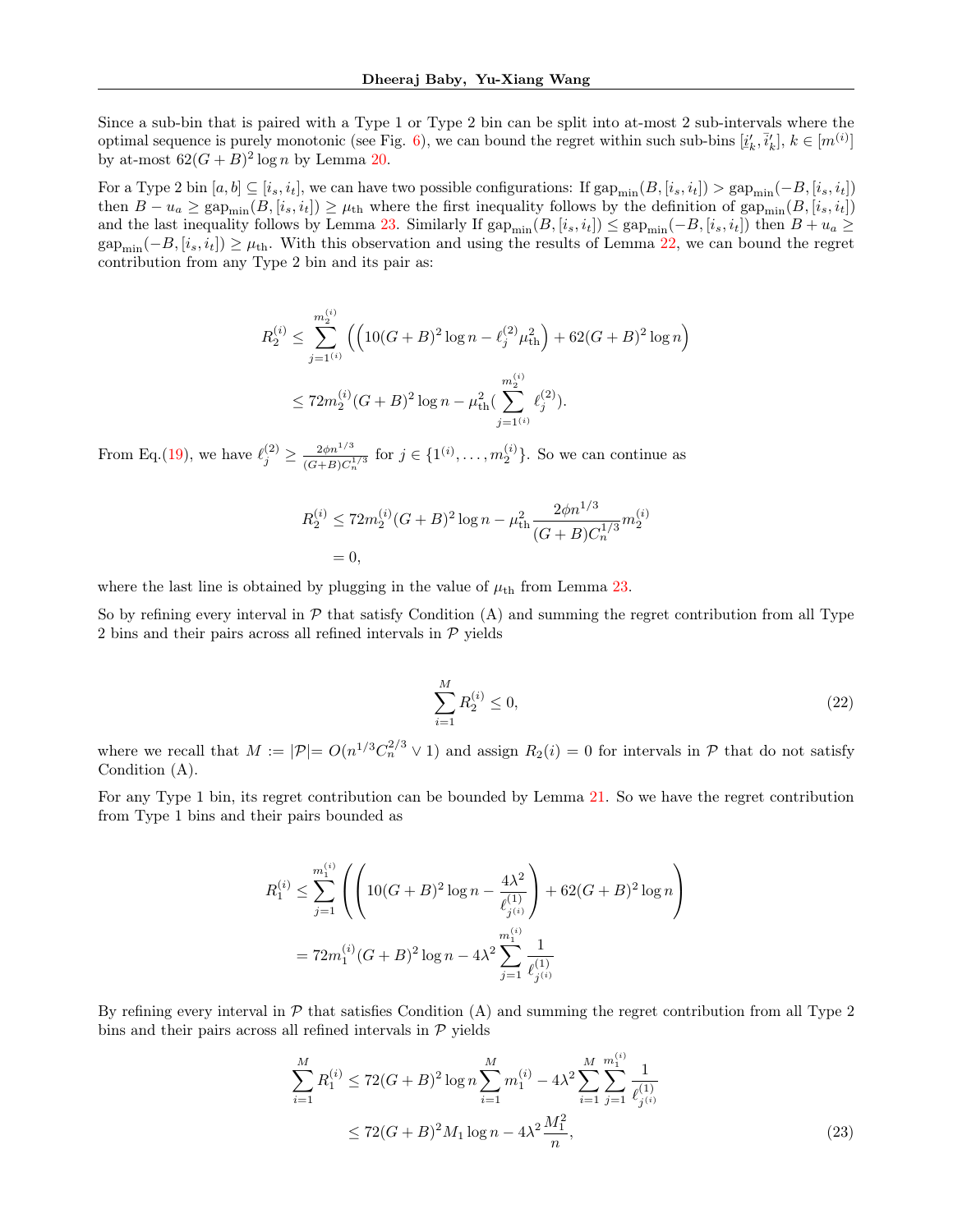where in the last line: a) we define  $M_1 := \sum_{i=1}^M m_1^{(i)}$  with the convention that  $m_1^{(i)} = 0$  if the bin  $[i_s, i_t] \in \mathcal{P}$ doesn't satisfy Condition (A); b) applied AM-HM inequality and noted that  $\sum_{i=1}^{M} \sum_{j=1}^{m_1^{(i)}} \ell_{j^{(i)}}^{(1)}$  $j^{(1)} \leq n$ .

To further bound Eq.[\(23\)](#page-22-0), we consider two separate regimes as follows.

Recall that  $\lambda \geq \phi \frac{n^{1/3}}{C_2^{1/3}}$  $\frac{n^{1/3}}{C_n^{1/3}}$ . So continuing from Eq.[\(23\)](#page-22-0),

$$
\sum_{i=1}^{M} R_1^{(i)} \le 72(G+B)^2 M_1 \log n - 4\phi^2 \frac{n^{2/3}}{C_n^{2/3}} \frac{M_1^2}{n}
$$
\n
$$
\le 0,
$$
\n(24)

whenever  $M_1 \ge \frac{18(G+B)^2 \log n}{\phi^2} n^{1/3} C_n^{2/3} = \tilde{\Omega}(n^{1/3} C_n^{2/3}).$ 

In the alternate regime where  $M_1 \leq \frac{18(G+B)^2 \log n}{\phi^2} n^{1/3} C_n^{2/3} = \tilde{O}(n^{1/3} C_n^{2/3} \vee 1)$ , we trivially obtain:

<span id="page-23-1"></span>
$$
\sum_{i=1}^{M} R_1^{(i)} = \tilde{O}(n^{1/3} C_n^{2/3} \vee 1)
$$
\n(25)

<span id="page-23-2"></span> $\Box$ 

Putting everything together by combining the bounds in Eq.[\(21\)](#page-21-0), [\(22\)](#page-22-1), [\(24\)](#page-23-1) and [\(25\)](#page-23-2), we can bound the total regret contribution from the bins that satisfy Condition (A) as:

$$
\sum_{i=1}^{M} R_1^{(i)} + R_2^{(i)} + \tilde{O}(1) = \tilde{O}(n^{1/3} C_n^{2/3} \vee 1),
$$

where we have assigned  $R_1^{(i)} = R_2^{(i)} = 0$  for bins that don't satisfy Condition (A).

Throughout the proof till now, we have only considered bins  $[i_s, i_t] \in \mathcal{P}$  which satisfy Condition (A). Not meeting this criterion will only make the arguments easier as explained below.

If a bin  $[i_s, i_t] \in \mathcal{P}$  doesn't satisfy Condition (A), by taking a logical negation of Condition (A), we conclude that this can only happen if the optimal solution precludes the form of either Structure 1 or Structure 2 (or both) within some sub-interval of  $[i_s, i_t]$ . Consequently by applying similar arguments we used to handle the bins  $[i'_k, \overline{i}'_k]$ ,  $k \in [m^{(i)}]$ , we can split the offline optimal sequence  $u_{i_s:i_t}$  into at-most 2 piece-wise monotonic sections and use Lemma [20](#page-17-0) to bound the regret in  $[i_s, i_t]$  as  $\tilde{O}(1)$ . Since  $|\mathcal{P}| = O(n^{1/3}C_n^{2/3} \vee 1)$ , we conclude that the total regret from all bins that don't satisfy Condition (A) is  $\tilde{O}(n^{1/3}C_n^{2/3} \vee 1)$ .  $\Box$ 

Proof. of Theorem [1](#page-1-0). The proof is now immediate from Lemmas [19](#page-16-0) and [24.](#page-20-1)

<span id="page-23-0"></span>

Figure 6: Refinement of a bin that satisfy Condition (A) in the proof of Lemma [24](#page-20-1) with  $gap_{min}(-B, [i_s, i_t]) \ge$  $gap_{min}(B, [i_s, i_t])$ . Here we assign  $i_s = i_1$  and  $i_t = \overline{i}'_3$  The following pairs are formed in the proof of Lemma [24:](#page-20-1)  $\mathcal{P}_i = ([i_1, \bar{i}_1], [i'_1, \bar{i}'_1]), ([i_2, \bar{i}_2], [i'_2, \bar{i}'_2]), ([i_3, \bar{i}_3], [i'_3, \bar{i}'_3]).$  Blue dots represent the optimal sequence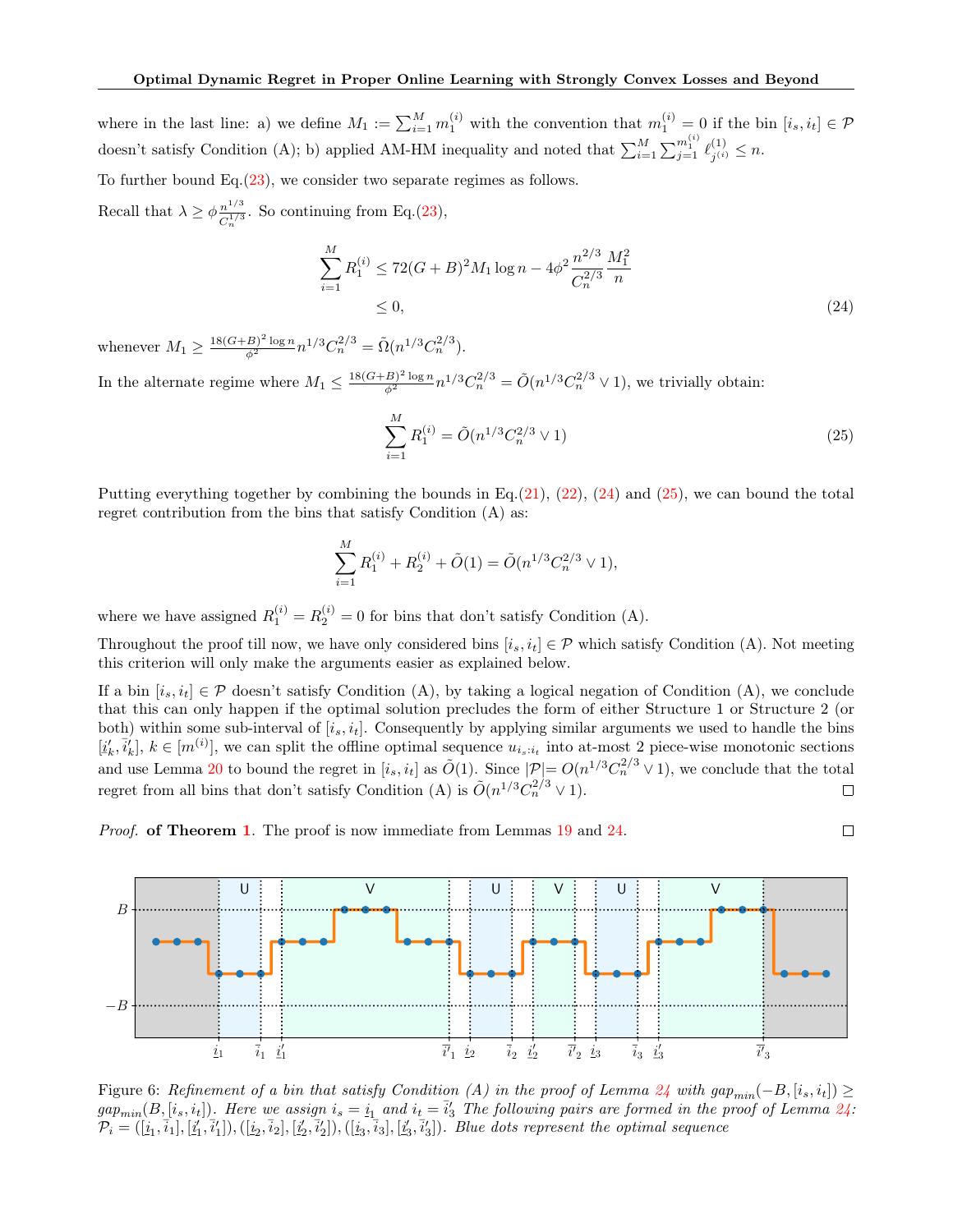## <span id="page-24-0"></span>D Proofs for Section [3](#page-5-2)

**Corollary 5.** Let the loss functions  $f_t$  be H strongly convex in  $L_2$  norm across the (box) domain  $\mathcal{D} = \{x \in \mathbb{R}^d :$  $||x||_{\infty} \leq B$ . i.e,  $f_t(\mathbf{y}) \geq f_t(\mathbf{x}) + \nabla f_t(\mathbf{x})^T(\mathbf{y}-\mathbf{x}) + \frac{H}{2} ||\mathbf{y}-\mathbf{x}||_2^2$  for all  $\mathbf{x}, \mathbf{y} \in \mathcal{D}$ . Suppose  $||\nabla f_t(\mathbf{x})||_{\infty} \leq G_{\infty}$  for all  $x \in \mathcal{D}$ . For each  $i \in [d]$ , construct surrogate losses  $\ell_t^{(i)} : \mathbb{R} \to \mathbb{R}$  as  $\ell_t^{(i)}(x) = (x - (x_t[i] - \nabla f_t(x_t)[i]/H))^2$ where  $x_t$  is the prediction of the learner at time t. By running d instances of uni-variate FLH-OGD (Fig[.4](#page-12-1) in Appendix [B\)](#page-11-0) with decision set  $[-B, B]$  and learning rate  $\zeta = 1/(2(2B + G_{\infty}/H)^2)$  where instance i predicts  $x_t[i]$ at time t and suffers losses  $\ell_t^{(i)}$ , we have

$$
\sum_{t=1}^n f_t(\mathbf{x}_t) - f_t(\mathbf{w}_t) = \tilde{O}\left(d^{1/3}n^{1/3}C_n^{2/3} \vee d\right),
$$

for any comparator sequence  $\mathbf{w}_{1:n}$  with  $TV(\mathbf{w}_{1:n}) := \sum_{t=2}^{n} ||\mathbf{w}_t - \mathbf{w}_{t-1}||_1 \leq C_n$ .  $\tilde{O}(\cdot)$  hides the dependence on factors of  $\log n, B, H, G_{\infty}$ .

*Proof.* Due to strong convexity, we have for any  $w_t \in \mathbb{R}^d$ ,

$$
f_t(\boldsymbol{x}_t) - f_t(\boldsymbol{w}_t) \le -\langle \nabla f_t(\boldsymbol{x}_t), \boldsymbol{w}_t - \boldsymbol{x}_t \rangle - \frac{H}{2} || \boldsymbol{w}_t - \boldsymbol{x}_t ||^2
$$
  
\n
$$
= H\left( \langle \nabla f_t(\boldsymbol{x}_t) / H, \boldsymbol{x}_t - \boldsymbol{x}_t \rangle + (1/2) || \boldsymbol{x}_t - \boldsymbol{x}_t ||^2 \right) \right)
$$
  
\n
$$
- H\left( \langle \nabla f_t(\boldsymbol{x}_t) / H, \boldsymbol{w}_t - \boldsymbol{x}_t \rangle + (1/2) || \boldsymbol{w}_t - \boldsymbol{x}_t ||^2 \right) \right)
$$
  
\n
$$
= \sum_{i=1}^d H\left( \nabla f_t(\boldsymbol{x}_t) [i] (\boldsymbol{x}_t[i] - \boldsymbol{x}_t[i]) / H + (1/2) (\boldsymbol{x}_t[i] - \boldsymbol{x}_t[i])^2 \right)
$$
  
\n
$$
- H\left( \nabla f_t(\boldsymbol{x}_t) [i] (\boldsymbol{w}_t[i] - \boldsymbol{x}_t[i]) / H + (1/2) (\boldsymbol{w}_t[i] - \boldsymbol{x}_t[i])^2 \right)
$$
  
\n
$$
= (H/2) \left( \sum_{i=1}^d \ell_t^{(i)}(\boldsymbol{x}_t[i]) - \ell_t^{(i)}(\boldsymbol{w}_t[i]), \right) \tag{26}
$$

where the last line is obtained by completing the squares. Let  $u_t \in \mathbb{R}^d$  for  $t \in [n]$  be defined as the offline optimal sequence corresponding to the optimization problem:

<span id="page-24-1"></span>
$$
\tilde{u}_1, \dots, \tilde{u}_n, \tilde{z}_1, \dots, \tilde{z}_{n-1} \quad \sum_{t=1}^n \sum_{i=1}^d \ell_t^{(i)}(\tilde{u}_t[i])
$$
\ns.t.\n
$$
\tilde{z}_t = \tilde{u}_{t+1} - \tilde{u}_t \,\forall t \in [n-1],
$$
\n
$$
\sum_{t=1}^{n-1} \|\tilde{z}_t\|_1 \leq C_n,
$$
\n
$$
\|\tilde{u}_t\|_{\infty} \leq B \,\forall t \in [n],
$$

Let  $C_n[i] = \sum_{t=2}^n |\mathbf{u}_t[i] - \mathbf{u}_{t-1}[i]|$  be its TV allocated to coordinate i. By Theorem 1, the FLH-OGD instance i with learning rate  $\zeta = 1/(2(2B + G_{\infty}/H)^2)$  attains the regret of  $\tilde{O}(n^{1/3}(C_n[i])^{2/3} \vee 1)$  regret. WLOG, let's assume that FLH-OGD instances for coordinates  $i \in [k]$ ,  $k \leq d$  incurs  $\tilde{O}(n^{1/3}(C_n[i])^{2/3})$  regret wrt losses  $\ell_t^{(i)}$  and the regret incurred by FLH-OGD instances for coordinates  $k > k'$  is  $O(\log n)$ . Let  $R_n(\mathbf{w}_{1:n}) := \sum_{t=1}^n f_t(\mathbf{x}_t) - f_t(\mathbf{w}_t)$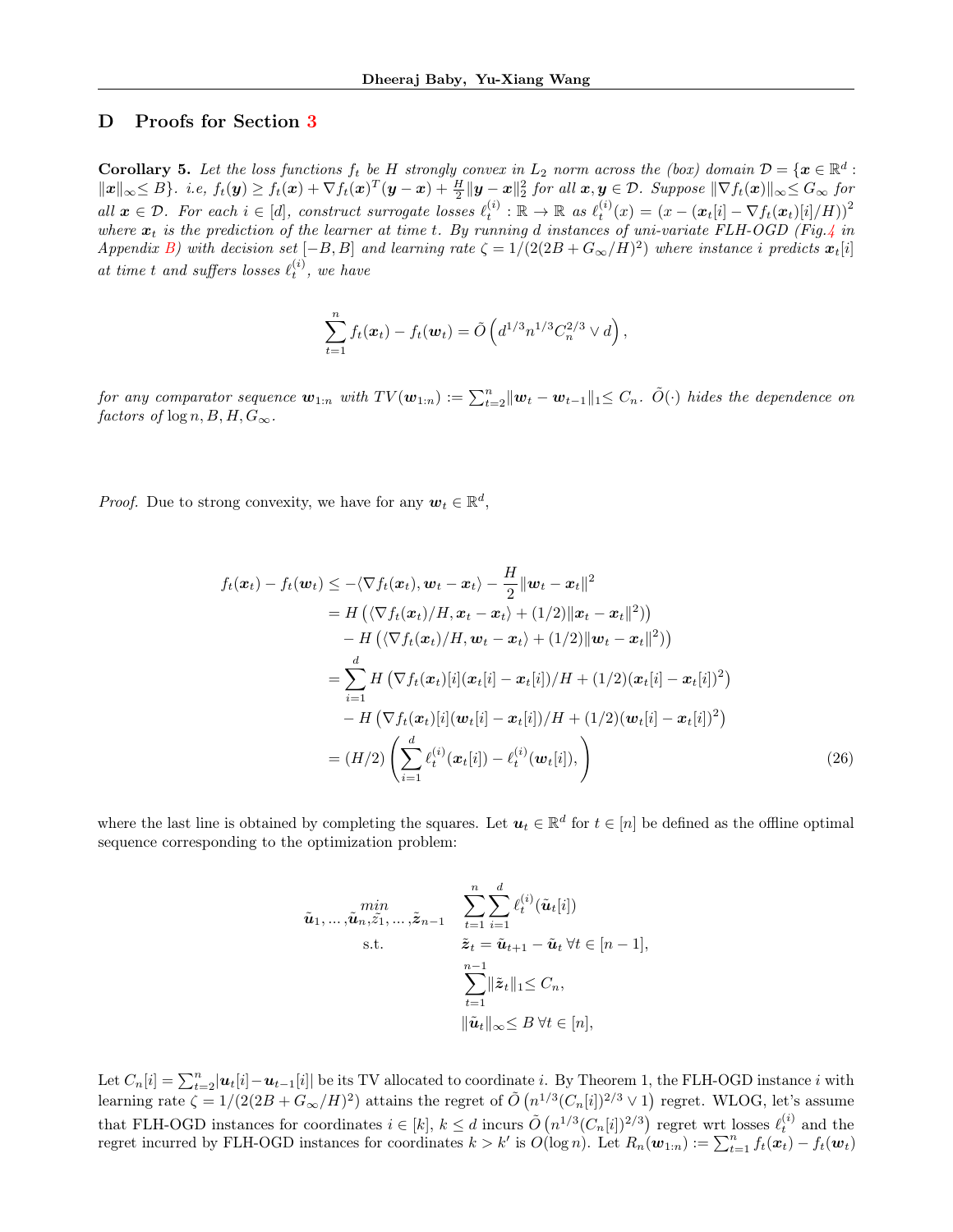and  $R'_n(\boldsymbol{w}_{1:n}) := (H/2) \left( \sum_{t=1}^n \sum_{i=1}^d \ell_t^{(i)}(\boldsymbol{x}_t[i]) - \ell_t^{(i)}(\boldsymbol{w}_t[i]) \right)$ . From Eq.[\(26\)](#page-24-1)  $R_n(\boldsymbol{w}_{1:n}) \le R'_n(\boldsymbol{w}_{1:n})$ . We have,

$$
R_n(\mathbf{w}_{1:n}) \leq R'_n(\mathbf{w}_{1:n})
$$
  
\n
$$
\leq \sup_{\mathbf{w}_1, \dots, \mathbf{w}_n \in \mathcal{D} \atop \sum_{i=2}^n ||\mathbf{w}_t - \mathbf{w}_{t-1}||_1 \leq C_n} R'_n(\mathbf{w}_{1:n})
$$
  
\n
$$
= R'_n(\mathbf{u}_{1:n})
$$
  
\n
$$
= (d - k)\tilde{O}(1) + \sum_{i=1}^k \tilde{O}\left(n^{1/3}(C_n[i])^{2/3}\right)
$$
  
\n
$$
\leq (d - k)\tilde{O}(1) + \tilde{O}\left(n^{1/3}(k)^{1/3}\left(\sum_{i=1}^k C_n[i]\right)^{2/3}\right),
$$

where the last line follows by Holder's inequality  $x^T y \le ||x||_3 ||y||_{3/2}$ , where we treat x as just a vector of ones in  $\mathbb{R}^k$ . The above expression can be further upper bounded by  $\tilde{O}\left(2d\vee 2d^{1/3}n^{1/3}C_n^{2/3}\right)$ .  $\Box$ 

### <span id="page-25-0"></span>E Proofs for Section [4](#page-6-3)

We start by inspecting the KKT conditions.

<span id="page-25-1"></span>Lemma 25. (characterization of offline optimal) Consider the following convex optimization problem (where  $\tilde{\boldsymbol{z}}_1, ..., \tilde{\boldsymbol{z}}_{n-1}$  are introduced as dummy variables).

<span id="page-25-3"></span><span id="page-25-2"></span>
$$
\tilde{u}_1, \dots, \tilde{u}_n, \tilde{z}_1, \dots, \tilde{z}_{n-1} \quad \sum_{t=1}^n f_t(\tilde{u}_t)
$$
\ns.t.\n
$$
\tilde{z}_t = \tilde{u}_{t+1} - \tilde{u}_t \,\forall t \in [n-1],
$$
\n
$$
\sum_{t=1}^{n-1} \|\tilde{z}_t\|_1 \leq C_n,
$$
\n
$$
\|\tilde{u}_t\|_{\infty} \leq B \,\forall t \in [n],
$$
\n(28b)

Let  $u_1, \ldots, u_n, z_1, \ldots, z_{n-1} \in \mathbb{R}^d$  be the optimal primal variables and let  $\lambda \geq 0$  be the optimal dual variable corresponding to the constraint [\(28a\)](#page-25-2). Further, let  $\gamma_t^+$ ,  $\gamma_t^- \in \mathbb{R}^d$  with  $\gamma_t^+ \geq 0$  and  $\gamma_t^- \geq 0$  be the optimal dual variables that correspond to constraint [\(28b\)](#page-25-3). Specifically for  $k \in [d]$ ,  $\gamma_t^+[k]$  corresponds to the dual variable for the constraint  $u_t[k] \leq B$  induced by the relation [\(28b\)](#page-25-3). Similarly  $\gamma_t^{-}[k]$  corresponds to the constraint  $-B \leq u_t[k]$ . By the KKT conditions, we have

- stationarity:  $\nabla f_t(\mathbf{u}_t) = \lambda (s_t s_{t-1}) + \gamma_t^- \gamma_t^+$ , where  $s_t \in \partial |z_t|$  (a subgradient). Specifically,  $s_t[k] =$  $sign(\mathbf{u}_{t+1}[k] - \mathbf{u}_t[k])$  if  $|\mathbf{u}_{t+1}[k] - \mathbf{u}_t[k]| > 0$  and  $\mathbf{s}_t[k]$  is some value in  $[-1,1]$  otherwise. For convenience of notations later, we also define  $s_n = s_0 = 0$ .
- complementary slackness: (a)  $\lambda \left( \sum_{t=2}^{n} ||u_t u_{t-1}||_1 C_n \right) = 0$ ; (b)  $\gamma_t^{-}[k](u_t[k] + B) = 0$  and  $\gamma_t^+[k](u_t[k]-B)=0$  for all  $t\in[n]$  and all  $k\in[d]$ .

The proof of the above lemma is similar to that of Lemma [3](#page-2-4) and hence omitted.

**Terminology.** We will refer to the optimal primal variables  $u_1, \ldots, u_n$  in Lemma [25](#page-25-1) as the *offline optimal* sequence in this section. We reserve the term FLH-ONS for the instantiation of FLH with ONS as base learners with parameters as in Theorem [10.](#page-7-0)

**Notations.** For bin  $[i_s, i_t] \in \mathcal{P}$  we define:  $n_i = i_t - i_s + 1$ ,  $\bar{u}_i = \frac{1}{n_i} \sum_{j=i_s}^{i_t} u_j$ ,  $\Gamma_i^+ = \sum_{j=i_s}^{i_t} \gamma_j^+$ ,  $\Gamma_i^- = \sum_{j=i_s}^{i_t} \gamma_j^-$ ,  $\Delta \boldsymbol{s}_{i} = \boldsymbol{s}_{i_{t}} - \boldsymbol{s}_{i_{s}-1}, \, C_{i} = \sum_{j=i_{s}+1}^{i_{t}} \lVert \boldsymbol{u}_{j} - \boldsymbol{u}_{j-1} \rVert_{1}.$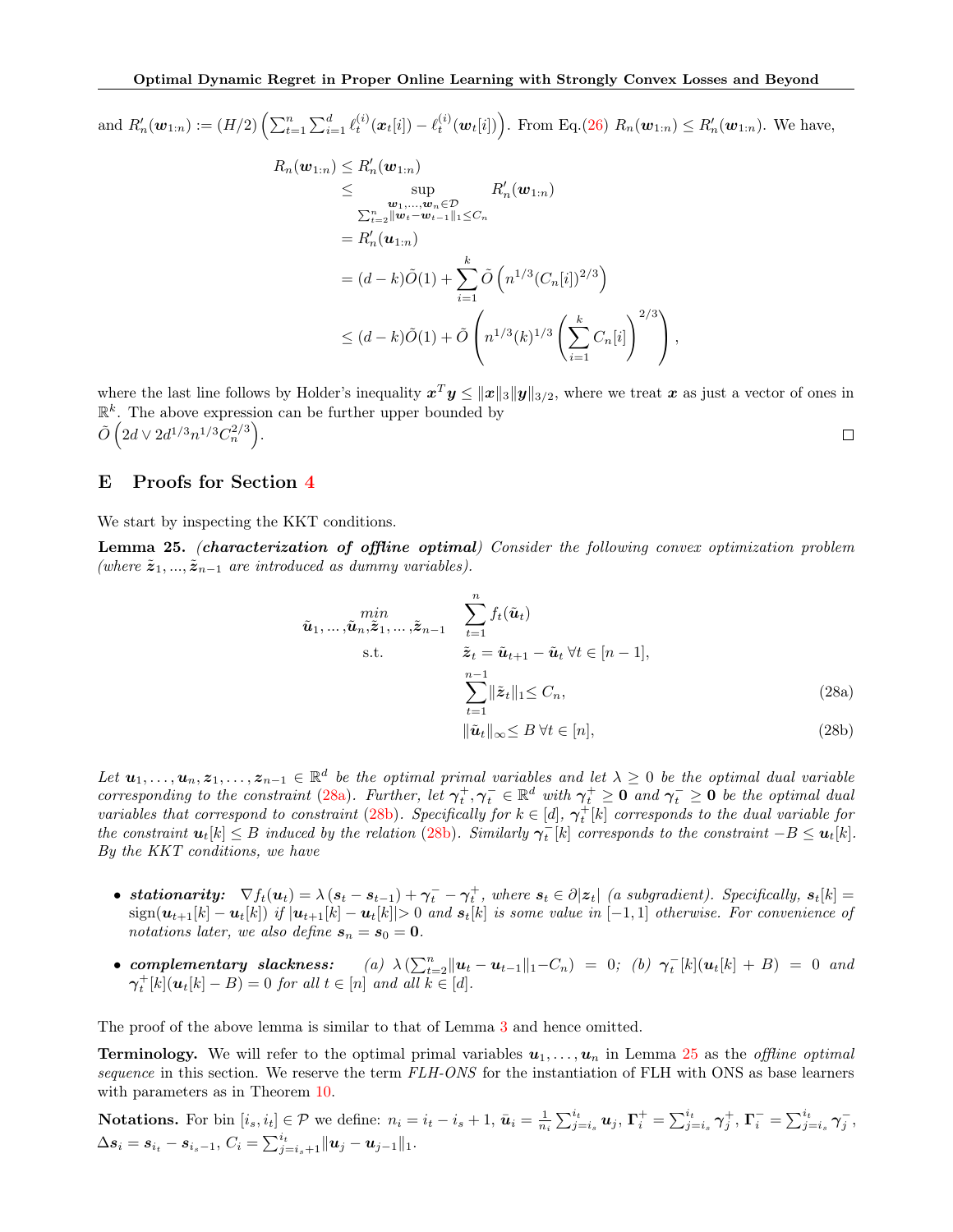For any general bin  $[a, b]$  define the quantities  $n_{a\to b}$ ,  $\overline{\mathbf{u}}_{a\to b}$ ,  $\Gamma^+_{a\to b}$ ,  $\Gamma^-_{a\to b}$ ,  $\Delta s_{a\to b}$ ,  $C_{a\to b}$  analogously as above.

The following is a direct extension for Lemma [17.](#page-15-0)

<span id="page-26-0"></span>**Lemma 26.** (key partition) Initialize  $P \leftarrow \Phi$ . Starting from time 1, spawn a new bin  $[i_s, i_t]$  whenever  $\sum_{j=i_s+1}^{i_t+1} ||u_j - u_{j-1}||_1 > B/\sqrt{n_i}$ , where  $n_i = i_t - i_s + 2$ . Add the spawned bin  $[i_s, i_t]$  to  $\mathcal{P}$ .

Let  $M := |\mathcal{P}|$ . We have  $M = O\left(1 \vee n^{1/3} C_n^{2/3} B^{-2/3}\right)$ .

<span id="page-26-2"></span>**Proposition 27.** The losses  $f_t$  defined in Eq.[\(9\)](#page-7-2) are:

- $G^2$  gradient Lipschitz over the domain  $\mathcal D$  in Assumption B1
- Define  $\gamma := 2GB\sqrt{\alpha d/2} + 1/\sqrt{2\alpha}$ . Then the losses  $f_t$  are  $\alpha' := 1/(2\gamma^2)$  exp-concave across  $\mathcal{D}$ .
- $f_t$  are  $G' := 2\alpha G^2 B \sqrt{d} + G$  Lipschitz in L2 norm across  $D$ .

Proof. The first two statements have been already proved in Section [4.](#page-6-3) For the last statement we have that

$$
\nabla f_t(\boldsymbol{x}) = (\alpha \nabla \ell_t(\boldsymbol{x}_t)^T (\boldsymbol{x} - \boldsymbol{x}_t) + 1) \nabla \ell_t(\boldsymbol{x}_t).
$$

So by triangle inequality we obtain that  $\|\nabla f_t(\boldsymbol{x})\|_2 \leq 2\alpha G^2B\sqrt{d} + G$ .

<span id="page-26-3"></span>Lemma 28. *(Strongly Adaptive regret) ([\(Hazan et al.,](#page-9-4) [2007\)](#page-9-2), [\(Hazan and Seshadhri,](#page-9-2) 2007)) Consider any* bin [a, b] and a comparator  $w \in \mathcal{D}$ . Under Assumptions B1-2 in Section [4,](#page-6-3) the static regret of the FLH-ONS with losses  $f_t$  obeys

$$
\sum_{j=a}^{b} f_j(\boldsymbol{x}_j) - f_j(\boldsymbol{w}) \le 10d(8G^2B^2\alpha d + 1/\alpha)\log n
$$

where  $x_j$  are predictions of FLH-ONS and  $\gamma$  is as defined in Theorem [10.](#page-7-0)

*Proof.* Let  $\alpha' = 1/(2\gamma^2)$ . The static regret of ONS is  $5d(G'D + 1/\alpha')\log n$  for  $\alpha'$  exp-concave losses (Theorem 2) in [\(Hazan et al.,](#page-9-4) [2007\)](#page-9-4)) where D is the diameter of the decision set. We have  $D = 2B\sqrt{d}$  for the box decision set. the static regret of ONS in our setting is at-most  $5d(2G'B\sqrt{d}+1/\alpha')\log n$ .

The regret of the FLH against any of its base experts is at-most  $(4/\alpha')\log n$  for  $\alpha'$  exp-concave losses (Theorem 3.2 in [\(Hazan and Seshadhri,](#page-9-2) [2007\)](#page-9-2)). Adding both these regret bounds, using Proposition [27](#page-26-2) and further upper bounding the sum results in the lemma.

 $\Box$ 

<span id="page-26-1"></span>**Lemma 29.** (low  $\lambda$  regime) If the optimal dual variable  $\lambda = O\left(\frac{d^{1.5}n^{1/3}}{c^{1/3}}\right)$  $C_n^{1/3}$  , we have the regret of FLH-ONS strategy bounded as

$$
\sum_{t=1}^{n} f_t(\boldsymbol{x}_t) - f_t(\boldsymbol{u}_t) = \tilde{O}\left(10d(8G^2B^2\alpha d + 1/\alpha)(n^{1/3}C^{2/3} \vee 1)\right),
$$

where  $x_t$  is the prediction of FLH-ONS at time t.

Proof. Consider a bin  $[i_s, i_t] \in \mathcal{P}$ . Note that for any  $j \in [i_s, i_t]$  and  $k \in [d]$ , both  $\gamma_j^+[k]$  and  $\gamma_j^-[k]$  can't be simultaneously non-zero due to complementary slackness and the fact that  $C_i \leq B/\sqrt{n_i} < 2B$  by the construction in Lemma [26.](#page-26-0) For some fixed  $\check{u} \in \mathcal{D}$ , we have

$$
\underbrace{\sum_{j=i_s}^{i_t} f_j(\boldsymbol{x}_j) - f_j(\boldsymbol{\check{u}})}_{T_{1,i}} + \underbrace{\sum_{j=i_s}^{i_t} f_j(\boldsymbol{\check{u}}) - f_j(\boldsymbol{u}_j)}_{T_{2,i}}.
$$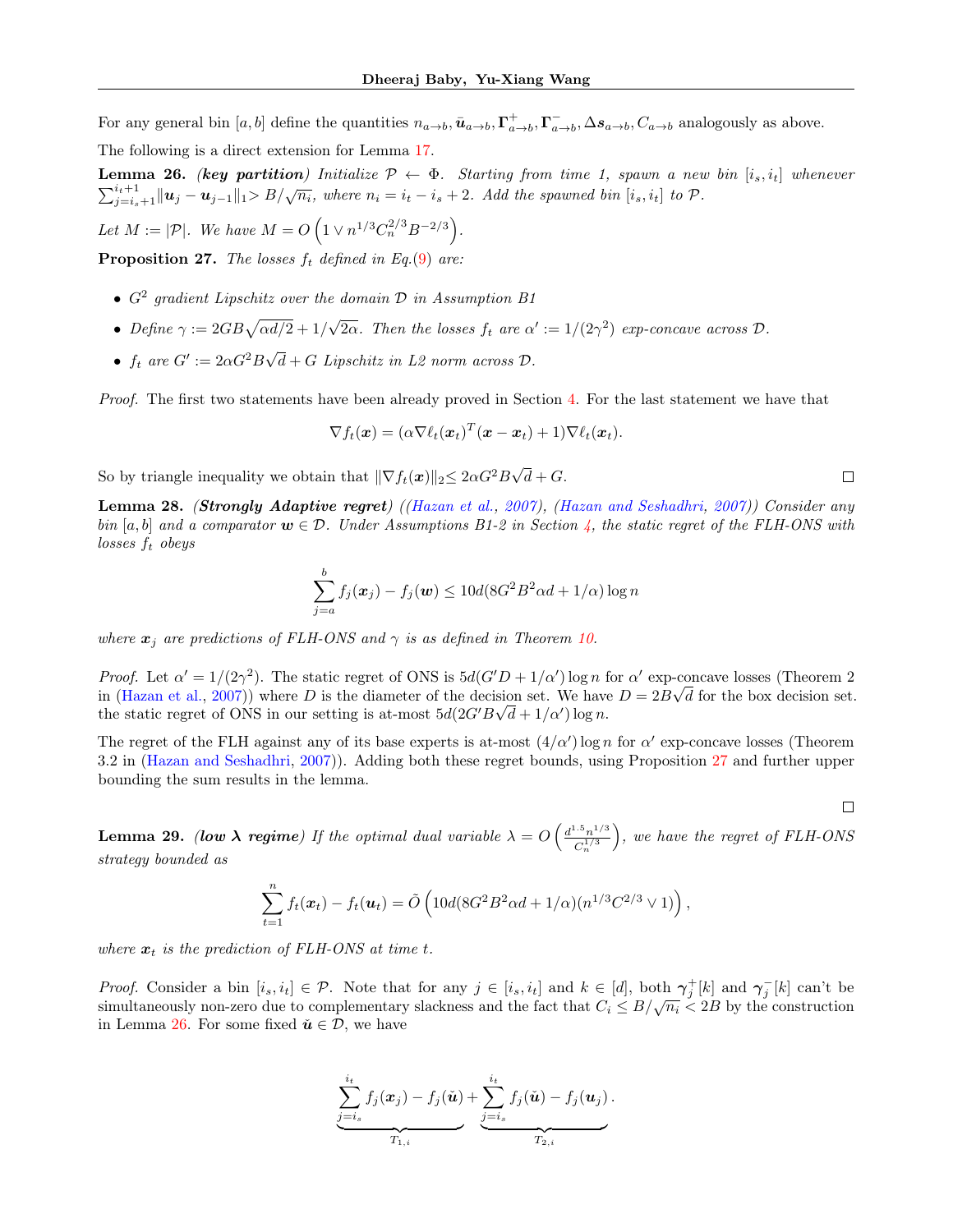By virtue of Lemma [28,](#page-26-3) we have  $T_{1,i} = \tilde{O}(d^2)$ . Due to gradient Lipschitzness in Proposition [27](#page-26-2)

<span id="page-27-1"></span>
$$
T_{2,i} \leq \sum_{j=i_s}^{i_t} \langle \nabla f_j(\boldsymbol{u}_j), \tilde{\boldsymbol{u}} - \boldsymbol{u}_j \rangle + \frac{G^2}{2} ||\tilde{\boldsymbol{u}} - \boldsymbol{u}_j||_2^2.
$$
 (29)

We construct  $\check{u}$  as follows:

- If there exists a  $j \in [i_s, i_t]$  and  $k \in [d]$  such that  $u_j[k] = B$ , set  $\check{u}[k] = B$ .
- If there exists a  $j \in [i_s, i_t]$  and  $k \in [d]$  such that  $u_j[k] = -B$ , set  $\check{u}[k] = -B$ .
- If the optimal solution doesn't touch either boundaries  $\pm B$  in  $[i_s, i_t]$  across a coordinate, set  $\check{u}[k] = u_{i_s}[k]$ .

It is easy to see that  $\check{u} \in \mathcal{D}$  and  $\|\check{u} - u_j\|_2 \le \|\check{u} - u_j\|_1 \le C_i$  for all  $j \in [i_s, i_t]$ . Using this observation along with the KKT conditions, we continue from  $Eq.(29)$  $Eq.(29)$  as

$$
T_{2,i} \leq G^2 n_i C_i^2 + \sum_{j=i_s}^{i_t} \langle \nabla f_j(\boldsymbol{u}_j), \boldsymbol{\check{u}} - \boldsymbol{u}_j \rangle,
$$
  
\n
$$
\leq G^2 n_i C_i^2 + \sum_{j=i_s}^{i_t} \lambda \langle \boldsymbol{s}_j - \boldsymbol{s}_{j-1}, \boldsymbol{\check{u}} - \boldsymbol{u}_j \rangle + \langle \boldsymbol{\gamma}_j^- - \boldsymbol{\gamma}_j^+, \boldsymbol{\check{u}} - \boldsymbol{u}_j \rangle
$$
  
\n
$$
\leq_{(a)} G^2 B^2 + \lambda \langle \boldsymbol{s}_{i_s-1}, \boldsymbol{u}_{i_s} - \boldsymbol{\check{u}} \rangle - \lambda \langle \boldsymbol{s}_{i_t}, \boldsymbol{u}_{i_t} - \boldsymbol{\check{u}} \rangle + \lambda \sum_{j=i_s+1}^{i_t} \|\boldsymbol{u}_j - \boldsymbol{u}_{j-1}\|_1
$$
  
\n
$$
+ \sum_{j=i_s}^{i_t} \sum_{k=1}^d \gamma_j^- [k] (\boldsymbol{\check{u}}[k] - \boldsymbol{u}_j[k]) - \gamma_j^+ [k] (\boldsymbol{\check{u}}[k] - \boldsymbol{u}_j[k])
$$
  
\n
$$
\leq_{(b)} G^2 B^2 + 3\lambda C_i,
$$

where line (a) is obtained by using that fact that  $C_i \leq B/\sqrt{n_i}$  and a rearrangement of the summations and line (b) is obtained by noting that  $\gamma_j^{-}[k] = 0$  when  $u_j[k] > -B$  via complementary slackness and  $\check{u}[k] - u_j[k]$ is zero when  $u_i[k] = -B$  since by construction of  $\check{u}$ :  $\check{u}[k] = -B$  if  $u_i[k] = -B$  for some  $j \in [i_s, i_t]$ . Similar arguments are applied to show the terms including  $\gamma_j^+$  also sums to zero. In line (b) we also used the fact that  $\langle s_{i_s-1}, u_{i_s} - \check{u} \rangle \leq ||s_{i_s-1}||_{\infty} ||u_{i_s} - \check{u}||_1 \leq C_i$ . Similarly  $\langle s_{i_t}, u_{i_t} - \check{u} \rangle \leq C_i$ 

Hence summing  $T_{1,i}$  and  $T_{2,i}$  across all bins in  $P$  yields

$$
\sum_{i=1}^{M} T_{1,i} + T_{2,i} \leq_{(a)} \tilde{O}(Md^2) + \lambda C_n
$$
  
 
$$
\leq \tilde{O}\left(10d(8G^2B^2\alpha d + 1/\alpha)(n^{1/3}C^{2/3} \vee 1)\right),
$$

where we recall that  $M := |\mathcal{P}| = O(1 \vee n^{1/3} C_n^{2/3})$  by Lemma [26](#page-26-0) and in line (a) we used  $\sum_{i=1}^M C_i \leq C_n$  and  $\lambda = O(d^{1.5} n^{1/3} / C_n^{1/3})$  by the premise of the current Lemma.

 $\Box$ 

**Definition 30.** For a bin  $[a, b]$ , the offline optimal is said to be **piece-wise maximally monotonic in**  $[a, b]$  with m pieces across some coordinate  $k \in [d]$ , if we can split  $[a, b]$  into m disjoint consecutive bins  $[a_1,b_1],\ldots,[a_m,b_m]$  such that the offline optimal sequence within each  $[a_i,b_i]$  is purely monotonic across coordinate k'. Further, right-extending any interval  $[a_i, b_i]$  to  $[a_i, b_i + 1]$  if  $b_i + 1 \in [a, b]$  makes  $u_{a_i:b_i+1}[k']$  non-monotonic. The sections  $[a_i, b_i]$  for  $i \in [m]$  are termed **maximally monotonic sections**.

<span id="page-27-0"></span>**Lemma 31.** The sequence returned at Step 3 of generateGhostSequence in Fig[.7](#page-28-0) has the following properties: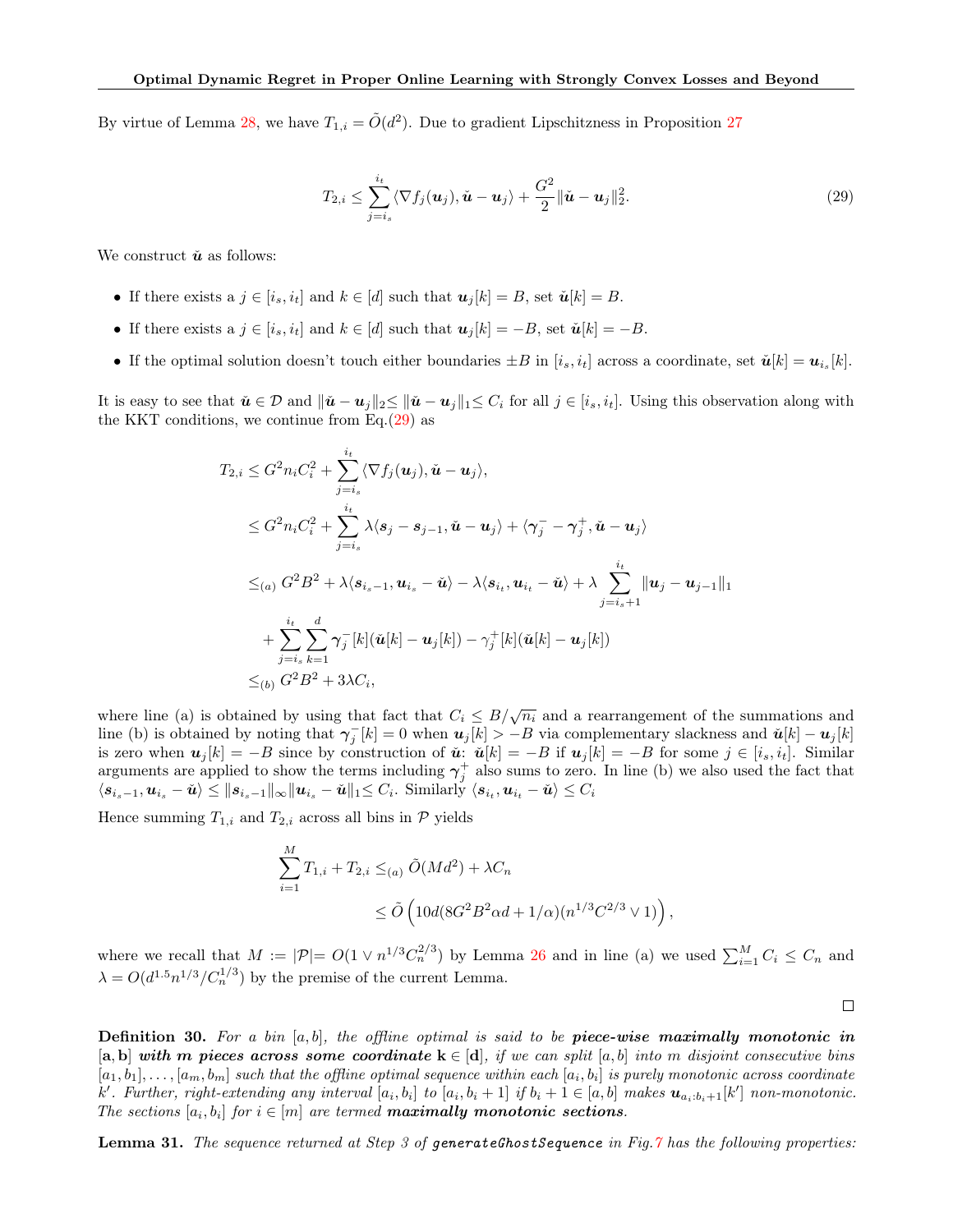<span id="page-28-0"></span>generateGhostSequence: Inputs- (1) offline optimal sequence (2) two numbers  $k_{fix} \in [d] \cup \{0\}$ and  $u_{fix} \in [-B, B]$  (3) an interval  $[a, b] \subseteq [n]$  where the offline optimal is piece-wise maximally monotonic with at-most 4 pieces across any coordinate  $k \in [d]$ .

- 1. Initialize  $\mathcal{Q} \leftarrow \Phi$ .
- 2. For each coordinate  $k \in [d]$ :
	- (a) If k is same as  $k_{\text{fix}}$ , then set  $\tilde{\boldsymbol{u}}_t[k] = u_{\text{fix}}$  for all  $t \in [a, b]$ . Goto Step 2.
	- (b) If the optimal solution is constant across coordinate k, set  $\tilde{u}_t[k] = u_a[k]$  for all  $t \in [a, b]$ . Goto Step 2
	- (c) If the optimal solution monotonically increases (decreases) first across coordinate  $k$ , then:
		- i. Split  $[a, b]$  into at-most 7 sub-bins  $-[r_i, \bar{r}_i], i \in [7]$  with the following properties: •  $r_1 = a$ .  $r_2$  is the largest value in [a, b] such that  $u_{r_1:r_2}$  is monotonically
			- increasing (decreasing) and  $u_{r_2}[k] > u_{r_2-1}[k]$ . Set  $\bar{r}_1 = \bar{r}_2 1$ .
			- $\bar{r}_2$  is the largest value in [a, b] such that  $u_{r_2 \cdot \bar{r}_2}[k]$  is constant.
			- If  $\bar{r}_2 = b$ , then set  $[r_i, \bar{r}_i], i \in [3, 7]$  to be empty. Goto Step 2(c)(ii).
			- $r_3 = \bar{r}_2 + 1.$
			- If  $u_{r_3:b}[k]$  is a constant, set  $\bar{r}_3 = b$ . Set  $[r_i, \bar{r}_i], i \in [4, 7]$  to be empty. Goto  $Step 2(c)(ii).$
			- $r_4$  is the largest point in  $[r_3, b]$  such that  $u_{r_3+r_4}[k]$  is monotonically decreasing (increasing) and  $u_{\underline{r}_4}[k] < u_{\underline{r}_4-1}[k]$ . Set  $\bar{r}_3 = \underline{r}_4 - 1$ .
			- $\bar{r}_4$  is the largest point in [ $r_4$ ,  $b$ ] such that  $u_{r_4:\bar{r}_4}[k]$  is constant.
			- If  $\bar{r}_4 = b$ , Set  $[r_i, \bar{r}_i], i \in [5, 7]$  to be empty. Goto Step 2(c)(ii).
			- $r_5 = \bar{r}_4 + 1.$
			- If  $u_{Ts:b}[k]$  is constant, then set  $\bar{r}_5 = b$  and  $[r_i, \bar{r}_i], i \in [6, 7]$  to be empty. Goto Stop  $2(e)(ii)$  $Step 2(c)(ii)$ .
			- $r_6$  is the largest point such that  $u_{rs:Ts}[k]$  is monotonically increasing (decreas-<br>inc) and  $u_{rs}[k] > u_{rs}[k]$ . Set  $\bar{x}_s = x_{rs} 1$ ing) and  $u_{r_6}[k] > u_{r_6-1}[k]$ . Set  $\bar{r}_5 = r_6 - 1$ .
			- $\bar{r}_6$  is the largest point in [ $r_6$ , b] such that  $u_{r_6:\bar{r}_6}$  is constant.
			- $r_0$  is the largest point in [16,9] start that  $x_{T_6:T_6}$  is <br>• If  $\bar{r}_6 = b$ , set  $[r_7, \bar{r}_7]$  as empty. Goto Step 2(c)(ii).
			- Set  $r_7 = \bar{r}_6 + 1$  and  $\bar{r}_7 = b$ .
		- ii. Assign  $\check{u}_t[k] = u_{r_1}[k]$  for all  $t \in [r_1, \bar{r}_1]$ ;  $\check{u}_t[k] = u_{r_2}[k]$  for all  $t \in [r_2, \bar{r}_2]$  if non-empty;  $\check{u}_t[k] = u_{rs}[k]$  for all  $t \in [r_3, \bar{r}_3]$  if non-empty;  $\check{u}_t[k] = u_{r_4}[k]$  for all  $t \in [r_4, \bar{r}_4]$  if non-empty;  $\check{u}_t[k] = u_{rs}[k]$  for all  $t \in [r_5, \bar{r}_5]$  if non-empty;  $\tilde{u}_t[k] = u_{\bar{t}_0}[k]$  for all  $t \in [r_6, \bar{r}_6]$  if non-empty;  $\tilde{u}_t[k] = u_{\bar{r}_7}[k]$  for all  $t \in [r_7, \bar{r}_7]$ <br>if non-empty:  $\tilde{u}_t[k] = u_{\bar{r}_7}[k]$  for all  $t \in [r_7, \bar{r}_7]$ if non-empty;

3. Return  $\{\check{u}_a, \ldots, \check{u}_b\}$ .

Figure 7: generateGhostSequence procedure. If line  $2(c)$  is replaced by "If the optimal solution monotonically decreases first across coordinate  $k$ , then", then we propagate that change by replacing the phrases increasing/decreasing and  $\geq$  / $\lt$  in the lines below  $2(c)(i)$  by the bracketed statements next to it.

- P1 The elements in the sequence changes only at-most 3d times. i.e,  $\sum_{j=a+1}^{b} \mathbb{I}(\check{u}_j \neq \check{u}_{j-1}) \leq 7d$ , where  $\mathbb{I}(\cdot)$  is the indicator function.
- P2 Every member of the sequence lie in the box decision set D.

$$
P3 \ \text{For any } j \in [a, b], \sum_{\substack{k=1\\k \neq k_{\text{fix}}}}^d |\check{u}_j[k] - u_j[k]| \leq C_{a \to b}, \text{ where } C_{a \to b} \text{ is the TV of the offline optimal in bin } [a, b].
$$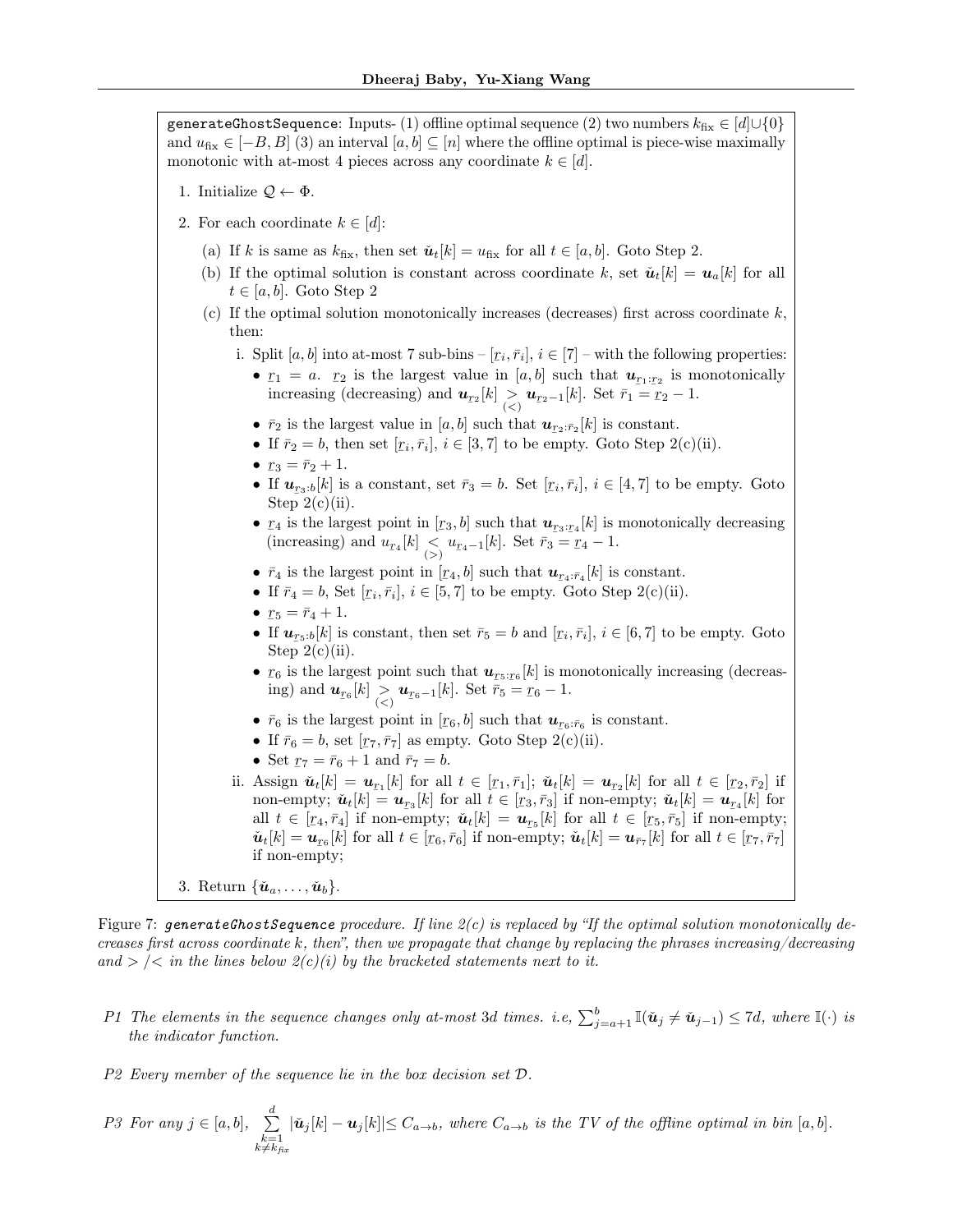*Proof.* Observe that in the procedure detailed in Fig[.7,](#page-28-0) we split the bin [a, b] into at-most 7 bins across any coordinate. The value of the comparator across that coordinate stays unchanged in each of the new sub-bins. This implies that number of distinct comparators in  $\{\check{u}_a, \ldots, \check{u}_b\}$  is at-most 7d. It is also easy to see that each  $\check{u}_j, j \in [a, b]$  stays inside the decision set  $\mathcal{D}$ .

Note that for any  $j \in [a, b]$  and any  $k \in [d] \setminus \{k_{fix}\}, \tilde{\mathbf{u}}_j[k]$  coincides with the value of  $\mathbf{u}_{j'}[k]$  for some  $j' \in [a, b]$ . This implies that  $|\check{u}_j[k] - u_j[k]| \leq C_{a\to b}[k]$  for any  $j \in [a, b]$ , where  $C_{a\to b}[k]$  is the TV of the optimal solution across coordinate k in bin [a, b]. So  $\sum_{n=1}^{d}$ 

 $|\check{\boldsymbol{u}}_j[k]-\boldsymbol{u}_j[k]|\leq \sum\limits_{j=1}^d$  $C_{a\rightarrow b}[k] \leq C_{a\rightarrow b}$ . Thus Property 3 is true.  $\Box$  $k=1$ <br> $k\neq k$ <sub>fix</sub>  $k=1$ <br> $k\neq k$ <sub>fix</sub>

<span id="page-29-0"></span>**Lemma 32.** (monotonic bins) Consider a bin  $[a, b]$  with length  $\ell$  where the offline optimal sequence is piece-wise maximally monotonic in  $[a, b]$  across any coordinate with at-most 4 pieces. Let the TV of the optimal solution within bin  $[a, b]$  denoted by  $C_{a\rightarrow b}$  be at-most  $B/\sqrt{\ell}$ . Then we have the regret of FLH-ONS strategy in this bin bounded as

$$
\sum_{j=a}^{b} f_j(\boldsymbol{x}_j) - f_j(\boldsymbol{u}_j) \le 70d^2(8G^2B^2\alpha d + G^2B^2 + 1/\alpha)\log n,
$$

where  $x_i$  are the predictions of the FLH-ONS lagorithm.

Proof. We first construct a useful sequence of comparators:  $\check{u}_{a:b} =$  generateGhostSequence  $(u_{1:n}, k_{fix} = 0, u_{fix} = 0, [a, b]).$ 

We remark that as  $k_{\text{fix}} = 0 \notin [d]$ , the condition in Step 2(a) of Fig[.7](#page-28-0) is never satisfied.

Next, we employ a two term regret decomposition as follows

$$
\underbrace{\sum_{j=a}^{b} f_j(\boldsymbol{x}_j) - f_j(\check{\boldsymbol{u}}_j)}_{T_1} + \underbrace{\sum_{j=a}^{b} f_j(\check{\boldsymbol{u}}_j) - f_j(\boldsymbol{u}_j)}_{T_2}.
$$

By noting that there are only at-most 7d change points in the comparator sequence (see Lemma [31\)](#page-27-0), we can sum up the SA regret guarantee from Lemma [28](#page-26-3) against each of the constant sections of  $\tilde{u}_{a:b}$  to obtain

<span id="page-29-1"></span>
$$
T_1 \le 70d^2(8G^2B^2\alpha d + 1/\alpha)\log n.
$$

To bound  $T_2$  we use gradient Lipschitzness in Proposition [27](#page-26-2) and look at a coordinate-wise decomposition.

$$
T_2 \leq \sum_{j=a}^{b} \langle \nabla f_j(\boldsymbol{u}_j), \check{\boldsymbol{u}}_j - \boldsymbol{u}_j \rangle + \frac{G^2}{2} ||\check{\boldsymbol{u}}_j - \boldsymbol{u}_j||_2^2
$$
  

$$
\leq \frac{\ell G^2 C_{a\to b}^2}{2} + \sum_{k=1}^{d} \sum_{j=a}^{b} \nabla f_j(\boldsymbol{u}_j)[k](\check{\boldsymbol{u}}_j[k] - \boldsymbol{u}_j[k]), \tag{30}
$$

where in the last line we used that fact that  $\|\check{\bm{u}}_j - \bm{u}_j\|_2^2 \leq \|\check{\bm{u}}_j - \bm{u}_j\|_1^2 \leq C_{a\to b}^2$  by Property 3 of Lemma [31,](#page-27-0) where  $C_{a\rightarrow b}$  is the TV of the optimal solution within bin [a, b].

Since  $C_{a\to b} \leq B\sqrt{\ell}$ , we have the first term in Eq.[\(30\)](#page-29-1) bounded by  $\frac{G^2B^2}{2}$ . Next we proceed to bound the second term in Eq.[\(30\)](#page-29-1) coordinate-wise. Consider a coordinate  $k \in [d]$ . We have two cases:

**Case 1:** When the optimal solution across coordinate k in bin  $[a, b]$  has a structure described in Step 2(b) of the generateGhostSequence procedure of Fig[.7.](#page-28-0) In this case  $\tilde{u}_i[k] = u_i[k] = u_a[k]$  for  $j \in [a, b]$ . So

$$
\sum_{j=a}^{b} \nabla f_j(\boldsymbol{u}_j)[k](\boldsymbol{\check{u}}_j[k]-\boldsymbol{u}_j[k])=0.
$$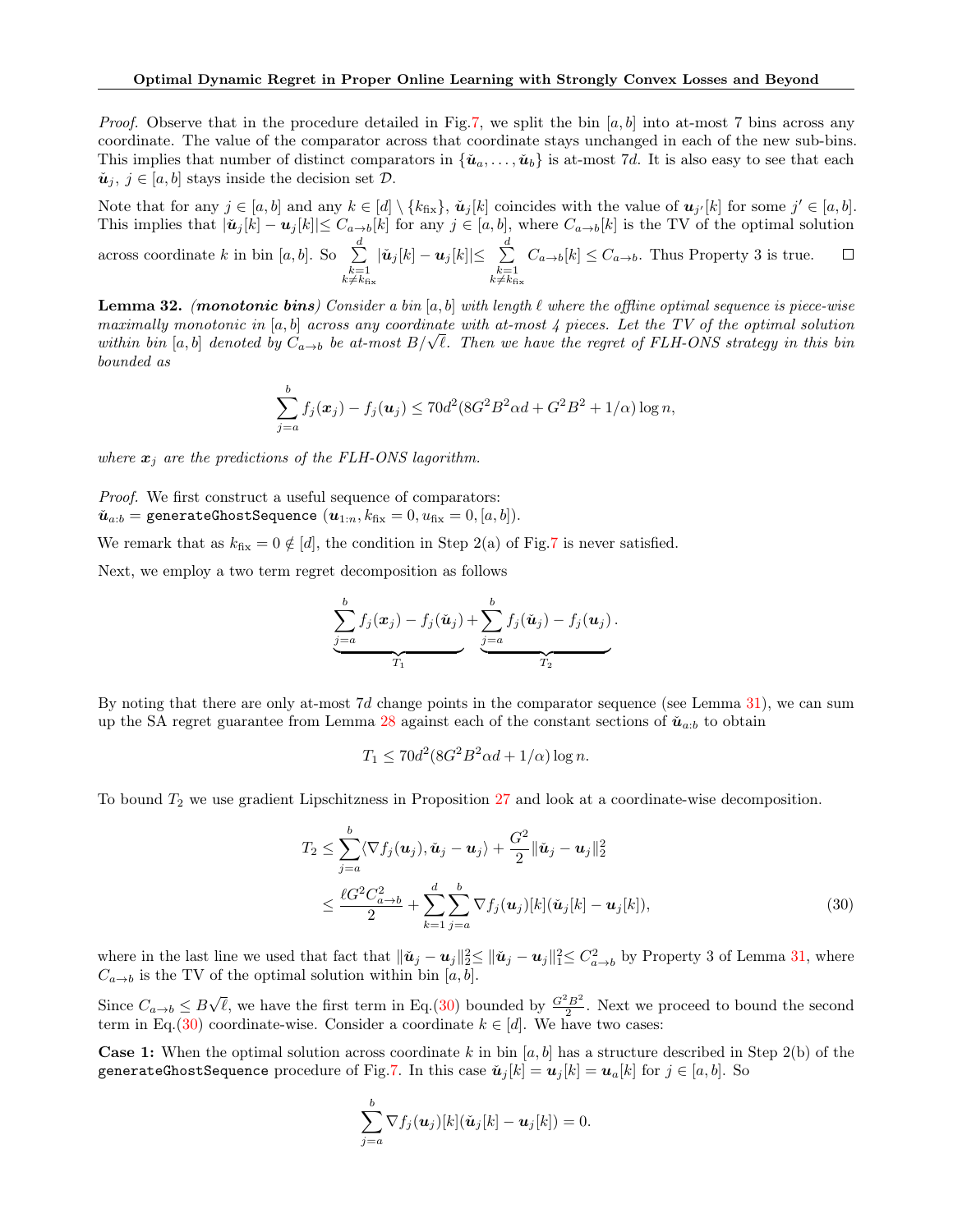**Case 2:** When the optimal solution across coordinate k in bin [a, b] has a structure described in Step 2(c) of the generateGhostSequence procedure of Fig[.7.](#page-28-0) In this case, we can write

$$
\sum_{j=a}^{b} \nabla f_j(\boldsymbol{u}_j)[k](\tilde{\boldsymbol{u}}_j[k] - \boldsymbol{u}_j[k]) = \sum_{i=1}^{7} \sum_{j=r_i}^{\bar{r}_i} \nabla f_j(\boldsymbol{u}_j)[k](\tilde{\boldsymbol{u}}_j[k] - \boldsymbol{u}_j[k]),
$$

where  $[r_i, \bar{r}_i], i \in [7]$  are as defined in generateGhostSequence of Fig[.7.](#page-28-0)

From Step 2(c)(ii) we have for each  $i \in \{2, 4, 6\}$ ,  $\check{u}_j[k] = u_j[k] = u_{\underline{r}_i}[k]$  for all  $j \in [\underline{r}_i, \overline{r}_i]$  if non-empty. So  $\sum_{i=1}^{\overline{r}_i} \sum_{i=1}^{\infty} f_i(\underline{r}_i) [L] \in [L]$  $\sum_{j=r_i}^{\bar{r}_i} \nabla f_j(\boldsymbol{u}_j)[k](\tilde{\boldsymbol{u}}_j[k] - \boldsymbol{u}_j[k]) = 0$  for each  $i \in \{2, 4, 6\}.$ 

Next we consider the interval  $[r_1, \bar{r}_1]$ . If within bin  $[r_1, \bar{r}_1]$ , the optimal solution across coordinate k is constant, then  $\sum_{j=\underline{r_1}}^{\underline{r_1}} \nabla f_j(\underline{u}_j)[k](\underline{\tilde{u}}_j[k] - \underline{u}_j[k]) = 0$ . Otherwise let  $[\underline{r_1}, \overline{r_1}] = [\underline{r_1}, \underline{p}] \cup [\underline{p+1}, \overline{r_1}]$  such that the optimal solution is constant in  $[r_1, p]$  and non-decreasing (non-increasing) within  $[p + 1, \overline{r_1}]$  across coordinate k. Recall from Fig[.7](#page-28-0) that  $r_1 = a$ . Since  $\tilde{u}_j[k] = u_a[k]$  for all  $j \in [r_1, p]$  we get  $\sum_{j=r_1}^p \nabla f_j(u_j)[k](\tilde{u}_j[k] - u_j[k]) = 0$ . Further The matrix of the presence of bins  $[r_1, p]$  and  $[r_2, \overline{r}_2]$  the solution  $u_j[k]$  for  $j \in [p+1, \overline{r}_1]$  will never touch the boundaries  $\pm B$ . So by the KKT conditions and using  $\tilde{u}_j[k] = u_a[k]$  for  $j \in [p+1, \bar{r}_1]$ , we have

$$
\sum_{j=p+1}^{\bar{r}_1} \nabla f_j(\boldsymbol{u}_j)[k](\check{\boldsymbol{u}}_j[k] - \boldsymbol{u}_j[k]) = \sum_{j=p+1}^{\bar{r}_1} \lambda(s_j[k] - s_{j-1}[k])(\boldsymbol{u}_a[k] - \boldsymbol{u}_j[k])
$$
  
\n
$$
= \lambda(s_p[k](\boldsymbol{u}_{p+1}[k] - \boldsymbol{u}_a[k]) - s_{\bar{r}_1}[k](\boldsymbol{u}_{\bar{r}_1}[k] - \boldsymbol{u}_a[k]))
$$
  
\n
$$
+ \lambda \sum_{j=p+2}^{\bar{r}_1} |\boldsymbol{u}_j[k] - \boldsymbol{u}_{j-1}[k]|
$$
  
\n
$$
= 0,
$$
\n(31)

where the last line is obtained as follows: Observe that  $s_p[k] = s_{\bar{r}_1}[k] = 1$  (or  $-1$ ) and  $s_p[k]u_{p+1}[k] - s_{\bar{r}_1}[k]u_{\bar{r}_1}[k] =$  $-C_{p+1\to \bar{r}_1}$  due to monotonicity of  $u_{p+1:\bar{r}_1}$ 

By using similar arguments we used to show  $Eq.(31)$  $Eq.(31)$ , it can be proved that

$$
\sum_{j=r_i}^{\bar{r}_i} \nabla f_j(\boldsymbol{u}_j)[k](\check{\boldsymbol{u}}_j[k]-\boldsymbol{u}_j[k]) = \sum_{j=r_i}^{\bar{r}_i} \nabla f_j(\boldsymbol{u}_j)[k](\boldsymbol{u}_{r_i}[k]-\boldsymbol{u}_j[k])
$$
  
= 0,

for  $i \in \{3, 5\}.$ 

Further, by using similar arguments we used to handle  $[r_1, \bar{r}_1]$ , it can be shown that

$$
\sum_{j=\tau_7}^{\bar{\tau}_7} \nabla f_j(\boldsymbol{u}_j)[k](\check{\boldsymbol{u}}_j[k]-\boldsymbol{u}_j[k])=0.
$$

Thus overall by combining Case 1 and 2 and continuing from Eq.[\(30\)](#page-29-1), we have  $T_2 \n\leq G^2B^2/2$ . Thus the total regret

$$
T_1 + T_2 \le 70d^2(8G^2B^2\alpha d + 1/\alpha)\log n + G^2B^2/2
$$
  
 
$$
\le 70d^2(8G^2B^2\alpha d + G^2B^2 + 1/\alpha)\log n,
$$

which concludes the proof.

<span id="page-30-0"></span>Definition 33. We introduce the following definitions for convenience.

<span id="page-30-1"></span> $\Box$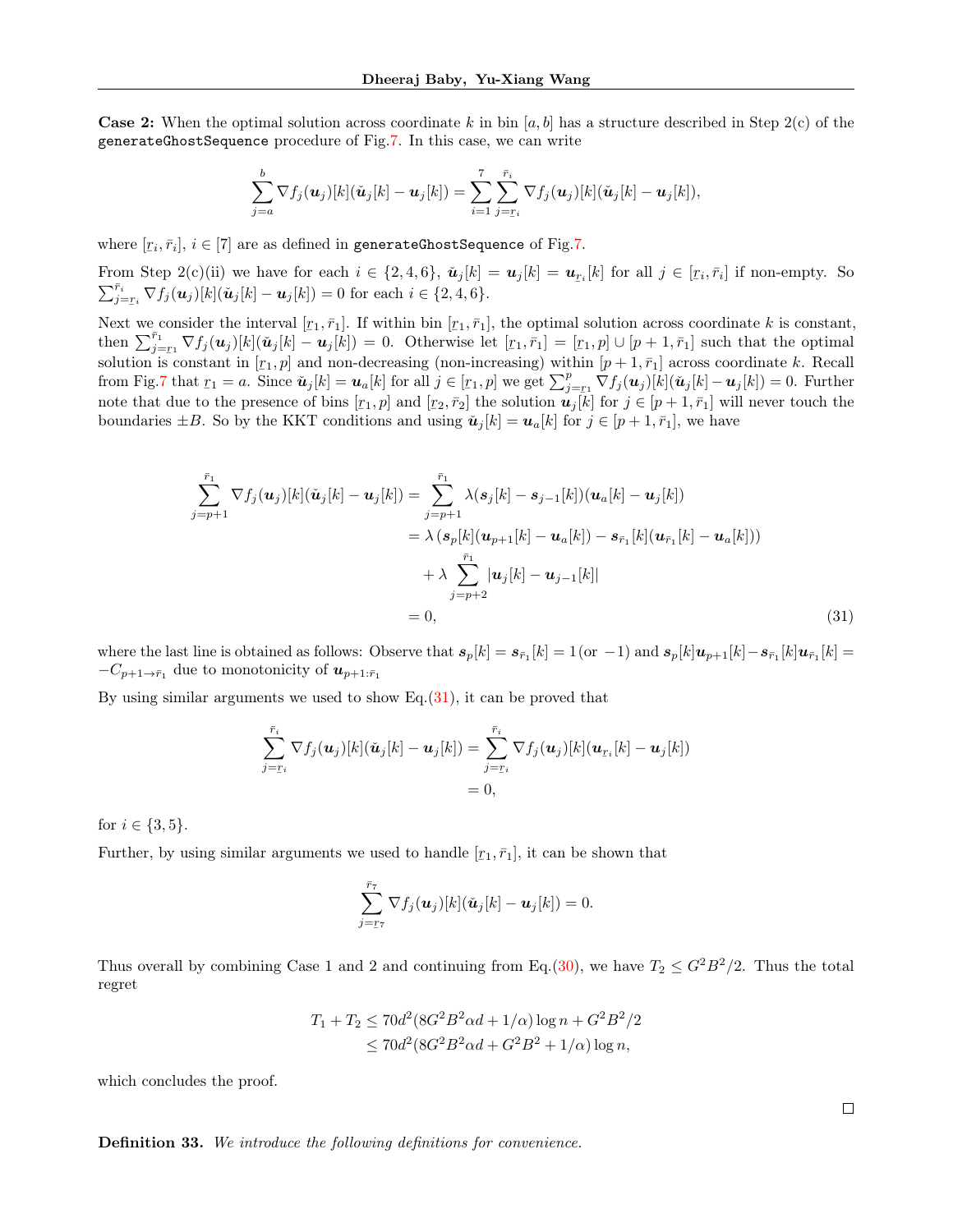- For a bin  $[a, b] \subseteq \{2, \ldots, n-1\}$ , the offline optimal solution is said to assume Structure 1 across coordinate k if  $u_i[k] = u_a[k] \in (-B, B)$  for all  $j \in [a, b]$  and  $u_b[k] > u_{b+1}[k]$  and  $u_a[k] > u_{a-1}[k]$ .
- For a bin  $[a, b] \subseteq \{2, \ldots, n-1\}$ , the offline optimal solution is said to assume Structure 2 across coordinate k if  $u_i[k] = u_a[k] \in (-B, B)$  for all  $j \in [a, b]$  and  $u_b[k] < u_{b+1}[k]$  and  $u_a[k] < u_{a-1}[k]$ .
- A bin  $[r, s]$  is said to contain Structure 1 and Structure 2 if across some coordinate k, the offline optimal solution assumes the form of Structure 1 in an interval  $[a, b] \subset [r, s]$  and Structure 2 in some interval  $[a', b'] \subset [r, s]$  with  $[a, b] \cap [a', b'] = \Phi$ .
- For a bin  $[a, b]$ , we define  $GAP_{min}(\beta, [a, b])[k] := \min_{j \in [a, b]} |u_j[k] \beta|$ , where  $\beta \in \mathbb{R}$ .

Next we provide a lemma analogous to Lemma [21.](#page-18-2)

<span id="page-31-1"></span>**Lemma 34.** Consider a bin  $[a, b]$  with length  $\ell$  where the TV of the offline optimal obeys  $C_{a\to b} \leq B/\sqrt{\ell}$ . Assume that for some coordinate  $k' \in [d]$ ,  $u_{a:b}[k']$  takes the form of Structure 1 or Structure 2. Further suppose that across all coordinates, the offline optimal solution is piece-wise maximally monotonic in [a, b] with at-most 4 pieces. If  $|\boldsymbol{u}_a[k'] - \frac{1}{\ell G^2} \sum_{j=a}^b \nabla f_j(\boldsymbol{u}_j)[k'] \leq B$ , then

$$
\sum_{j=a}^{b} f_j(\boldsymbol{x}_j) - f_j(\boldsymbol{u}_j) \le 70d^2(8G^2B^2\alpha d + G^2B^2 + 1/\alpha)\log n - \frac{2\lambda^2}{\ell G^2},
$$

where  $x_i$  are the predictions of FLH-ONS.

*Proof.* Let  $k_{fix} = k'$  and  $u_{fix} = \boldsymbol{u}_a[k'] - \frac{1}{\ell G^2} \sum_{j=a}^b \nabla f_j(\boldsymbol{u}_j)[k']$ . Consider a comparator sequence  $\check{\bm{u}}_{a:b} = \texttt{generateGhostSequence}(\bm{u}_{1:n},k_{\text{fix}},u_{\text{fix}},[a,b]).$  We use a two term regret decomposition

$$
\underbrace{\sum_{j=a}^{b} f_j(\boldsymbol{x}_j) - f_j(\boldsymbol{\check{u}}_j)}_{T_1} + \underbrace{\sum_{j=a}^{b} f_j(\boldsymbol{\check{u}}_j) - f_j(\boldsymbol{u}_j)}_{T_2}.
$$
\n(32)

By Properties 1 and 2 in Lemma [31,](#page-27-0) we know that the comparator  $\check{u}_{a:b}$  changes only at-most 7d times and every single point in the sequence belongs to  $\mathcal D$ . Hence by strong adaptivity (Lemma [28\)](#page-26-3), we have

<span id="page-31-2"></span><span id="page-31-0"></span>
$$
T_1 \le 70d^2(8G^2B^2\alpha d + 1/\alpha)\log n. \tag{33}
$$

Further via gradient Lipschitzness in Proposition [27,](#page-26-2)

$$
T_2 \leq \sum_{j=a}^{b} \langle \nabla f_j(\boldsymbol{u}_j), \check{\boldsymbol{u}}_j - \boldsymbol{u}_j \rangle + \frac{G^2}{2} ||\check{\boldsymbol{u}}_j - \boldsymbol{u}_j||_2^2
$$
  
\n
$$
= \sum_{j=a}^{b} \left( \nabla f_j(\boldsymbol{u}_j)[k'](\check{\boldsymbol{u}}_j[k'] - \boldsymbol{u}_j[k']) + \frac{G^2}{2} (\check{\boldsymbol{u}}_j[k'] - \boldsymbol{u}_j[k'])^2 \right)
$$
  
\n
$$
+ \sum_{\substack{k=1 \\ k \neq k'}}^{d} \sum_{j=a}^{b} \left( \nabla f_j(\boldsymbol{u}_j)[k](\check{\boldsymbol{u}}_j[k] - \boldsymbol{u}_j[k]) + \frac{G^2}{2} (\check{\boldsymbol{u}}_j[k] - \boldsymbol{u}_j[k])^2 \right)
$$
  
\n
$$
\leq \frac{G^2 B^2}{2} + \sum_{\substack{k=1 \\ k \neq k'}}^{d} \sum_{j=a}^{b} \nabla f_j(\boldsymbol{u}_j)[k](\check{\boldsymbol{u}}_j[k] - \boldsymbol{u}_j[k])
$$
  
\n
$$
+ \sum_{j=a}^{b} \left( \nabla f_j(\boldsymbol{u}_j)[k'](\check{\boldsymbol{u}}_j[k'] - \boldsymbol{u}_j[k']) + \frac{G^2}{2} (\check{\boldsymbol{u}}_j[k'] - \boldsymbol{u}_j[k'])^2 \right),
$$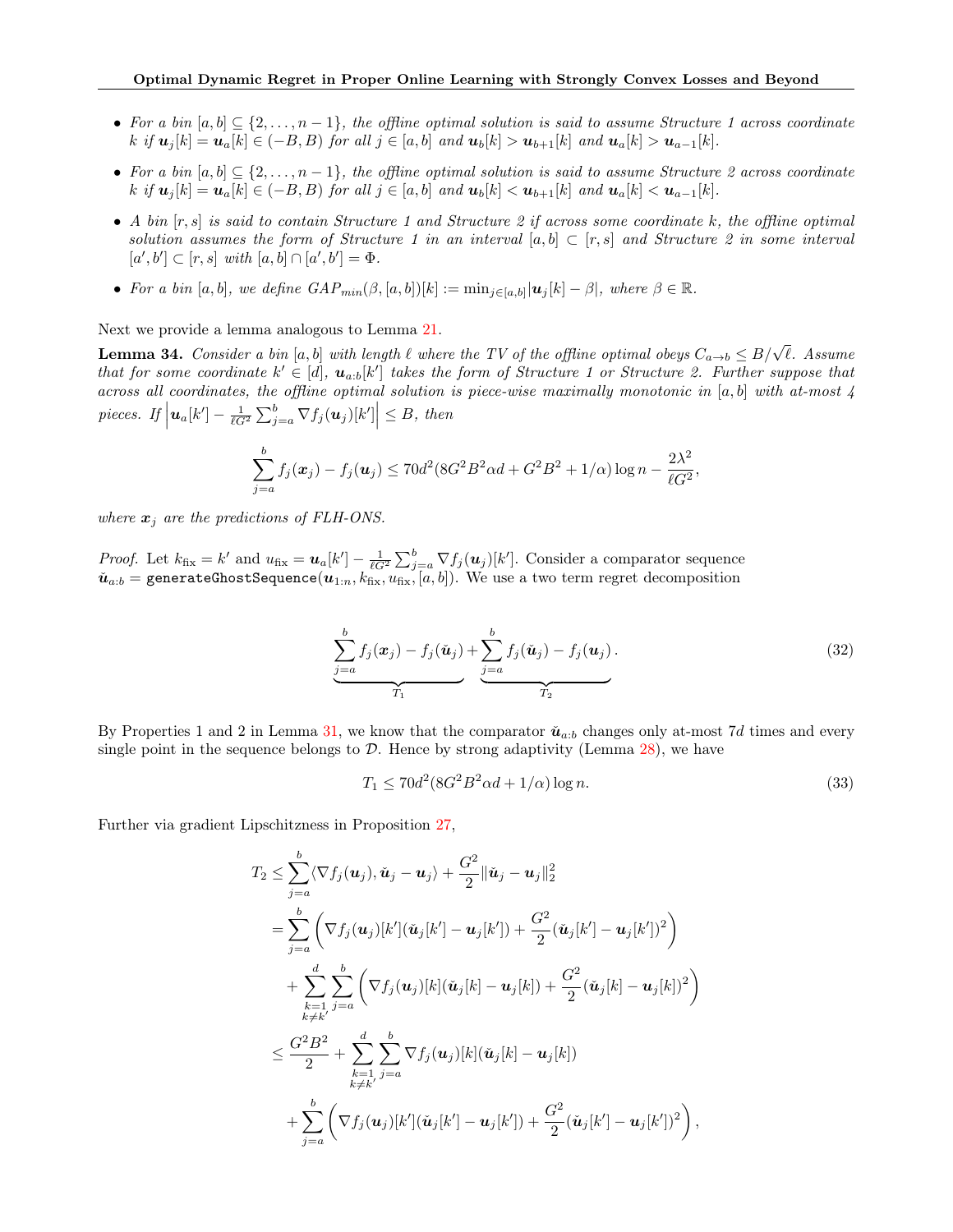where in the last line we have used the facts that  $\sum_{\substack{k=1 \ k \neq k'}}^d (\check{u}_j[k] - u_j[k])^2 \leq \left( \sum_{\substack{k=1 \ k \neq k'}}^d |\check{u}_j[k] - u_j[k]| \right)$  $\setminus^2$  $\leq C_{a\rightarrow b}^2 \leq$  $B^2/\ell$  by Property 3 of Lemma [31](#page-27-0) and the TV constraint assumed in the premise of the current lemma.

Since the optimal solution across any coordinate is piece-wise maximally monotonic with at-most 4 pieces, by following the same arguments used in Case 1 and 2 in the proof of Lemma [32,](#page-29-0) we can write

<span id="page-32-2"></span><span id="page-32-0"></span>
$$
\sum_{j=a}^{b} \nabla f_j(\boldsymbol{u}_j)[k](\check{\boldsymbol{u}}_j[k] - \boldsymbol{u}_j[k]) = 0,
$$
\n(34)

for any  $k \neq k'$ .

Recall that  $u_j[k'] = u_a[k'] \in (-B, B)$  for all  $j \in [a, b]$ . Further by our construction,  $\check{u}_j[k'] = u_a[k'] \frac{1}{\ell G^2} \sum_{j=a}^b \nabla f_j(\boldsymbol{u}_j)[k'],$  for all  $j \in [a, b]$ . The key observation is to realize that  $(\tilde{\boldsymbol{u}}_j[k'] - \boldsymbol{u}_j[k'])$  stays at a constant value for all  $j \in [a, b]$ . So we have

$$
\sum_{j=a}^{b} \nabla f_j(\boldsymbol{u}_j)[k'](\tilde{\boldsymbol{u}}_j[k'] - \boldsymbol{u}_j[k']) = (\tilde{\boldsymbol{u}}_a[k'] - \boldsymbol{u}_a[k']) \sum_{j=a}^{b} \nabla f_j(\boldsymbol{u}_j)[k']
$$

$$
= \frac{-1}{\ell G^2} \left( \sum_{j=a}^{b} \nabla f_j(\boldsymbol{u}_j)[k'] \right)^2.
$$
(35)

Further we have,

$$
\sum_{j=a}^{b} \frac{G^2}{2} (\check{u}_j[k'] - u_j[k'])^2 = \frac{1}{2\ell G^2} \left( \sum_{j=a}^{b} \nabla f_j(u_j)[k'] \right)^2.
$$
 (36)

<span id="page-32-1"></span> $\Box$ 

Combining Eq. $(35)$  and  $(36)$ , we get

$$
\sum_{j=a}^{b} \nabla f_j(\boldsymbol{u}_j)[k'](\check{\boldsymbol{u}}_j[k'] - \boldsymbol{u}_j[k']) + \frac{G^2}{2}(\check{\boldsymbol{u}}_j[k'] - \boldsymbol{u}_j[k'])^2 = \frac{-1}{2\ell G^2} \left( \sum_{j=a}^{b} \nabla f_j(\boldsymbol{u}_j)[k'] \right)^2
$$
  
=  $(a) \frac{-1}{2\ell G^2} (\lambda \Delta s_{a\to b}[k'])^2$   
=  $(b) \frac{-2\lambda^2}{\ell G^2},$ 

where line (a) is due to the KKT conditions and the fact that  $u_j[k'] \in (-B, B)$  thus making  $\gamma_j^+[k'] = \gamma_j^-[k'] = 0$ and line (b) is due to the fact that  $|\Delta s_{a\rightarrow b}[k']|=2$  for Structure 1 and Structure 2.

Hence overall we have shown that  $T_2 \n\leq \frac{G^2 B^2}{r^2} - \frac{2\lambda^2}{r^2}$ . Combining with Eq.[\(33\)](#page-31-0) we conclude that the total regret of the FLH-ONS strategy within the bin  $[a, b]$  is bounded by

$$
T_1 + T_2 \le 70d^2(8G^2B^2\alpha d + 1/\alpha)\log n + \frac{G^2B^2}{2} - \frac{2\lambda^2}{\ell G^2}
$$
  

$$
\le 70d^2(8G^2B^2\alpha d + G^2B^2 + 1/\alpha)\log n - \frac{2\lambda^2}{\ell G^2}.
$$

<span id="page-32-3"></span>**Lemma 35.** Consider a bin  $[a, b]$  with length  $\ell$  where the TV of the offline optimal obeys  $C_{a\to b} \leq B/\sqrt{\ell}$ . Assume that for some coordinate  $k' \in [d]$ ,  $u_{a:b}[k']$  takes the form of Structure 1 or Structure 2. Further suppose that across all coordinates, the offline optimal solution is piece-wise maximally monotonic in  $[a, b]$  with at-most 2 pieces.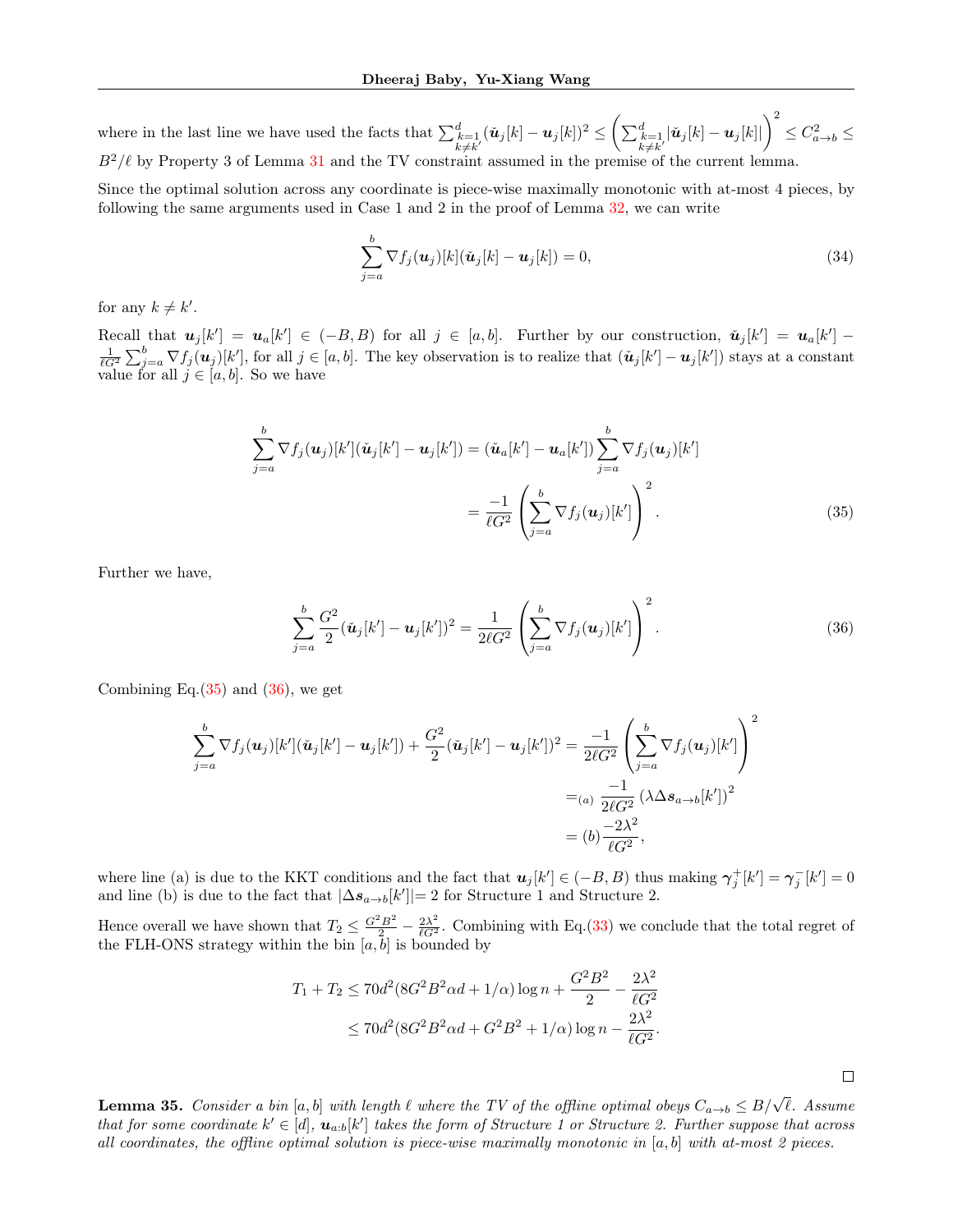**Case 1:** When  $u_{a:b}[k']$  takes the form of Structure 1 and  $u_a[k'] - \frac{1}{\ell G^2} \sum_{j=a}^{b} \nabla f_j(u_j)[k'] \geq B$ , then

$$
\sum_{j=a}^{b} f_j(\boldsymbol{x}_j) - f_j(\boldsymbol{u}_j) \le 70d^2(8G^2B^2\alpha d + G^2B^2 + 1/\alpha)\log n - \frac{\ell G^2}{2}(B - \boldsymbol{u}_a[k'])^2,
$$

and

**Case 2:** When  $u_{a:b}[k']$  takes the form of Structure 2 and  $u_a[k'] - \frac{1}{\ell G^2} \sum_{j=a}^{b} \nabla f_j(u_j)[k'] \leq -B$ , then

$$
\sum_{j=a}^{b} f_j(\boldsymbol{x}_j) - f_j(\boldsymbol{u}_j) \le 70d^2(8G^2B^2\alpha d + G^2B^2 + 1/\alpha)\log n - \frac{\ell G^2}{2}(B + \boldsymbol{u}_a[k'])^2,
$$

where  $x_j$  are the predictions of FLH-ONS.

Proof. We consider Case 1. The arguments for the alternate case are similar. We proceed in a similar way as in the proof of Lemma [34.](#page-31-1) Let  $k_{fix} = k'$  and  $u_{fix} = B$ . Consider a comparator sequence  $\tilde{u}_{a:b} =$ generateGhostSequence $(u_{1:n}, k_{fix}, u_{fix}, [a, b])$ . We use a two term regret decomposition as in Eq.[\(32\)](#page-31-2). Using similar argumets as in the proof of Lemma [34,](#page-31-1) we have

<span id="page-33-0"></span>
$$
T_1 \le 70d^2(8G^2B^2\alpha d + 1/\alpha)\log n.
$$

Bounding  $T_2$  in a similar fashion as in the proof of Lemma [34,](#page-31-1) we have

$$
T_2 \le \frac{G^2 B^2}{2} + \sum_{j=a}^{b} \left( \nabla f_j(\boldsymbol{u}_j) [k'] (\tilde{\boldsymbol{u}}_j [k'] - \boldsymbol{u}_j [k']) + \frac{G^2}{2} (\tilde{\boldsymbol{u}}_j [k'] - \boldsymbol{u}_j [k'])^2 \right), \tag{37}
$$

where we have used Eq.[\(34\)](#page-32-2) for bounding the cross terms for coordinates  $k \neq k'$ 

The main difference is in how we handle the last term of Eq.[\(37\)](#page-33-0). Recall that  $\tilde{\mathbf{u}}_j[k'] = B$  and  $\mathbf{u}_j[k'] = \mathbf{u}_a[k']$  for all  $j \in [a, b]$ . So

$$
\sum_{j=a}^{b} \left( \nabla f_j(\boldsymbol{u}_j)[k'] (\tilde{\boldsymbol{u}}_j[k'] - \boldsymbol{u}_j[k']) + \frac{G^2}{2} (\tilde{\boldsymbol{u}}_j[k'] - \boldsymbol{u}_j[k'])^2 \right) = \frac{G^2 \ell}{2} (B - \boldsymbol{u}_a[k'])^2 - 2\lambda (B - \boldsymbol{u}_a[k'])
$$
\n(38)

where the last line is obtained via the KKT conditions and the fact that  $\Delta s_{a\rightarrow b}[k'] = -2$  for Case 1. (Recall that  $|\mathbf{u}_a[k']| < B$  by the definition of Structure 1. So by complementary slackness  $\gamma_j^+ [k'] = \gamma_j^- [k'] = 0$ .)

By the premise of the lemma for Case 1, we have  $u_a[k'] - \frac{1}{\ell G^2} \sum_{j=a}^b \nabla f_j(u_j)[k'] \geq B$ . Again by using the KKT conditions and noting that  $\Delta s_{a\rightarrow b}[k'] = -2$ , we conclude that

$$
\lambda \geq \frac{(B - u_a[k'])\ell G^2}{2}.
$$

Plugging this lower bound for  $\lambda$  to Eq.[\(38\)](#page-33-1) and noting that  $(B - u_a[k']) \geq 0$ , we get

$$
\sum_{j=a}^{b} \left( \nabla f_j(\boldsymbol{u}_j)[k'](\check{\boldsymbol{u}}_j[k'] - \boldsymbol{u}_j[k']) + \frac{G^2}{2} (\check{\boldsymbol{u}}_j[k'] - \boldsymbol{u}_j[k'])^2 \right) \leq \frac{-\ell G^2}{2} (B - \boldsymbol{u}_a[k'])^2.
$$

Hence overall, we conclude that

$$
T_1 + T_2 \le 70d^2(8G^2B^2\alpha d + 1/\alpha)\log n + \frac{G^2B^2}{2} - \frac{\ell G^2}{2}(B - \mathbf{u}_a[k'])^2
$$
  

$$
\le 70d^2(8G^2B^2\alpha d + G^2B^2 + 1/\alpha)\log n - \frac{\ell G^2}{2}(B - \mathbf{u}_a[k'])^2.
$$

<span id="page-33-1"></span> $\Box$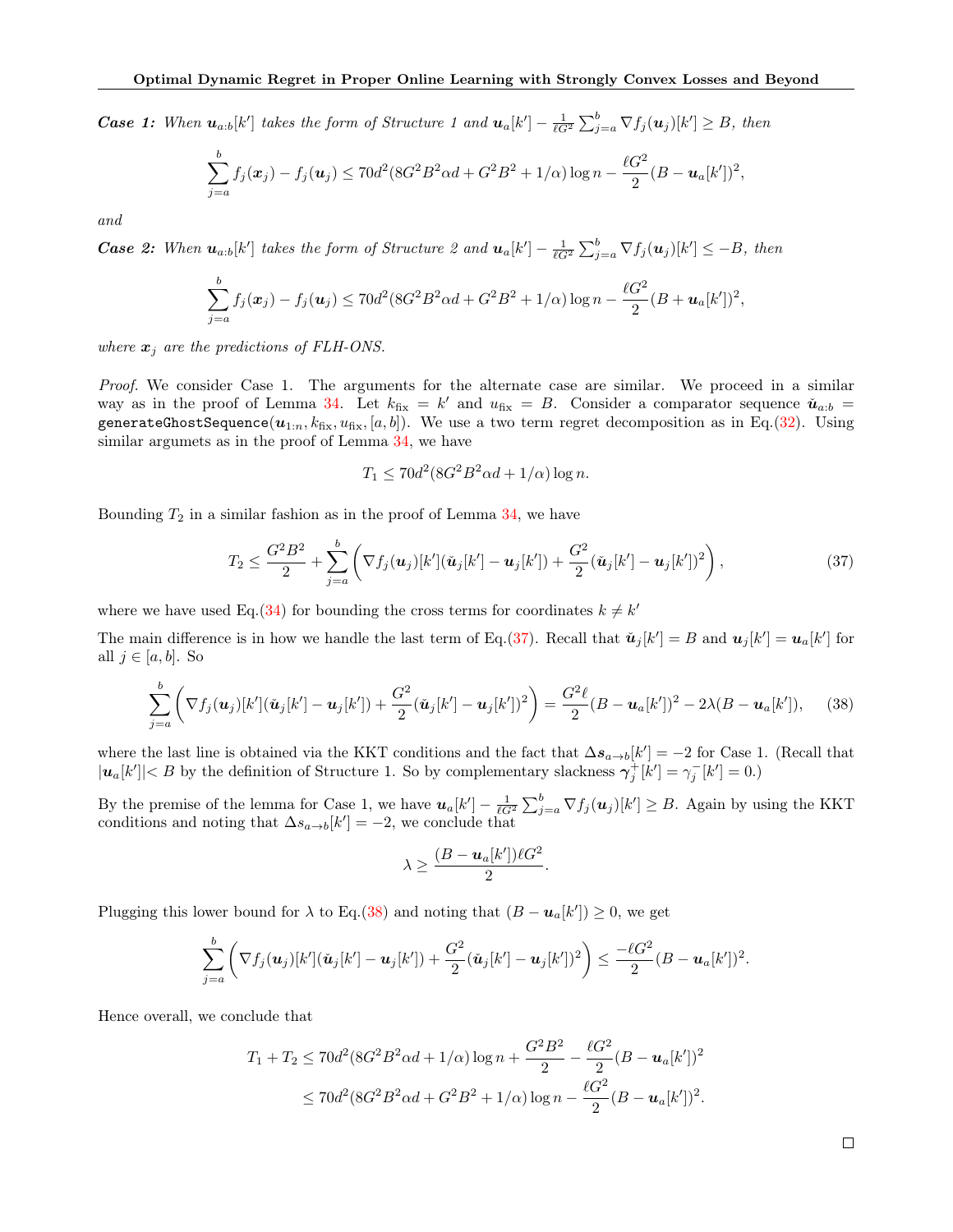<span id="page-34-0"></span>**fineSplit:** Input - (1) offline optimal sequence  $u_{1:n}$  (2) an interval  $[r, s] \subseteq [n]$ . Across some coordinate  $k \in [d]$ , the offline optimal solution must take the form of both Structure 1 and 2 or either one of them at-least two times within some appropriate sub-intervals of  $[r, s]$ .

- 1. Initialize  $\mathcal{Q} \leftarrow \Phi$ ,  $\mathcal{Q}' \leftarrow \Phi$ .
- 2. For each coordinate  $k \in [d]$  across which the optimal solution takes the form of Structures 1 and 2 or either one of them at-least two times within some appropriate sub-intervals of  $[r, s]$ :
	- (a) if  $\text{GAP}_{\text{min}}(B, [r, s])[k] > \text{GAP}_{\text{min}}(-B, [r, s])[k]$  then add intervals  $[a, b] \subset [r, s]$ where the offline optimal across coordinate  $k$  assumes the form of Structure 1 to  $\mathcal{Q}$ .
	- (b) if  $\text{GAP}_{\text{min}}(B, [r, s])[k] \leq \text{GAP}_{\text{min}}(-B, [r, s])[k]$  then add intervals  $[a, b] \subset [r, s]$ where the offline optimal across coordinate  $k$  assumes the form of Structure 2 to  $\mathcal{Q}$ .
- 3. For each bin  $[a, b] \in \mathcal{Q}$  if there exists another interval  $[p, q] \in \mathcal{Q}$  with  $[p, q] \subseteq [a, b]$ , then remove  $[a, b]$  from  $\mathcal{Q}$ .
- 4. Sort intervals in Q in increasing order of the left endpoints. (i.e [a, b]  $\lt [p, q]$  if  $a \lt p$ ).
- 5. Starting from the first bin, for each bin  $[a, b] \in \mathcal{Q}$ :
	- (a) if there exists an interval  $[p, q] \in \mathcal{Q}$  such that  $a < p$  and  $b < q$ , then remove  $[p, q]$ from Q
- 6. Add disjoint and maximally continuous intervals that are the subsets of  $[r, s] \setminus$  $\{\cup_{[a,b]\in\mathcal{Q}}[a,b]\}$  to  $\mathcal{Q}'$  such that the interval  $[r,s]$  can be fully covered by disjoint intervals from  $\mathcal{Q}$  and  $\mathcal{Q}'$ .
- 7. Return  $(Q, Q')$ .



<span id="page-34-1"></span>**Lemma 36.** Suppose finesplit is invoked with input  $[r, s]$  such that  $C_{r\to s} \leq B/\sqrt{s-r+1}$ . The offline optimal solution within any bin  $[a, b] \in \mathcal{Q}$  at Step 7 of fineSplit procedure in Fig[.8](#page-34-0) is piece-wise maximally monotonic in [a, b] with at-most 4 pieces across any coordinate  $k \in [d]$ . Further there exists a coordinate  $k \in [d]$  that satisfy one of the following conditions:

- 1. The offline optimal within bin [a, b] takes the form of Structure 1 across coordinate k and  $B u_a[k] \geq$  $GAP_{min}(B, [r, s])[k] \geq \frac{GAP_{min}(-B, [r, s])[k]}{SAP_{min}(-B, [r, s])}[k]$ .
- 2. The offline optimal within bin [a, b] takes the form of Structure 2 across coordinate k and  $B + u_a[k] \geq$  $GAP_{min}(-B, [r, s])[k] \geq GAP_{min}(B, [r, s])[k].$

Proof. We start by a basic observation.

FACT 1: Note that  $C_{r\to s} \leq B/\sqrt{s-r+1} \leq B$ . So the  $u_{r:s}[k']$  cannot touch both B and  $-B$  boundaries.

Consider a bin  $[a, b] \in \mathcal{Q}$ . By the construction of finesplit, there exists a coordinate  $k \in [d]$  across which the optimal solution stays constant within  $[a, b]$  and assumes the form of Structure 1 or 2. For the sake of contradiction, let's assume that for some  $k' \in [d]$ , with  $k' \neq k$ , the optimal solution is maximally monotonic in  $[a, b]$  with at-least 5 pieces across the coordinate k'. This can happen only when the optimal solution increases (decreases) then decreases (increases) then increases (decreases) then decreases (increases) and finally increase (decrease) again within bin [a, b] and evolve arbitrarily there on-wards. Combined with FACT 1, such a behaviour can result in one of the following configurations across the coordinate  $k'$ :

- Both Structure 1 and Structure 2 are formed.
- Only Structure 2 is formed at-least two times. This means that if  $[x, y] \subset [a, b]$  is a maximally monotonic section with  $u_{x:y}[k']$  increasing, then  $u_y[k'] = B$ . Then  $\text{GAP}_{\text{min}}(-B, [r, s])[k'] > \text{GAP}_{\text{min}}(B, [r, s])[k'] = 0$ .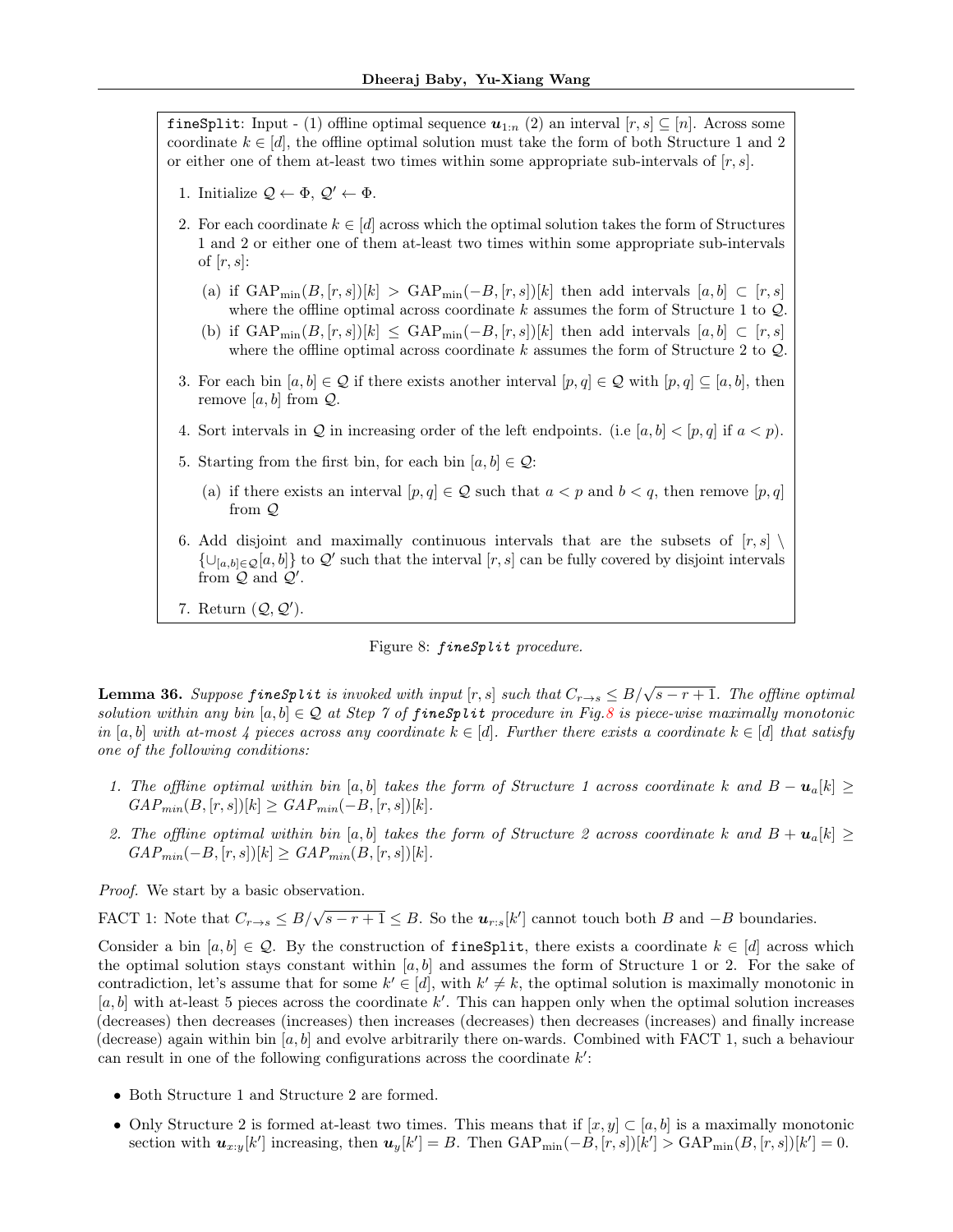• Only Structure 1 is formed at-least two times. This means that if  $[x, y] \subset [a, b]$  is a maximally monotonic section with  $u_{x:y}[k']$  decreasing, then  $u_y[k'] = -B$ . Then  $\text{GAP}_{\text{min}}(B, [r, s])[k'] > \text{GAP}_{\text{min}}(-B, [r, s])[k'] = 0$ .

In all of the above cases, at-least one sub-interval of  $[a, b]$  will be added to Q at Step 2(a) or 2(b). This would imply that at Step 3, the bin  $[a, b]$  is removed from Q and never added again resulting in a contradiction.

The last statement of the Lemma is immediate from Steps  $2(a)$ -(b) of fineSplit.

<span id="page-35-0"></span>**Lemma 37.** Suppose finesplit is invoked with input  $[r, s]$  such that  $C_{r\to s} \leq B/\sqrt{s-r+1}$ . The offline optimal solution within any interval  $[p,q] \in \mathcal{Q}'$  at Step 7 of finesplit procedure in Fig[.8](#page-34-0) is piece-wise maximally monotonic in  $[p, q]$  with at-most 4 pieces across any coordinate.

*Proof.* Consider a coordinate  $k \in [d]$  and a bin  $[p,q] \in \mathcal{Q}'$ . We provide the arguments for the case when  $GAP_{\text{min}}(-B, [r, s])[k] \geq GAP_{\text{min}}(B, [r, s])[k].$  The arguments for the complementary case are similar. We start by stating two facts.

FACT 1: GAP<sub>min</sub> $(-B, [p, q])[k] > 0$ .

To see this, assume for the sake of contradiction that  $GAP_{\text{min}}(-B, [p,q])[k] = 0$ . Then this means that  $GAP_{min}(-B, [p,q])[k] = GAP_{min}(B, [r, s])[k] = 0$ . So the optimal solution across coordinate k,  $u_{r:s}[k]$  must touch both B and  $-B$  at distinct time points in [r, s]. This would violate the TV constraint that  $C_{p\to q} \leq$  $B/\sqrt{s-r+1} \leq B$ , thus yielding a contradiction.

FACT2: It is not the case that there exists two intervals  $[p_1, q_1], [p_2, q_2] \subset [p, q]$  within which the offline optimal takes the form of Structure 2 across the coordinate  $k \in [d]$ .

Let's prove the above fact via contradiction. Assume that there exists  $[p_1, q_1], [p_2, q_2] \subset [p, q] \in \mathcal{Q}'$  such that the offline optimal takes the form of Structure 2 within them across the coordinate  $k \in [d]$ . Then  $[p_i, q_i]$   $(i = 1, 2)$ must have been added to Q in step 2(b) of finesplit. Since intervals in Q don't overlap with intervals in  $\mathcal{Q}'$ due to Step 6, this would mean that the interval  $[p_i, q_i]$   $(i = 1, 2)$  got removed from Q later.

**Case 1:** Consider the case where  $[p_i, q_i]$   $(i = 1, 2)$  has been removed at Step 5(a). This means that there exists an interval  $[a, b] \subseteq [r, s]$  where the offline optimal has Structure 1 or 2 across some coordinate  $k' \neq k$  and  $[p_i, q_i] \cap [a, b] \neq \Phi$ . Observe that  $[a, b]$  is never removed from Q since we are processing bins in sorted order at Step 4-5. This would contradict the fact that intervals in  $\mathcal Q$  don't overlap with intervals in  $\mathcal Q'$  due to Step 6.

**Case 2:** Consider the case where  $[p_i, q_i]$   $(i = 1, 2)$  has been removed at Step 3. This means that there exists an interval  $[x, y] \subseteq [p_i, q_i]$  where the offline optimal assumes Structure 1 or 2 across some coordinate  $k' \neq k$ . If  $[x, y]$  is present in the final Q in Step 7, then this would again warrant a contradiction to the non-overlapping property between the intervals of Q and Q'. If  $[x, y]$  is removed at a later point through Step 5(a), by using similar arguments as in Case 1 yields a contradiction. Thus we conclude that the FACT 2 is true.

FACT 3: It is not the case that there exists two intervals  $[p_1, q_1], [p_2, q_2] \subset [p, q]$  within the offline optimal takes the form of Structure 1 in  $[p_1, q_1]$  and Structure 2 in  $[p_2, q_2]$  across the coordinate  $k \in [d]$ .

The above fact can be proven using similar arguments that are used in proving FACT 2.

In light of FACT 1, FACT 2 and FACT 3, we conclude the statement of the lemma.

 $\Box$ 

 $\Box$ 

Next we introduce a structural lemma analogous to Lemma [16.](#page-14-0)

<span id="page-35-1"></span>**Lemma 38.** ( $\lambda$ -length lemma) Consider a bin [a, b]  $\subseteq \{2, ..., n-1\}$  with length  $\ell$ . Suppose that within this bin, the offline optimal solution sequence assumes the form of Structure 1 or Structure 2 across some coordinate  $k \in [d]$ , then  $\lambda \leq \frac{G_{\infty} \ell}{2}$ , where  $G_{\infty}$  is as in Assumption B2.

Proof Sketch. The arguments for this proof are almost identical to that used for proving Lemma [16.](#page-14-0) We outline the parts where there are differences. We provide the arguments for Structure 2. Structure 1 can be handled similarly. Let the optimal sign assignments across coordinate k be written as  $s_j[k] = -1 + \epsilon_j$  where  $\epsilon_j \in [0,2]$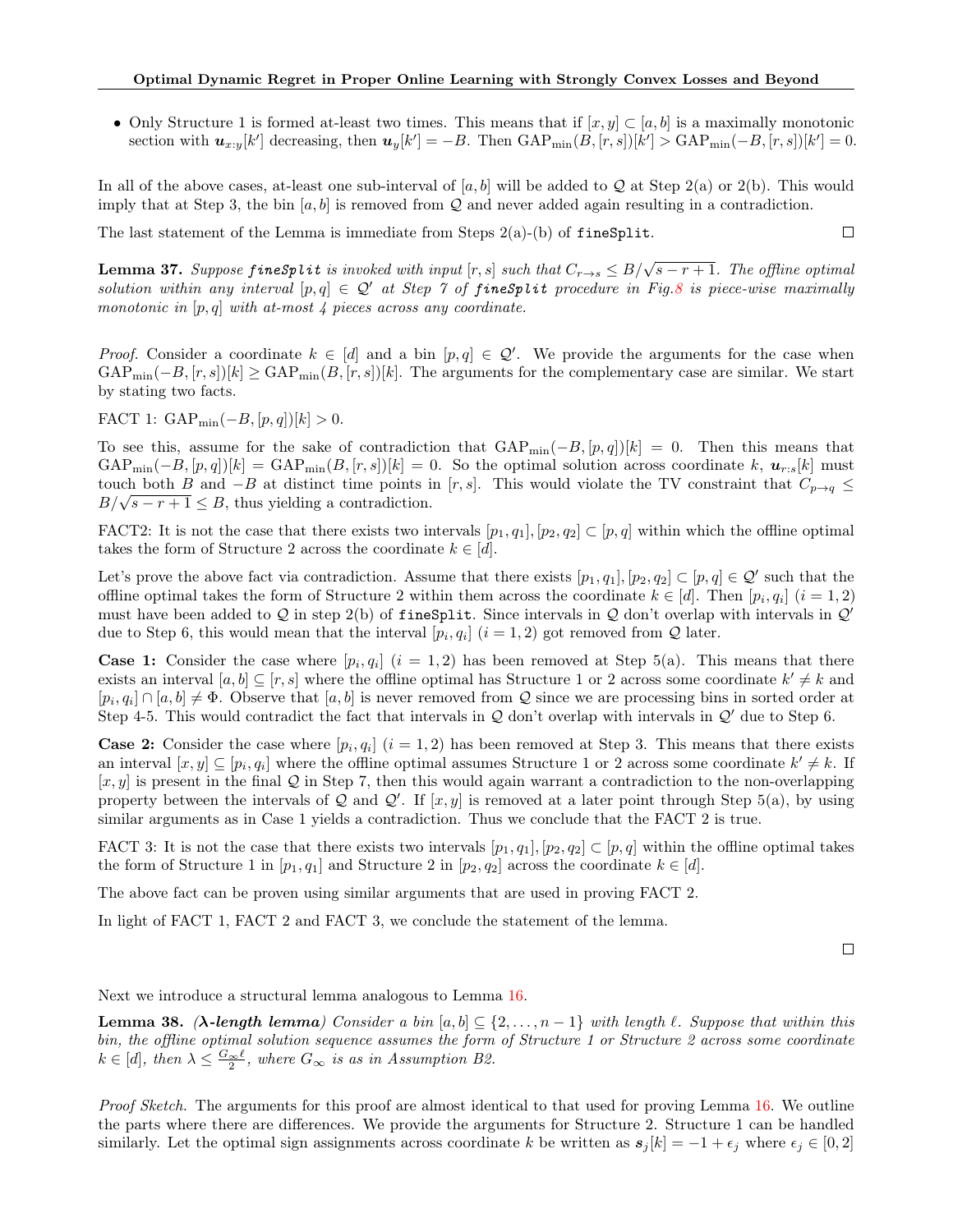and  $j \in [a, b]$ . From the KKT conditions, we can write:

$$
\nabla f_a(\mathbf{u}_a)[k] = \lambda \epsilon_a
$$
  
\n
$$
\nabla f_{a+1}(\mathbf{u}_{a+1})[k] = \lambda(\epsilon_{a+1} - \epsilon_a)
$$
  
\n
$$
\vdots
$$
  
\n
$$
\nabla f_{b-1}(\mathbf{u}_{b-1})[k] = \lambda(\epsilon_{b-1} - \epsilon_{b-1})
$$
  
\n
$$
\nabla f_b(\mathbf{u}_b)[k] = \lambda(2 - \epsilon_{b-1})
$$

Define the vector  $\boldsymbol{z} = [\epsilon_a, \epsilon_{a+1} - \epsilon_a, \dots, 2 - \epsilon_{b-1}]^T$ . As noted in the proof of Lemma [16,](#page-14-0) we must have  $||\boldsymbol{z}||_{\infty} > 0$ . Let  $j^*$  be such that  $||z||_{\infty} = |z[j^*]|$ . Then  $\lambda = \nabla f_{a+j^*-1}(\boldsymbol{u}_{a+j^*-1})[k]/||z||_{\infty}$ . From the optimization problem considered in the proof of Lemma [16,](#page-14-0) we have  $||z||_{\infty} \geq 2/\ell$ . Since  $||\nabla f_j(u_j)||_{\infty} \leq G_{\infty}$  for all  $j \in [n]$  by Assumption B2, we have  $\lambda = \nabla f_{a+j^*-1}(\bm{u}_{a+j^*-1})[k]/\|\bm{z}\|_{\infty} \leq (G_{\infty}\ell)/2$ .

<span id="page-36-1"></span>**Lemma 39.** (large margin bins) Assume that  $\lambda \geq d^{1.5} \phi \frac{n^{1/3}}{c_{\rm s}^{1/3}}$  $\frac{n^{1/3}}{c_n^{1/3}}$  for a constant  $\phi = \sqrt{70(8G^2B^2\alpha + G^2B^2 + 1/\alpha)}$ that does not depend on n and  $C_n$ . Consider a bin  $[i_s, i_t] \in \mathcal{P}$  within which the offline optimal solution takes the form of Structure 1 or Structure 2 (or both) across a coordinate  $k \in [d]$  for some appropriate sub-intervals of

$$
[i_s, i_t]. \text{ Let } \mu_{th} = \sqrt{\frac{140d^{1.5}(8G^2B^2\alpha + G^2B^2 + 1/\alpha)G_{\infty}C_n^{1/3}\log n}{G^2\phi n^{1/3}}}. \text{ Then}
$$
  

$$
GAP_{min}(-B, [i_s, i_t])[k] \vee GAP_{min}(B, [i_s, i_t])[k] \ge \mu_{th},
$$
  

$$
whenever C_n \le \left(\frac{B^2G^2\phi}{560d^{1.5}(8G^2B^2\alpha + G^2B^2 + 1/\alpha)G_{\infty}\log n}\right)^3 n = \tilde{O}(n).
$$

*Proof.* Suppose  $\text{GAP}_{\text{min}}(-B, [i_s, i_t])[k] < \mu_{\text{th}}$ . Then the largest value of the optimal solution across coordinate k attained within this bin  $[i_s, i_t]$  is at-most  $-B + \mu_{th} + B/\sqrt{n_i}$  (recall  $n_i := i_t - i_s + 1$  and  $C_i \leq B/\sqrt{n_i}$  due to Lemma [26\)](#page-26-0). So  $\text{GAP}_{\text{min}}(B, [i_s, i_t])[k] \geq 2B - \mu_{\text{th}} - B/\sqrt{n_i}$ . Our goal is to show that whenever  $C_n$  obeys the constraint stated in the lemma, we must have

$$
2B - \mu_{\rm th} - B/\sqrt{n_i} \ge \mu_{\rm th}.\tag{39}
$$

<span id="page-36-2"></span><span id="page-36-0"></span> $\Box$ 

Let  $\ell_i$  be the length of a sub-interval of  $[i_s, i_t]$  where the offline optimal solution assumes the form of Structure 1 or Structure 2. Due to Lemma [38,](#page-35-1) we have

$$
n_i \ge \ell_i \ge \frac{2\lambda}{G_{\infty}} \ge \frac{2d^{1.5}\phi n^{1/3}}{G_{\infty}C_n^{1/3}}\tag{40}
$$

where the last inequality follows due to the condition assumed in the current lemma. So a sufficient condition for Eq. $(39)$  to be true is

$$
2B \ge 2\left(2\sqrt{\frac{140d^{1.5}(8G^2B^2\alpha + G^2B^2 + 1/\alpha)G_{\infty}C_n^{1/3}\log n}{G^2\phi n^{1/3}}}\vee B\sqrt{\frac{G_{\infty}C_n^{1/3}}{2d^{2.5/2}\phi n^{1/3}}}\right).
$$

Recall that by Assumption B2, we have  $G \wedge G_{\infty} \wedge B \geq 1$ . So the above maximum will be attained by the first term and can be further simplified as

$$
2B \ge 4\sqrt{\frac{140d^{1.5}(8G^2B^2\alpha + G^2B^2 + 1/\alpha)G_{\infty}C_n^{1/3}\log n}{G^2\phi n^{1/3}}}.
$$

The above condition is always satisfied whenever  $C_n \leq \left(\frac{B^2G^2 \phi}{560d^{1.5}(8G^2B^2 \alpha + G^2B^2)}\right)$  $rac{B^2G^2\phi}{560d^{1.5}(8G^2B^2\alpha+G^2B^2+1/\alpha)G_{\infty}\log n}\bigg)^3 n.$ 

At this point, we have shown that  $\text{GAP}_{\text{min}}(-B, [i_s, i_t])[k] < \mu_{\text{th}} \implies \text{GAP}_{\text{min}}(B, [i_s, i_t])[k] \geq \mu_{\text{th}}$  under the conditions of the lemma. Taking the contrapositive yields  $\overrightarrow{GAP}_{min}(B, [i_s, i_t])[k] \leq \mu_{th} \implies \overrightarrow{GAP}_{min}(-B, [i_s, i_t])[k] \geq \mu_{th}$  $\mu_{\rm th}$ .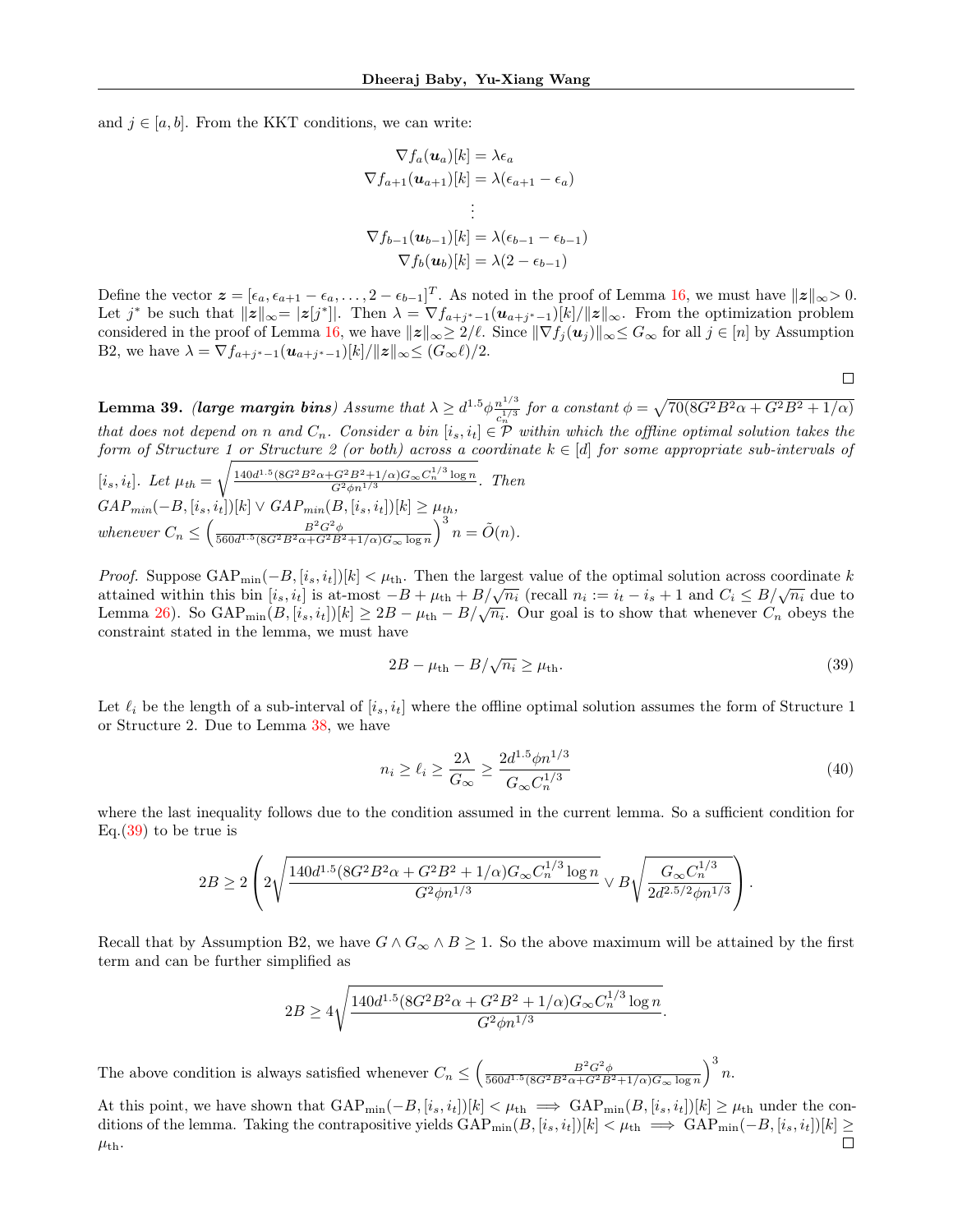<span id="page-37-0"></span>**Lemma 40.** (high  $\lambda$  regime) Suppose the optimal dual variable  $\lambda \geq d^{1.5} \phi \frac{n^{1/3}}{C_n^{1/3}}$  $\frac{n^{1/3}}{C_n^{1/3}} = \Omega\left(\frac{n^{1/3}}{C_n^{1/3}}\right)$  $\phi = \sqrt{70(8G^2B^2\alpha + G^2B^2 + 1/\alpha)}$  that does not depend on n and  $C_n$ . We have the regret of FLH-ONS strategy  $\frac{n^{1/3}}{C_n^{1/3}}\bigg)$  for bounded as

$$
\sum_{t=1}^{n} f_t(\boldsymbol{x}_t) - f_t(\boldsymbol{u}_t) = \tilde{O}\left(140d^2(8G^2B^2\alpha d + G^2B^2 + 1/\alpha)(n^{1/3}C_n^{2/3} \vee 1)\right) \mathbb{I}\{C_n > 1/n\} + \tilde{O}\left(d(8G^2B^2\alpha d + 1/\alpha)\mathbb{I}\{C_n \le 1/n\}\right),
$$

where  $x_t$  is the prediction of FLH-ONS at time t and  $\mathbb{I}\{\cdot\}$  is the boolean indicator function taking values in  $\{0, 1\}$ .

*Proof.* Throughout the proof we assume that  $C_n \left( \frac{B^2 G^2 \phi}{560d^{1.5} (8G^2 B^2 \alpha + G^2 B^2)} \right)$  $rac{B^2G^2\phi}{560d^{1.5}(8G^2B^2\alpha+G^2B^2+1/\alpha)G_{\infty}\log n}$ <sup>3</sup>n. Otherwise the trivial regret bound of  $\tilde{O}(n)$  is near minimax optimal.

First we consider the regime where  $C_n \geq 1/n$ . It is useful to define the following annotated condition.

**Condition** (A): Let a bin  $[r, s]$  be given. For some coordinate  $k' \in [d]$ , there exists disjoint intervals  $[r_1, s_1], [r_2, s_2] \subset [r, s]$  that satisfy at-least one of the following: (i)  $u_{r_1:s_1}[k']$  has the form of Structure 1 and  $u_{r_2:s_2}[k']$  has the form of Structure 2; (ii) Both  $u_{r_1:s_1}[k']$  and  $u_{r_2:s_2}[k']$  have the form of Structure 1; (iii) Both  $u_{r_1:s_1}[k']$  and  $u_{r_2:s_2}[k']$  have the form of Structure 2.

The above condition is basically the prerequisite for the fineSplit procedure of Fig[.8.](#page-34-0)

Let  $[i_s, i_t] \in \mathcal{P}$  be a bin that satisfy Condition (A) for a coordinate  $k' \in [d]$ . Here  $\mathcal{P}$  is the partition obtained in Lemma [26.](#page-26-0)

Let  $(Q, Q')$  be the collections of intervals obtained by invoking the fineSplit procedure with the bin  $[i_s, i_t]$  as input. Let's write  $\mathcal{Q} \cup \mathcal{Q}' \cup \{\Phi\}$  as a collection of disjoint consecutive intervals as follows:

<span id="page-37-1"></span>
$$
Q \cup Q' \cup \{\Phi\} := \{ [i_s, i_1 - 1], [i_1, \bar{i}_1], [i'_1, \bar{i}'_1], \dots, [i_{m^{(i)}}, \bar{i}_{m^{(i)}}], [i'_{m^{(i)}}, \bar{i}'_{m^{(i)}}] \},
$$
\n(41)

with  $\bar{i}'_{m^{(i)}} = i_t$ .

Here we follow the convention that the bins  $[i_p, \bar{i}_p] \in \mathcal{Q}$  and  $[i'_p, \bar{i}'_p] \in \mathcal{Q}' \cup {\Phi}$  for all  $p \in [m^{(i)}]$ . Similar to the proof of Lemma [24,](#page-20-1) for enforcing this convention, we may have to set either of the bins  $[i_s, i_1 - 1]$  or  $[i'_{m(i)}, \overline{i}'_{m(i)}]$ to be empty. More precisely, if  $i_s$  belongs to some interval in Q, then we set the first sub-interval  $[i_s, \overline{i_1} - 1]$  to be empty by setting  $\overline{i}_1 = i_s$ . Similarly, if  $i_t$  belongs to some interval in  $\mathcal{Q}$ , we treat the sub-interval  $[\underline{i}'_{m^{(i)}}, \overline{i}'_{m^{(i)}}]$  as empty by setting  $i'_{m^{(i)}} = i_t + 1$ . Further some of the intervals:  $[i'_k, \bar{i}'_k]$ ,  $k \in [m^{(i)}]$  can be empty. For example if  $i_{m^{(i)}-1} = i_t + 1$  then  $[i'_{m^{(i)}-1}]$  is treated as empty.  $\tilde{\overline{a}}$  $\underline{i}_{k+1} = \overline{i}_k + 1$ , then  $[\underline{i}'_k, \overline{i}'_k]$  is treated as empty.

Note that if the first sub-interval  $[i_s, i_1 - 1]$  is non-empty then it must belong to  $\mathcal{Q}'$  according to our convention.<br>By Lamma 37 and Lamma 39 By Lemma [37](#page-35-0) and Lemma [32,](#page-29-0)

<span id="page-37-2"></span>
$$
\sum_{j=i_s}^{i_1-1} f_j(\boldsymbol{x}_j) - f_j(\boldsymbol{u}_j) = \tilde{O}\left(70d^2(8G^2B^2\alpha d + G^2B^2 + 1/\alpha)\log n\right).
$$
\n(42)

We proceed to bound the regret in  $[i_1, \bar{i}'_{m^{(i)}}]$ . Let  $\mathcal{P}_1^{(i)}$  denote the collection of bins among  $\mathcal{Q}$  = ے۔<br>ا  $\{[\underline{i}_1,\overline{i}_1],\ldots,[\underline{i}_{m(i)},\overline{i}_{m(i)}]\}$  which satisfy the property in Lemma [34.](#page-31-1) Let  $|\mathcal{P}_1^{(i)}|:= m_1^{(i)}$  and their lengths be denoted by  $\{\ell_{1(i)}^{(1)}\}$  $\{1 \choose 1 \{i\}}, \ldots, \ell^{(1)} \choose m_1^{(i)}\}.$  These bins will be referred as *Type 1* bins henceforth. 1

Similarly let  $\mathcal{P}_2^{(i)} = \mathcal{Q} \setminus \mathcal{P}_1^{(i)}$  which satisfy either of the properties in Lemma [35.](#page-32-3) Let  $|\mathcal{P}_2^{(i)}| := m_2^{(i)}$  and their lengths be denoted by  $\{\ell_{1^{(i)}}^{(2)}\}$  $\{\ell_{1}^{(2)},\ldots,\ell_{m_2^{(i)}}^{(2)}\}$ . These bins will be referred as *Type 2* bins henceforth. A bin  $[a,b] \in \mathcal{P}_2^{(i)}$ satisfy at-least one of the following properties

P1: For some coordinate  $k \in [d]$ , the offline optimal satisfy the condition of Case 1 in Lemma [35](#page-32-3) and  $B - u_a[k] \ge$  $\mu_{th}$ .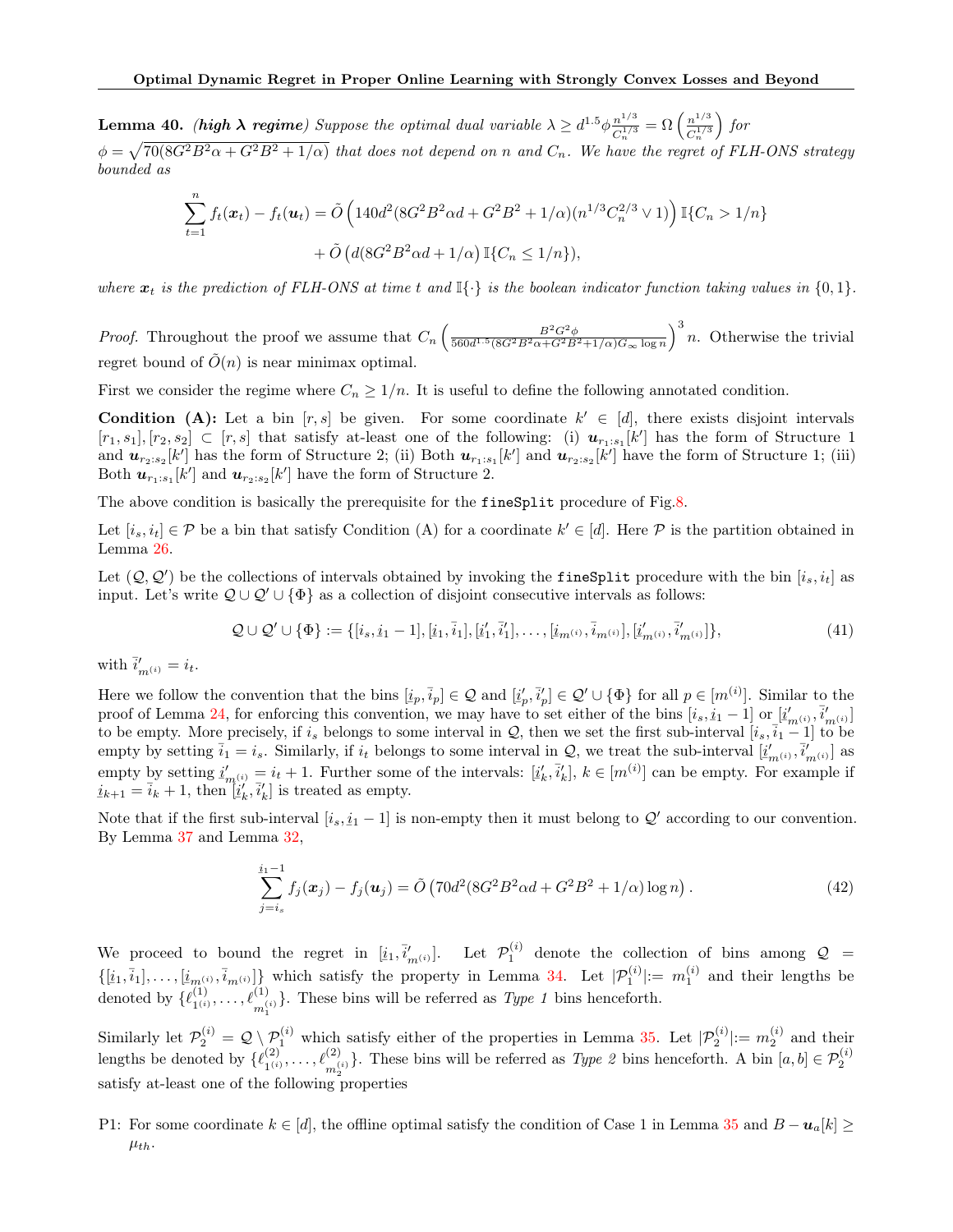P2: For some coordinate  $k \in [d]$ , the offline optimal satisfy the condition of Case 2 in Lemma [35](#page-32-3) and  $B + u_a[k] \geq$  $\mu_{th}$ .

To see this, let's inspect the way in which the bin [a, b] has been added to Q when we invoke fineSplit with the input bin  $[i_s, i_t]$ . If  $[a, b]$  has been added via Step 2-(a), then we have  $\text{GAP}_{\text{min}}(B, [i_s, i_t])[k] > \text{GAP}_{\text{min}}(-B, [i_s, i_t])[k]$ for a coordinate k. By Lemma [39](#page-36-1) it holds that  $\text{GAP}_{\text{min}}(B, [i_s, i_t])[k] \geq \mu_{\text{th}}$  under the  $C_n$  regime we consider. So  $B - u_a[k] \geq \text{GAP}_{\text{min}}(B,[i_s,i_t])[k] \geq \mu_{\text{th}}$  where the first inequality follows by the definition of GAP (see Definition [33\)](#page-30-0). Further, observe that  $u_a[k'] - \frac{1}{\ell G^2} \sum_{j=a}^b \nabla f_j(u_j)[k'] < -B$  is never satisfied, where  $\ell = b - a + 1$ . Otherwise it will imply that  $-\frac{1}{\ell G^2} \sum_{j=a}^b \nabla f_j(\boldsymbol{u}_j)[k'] = \frac{2\lambda}{\ell G^2} < -B - \boldsymbol{u}_a[k'] \leq 0$  which is not true as  $\lambda \geq 0$ . We must also have  $u_a[k'] - \frac{1}{\ell G^2} \sum_{j=a}^b \nabla f_j(u_j)[k'] \notin [-B, B]$ . Otherwise, bin  $[a, b]$  would have been already added to  $\mathcal{P}_1^{(i)}$  and would have never present in  $\mathcal{P}_2^{(i)}$ . So we conclude that property P1 follows. Property P2 can also be shown to be true using similar arguments when the bin  $[a, b]$  has been added to  $Q$  via Step 2-(b) of fineSplit.

Each bin  $[i_k, \bar{i}_k]$ ,  $k \in [m^{(i)}]$  of Type 1 and Type 2 can be paired with an adjacent bin  $[i'_k, \bar{i}'_k] \in \mathcal{Q}' \cup \{\Phi\}$ ,  $k \in [m^{(i)}]$  $\frac{\text{Total on } [\varepsilon_k, \varepsilon_k]}{\varepsilon_k}$ ,  $\frac{\varepsilon_k}{k!}$ ,  $\frac{\varepsilon_k}{k!}$  which is either empty or the optimal sequence displays a piece-wise maximally monotonic behaviour in  $[\underline{i}'_k, \overline{i}'_k]$ across all coordinates as recorded in Lemma [37.](#page-35-0)

Note that  $m_1^{(i)} + m_2^{(i)} = m^{(i)}$ . Let the total regret contribution from Type 1 bins along with their pairs and Type 2 bins along with their pairs be referred as  $R_1^{(i)}$  and  $R_2^{(i)}$  respectively.

For a bin  $[a, b] \in \mathcal{P}_2^{(i)}$ , in either of the cases covered by the properties P1 and P2, we have by Lemma [35](#page-32-3) that

$$
\sum_{j=a}^{b} f_j(\boldsymbol{x}_j) - f_j(\boldsymbol{u}_j) \le 70d^2(8G^2B^2\alpha d + G^2B^2 + 1/\alpha)\log n - \frac{\ell G^2}{2}\mu_{\text{th}}^2,
$$

Let  $[a',b'] \in \mathcal{Q}' \cup \{\Phi\}$  be the pair assigned to  $[a,b]$ . If it is non-empty, then due to Lemma [37](#page-35-0) and Lemma [32](#page-29-0) the regret from the bin  $[a', b']$  is at-most  $70d^2(8G^2B^2\alpha d + G^2B^2 + 1/\alpha) \log n$ .

So we can bound  $R_2^{(i)}$  as

$$
R_2^{(i)} \le \sum_{j=1^{(i)}}^{m_2^{(i)}} \left( \left( 70d^2 (8G^2B^2\alpha d + G^2B^2 + 1/\alpha) \log n - \frac{\ell_j^{(2)}G^2}{2} \mu_{\text{th}}^2 \right) + 70d^2 (8G^2B^2\alpha d + G^2B^2 + 1/\alpha) \log n \right)
$$
  

$$
\le m_2^{(i)} 140d^2 (8G^2B^2\alpha d + G^2B^2 + 1/\alpha) \log n - \frac{G^2\mu_{\text{th}}^2}{2} \left( \sum_{j=1^{(i)}}^{m_2^{(i)}} \ell_j^{(2)} \right),
$$

From Eq.[\(40\)](#page-36-2), we have  $\ell_j^{(2)} \geq \frac{2\phi d^{1.5} n^{1/3}}{G_{\infty} C_n^{1/3}}$  $\frac{\phi d^{1.5} n^{1/3}}{G_{\infty} C_n^{1/3}}$  for  $j \in \{1^{(i)}, \ldots, m_2^{(i)}\}$  under the regime of  $\lambda$  we consider. So we can continue as

$$
R_2^{(i)} \le 140m_2^{(i)}d^2(8G^2B^2\alpha d + G^2B^2 + 1/\alpha)\log n - G^2\mu_{\rm th}^2 m_2^{(i)}\frac{\phi d^{1.5}n^{1/3}}{G_{\infty}C_n^{1/3}}
$$
  
\n
$$
\le 140m_2^{(i)}d^3(8G^2B^2\alpha + G^2B^2 + 1/\alpha)\log n - G^2\mu_{\rm th}^2 m_2^{(i)}\frac{\phi d^{1.5}n^{1/3}}{G_{\infty}C_n^{1/3}}
$$
  
\n= 0,

where the last line is obtained by plugging in the value of  $\mu_{th}$  as in Lemma [39.](#page-36-1)

So by refining every interval in  $\mathcal P$  (recall that  $\mathcal P$  is from Lemma [26\)](#page-26-0) that satisfy Condition (A) and summing the regret contribution from all Type 2 bins and their pairs across all refined intervals in  $\mathcal P$  yields

$$
\sum_{i=1}^{M} R_2^{(i)} \le 0,
$$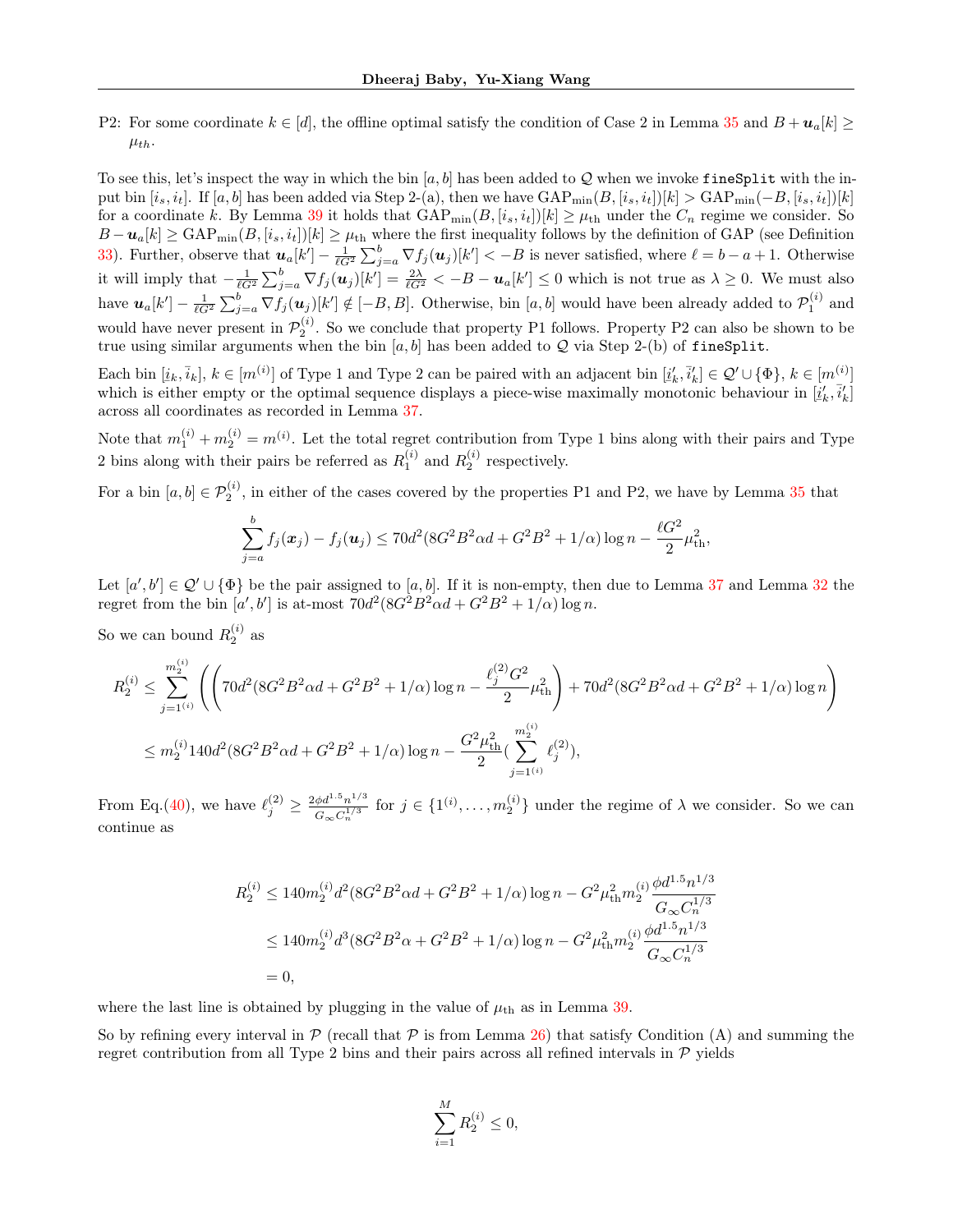where we recall that  $M := |\mathcal{P}| = O(n^{1/3} C_n^{2/3} \vee 1)$  and assign  $R_2(i) = 0$  for intervals in  $\mathcal{P}$  that do not satisfy Condition (A).

For any Type 1 bin, its regret contribution can be bounded by Lemma [34.](#page-31-1) The regret contribution from its pair can be bounded by Lemma [32](#page-29-0) as before. So we have

$$
R_1^{(i)} \le \sum_{j=1}^{m_1^{(i)}} \left( \left( 70d^2 (8G^2 B^2 \alpha d + G^2 B^2 + 1/\alpha) \log n - \frac{2\lambda^2}{\ell_{j^{(i)}}^{(1)} G^2} \right) + 70d^2 (8G^2 B^2 \alpha d + G^2 B^2 + 1/\alpha) \log n \right)
$$
  
=  $140m_1^{(i)} d^2 (8G^2 B^2 \alpha d + G^2 B^2 + 1/\alpha) \log n - \frac{2\lambda^2}{G^2} \sum_{j=1}^{m_1^{(i)}} \frac{1}{\ell_{j^{(i)}}^{(1)}}.$ 

So by refining every interval in  $\mathcal P$  that satisfy Condition (A) and summing the regret contribution from all Type 2 bins and their pairs across all refined intervals in  $P$  yields

<span id="page-39-0"></span>
$$
\sum_{i=1}^{M} R_1^{(i)} \le 140d^2 (8G^2B^2\alpha d + G^2B^2 + 1/\alpha) \log n \sum_{i=1}^{M} m_1^{(i)} - \frac{2\lambda^2}{G^2} \sum_{i=1}^{M} \sum_{j=1}^{m_1^{(i)}} \frac{1}{\ell_{j^{(i)}}^{(1)}}
$$
  
\n
$$
\le 140d^2 (8G^2B^2\alpha d + G^2B^2 + 1/\alpha)M_1 \log n - \frac{2\lambda^2}{G^2} \frac{M_1^2}{n},
$$
  
\n
$$
\le 140d^3 (8G^2B^2\alpha + G^2B^2 + 1/\alpha)M_1 \log n - \frac{2\lambda^2}{G^2} \frac{M_1^2}{n}
$$
 (43)

where in the last line: a) we define  $M_1 := \sum_{i=1}^M m_1^{(i)}$  with the convention that  $m_1^{(i)} = 0$  if the  $i^{\text{th}}$  bin in  $\mathcal P$  doesn't satisfy Condition (A); b) applied AM-HM inequality and noted that  $\sum_{i=1}^{M} \sum_{j=1}^{m_1^{(i)}} \ell_{j^{(i)}}^{(1)}$  $j^{(1)} \n\leq n.$ 

To further bound  $Eq. (43)$  $Eq. (43)$ , we consider two separate regimes as follows. Recall that  $\lambda \geq d^{1.5} \phi \frac{n^{1/3}}{C_2^{1/3}}$  $\frac{n^{1/3}}{C_n^{1/3}}$ . So continuing from Eq.[\(43\)](#page-39-0),

$$
140d^{3}(8G^{2}B^{2}\alpha + G^{2}B^{2} + 1/\alpha)M_{1}\log n - 2\lambda^{2}\frac{M_{1}^{2}}{G^{2}n} \le 140d^{3}(8G^{2}B^{2}\alpha + G^{2}B^{2} + 1/\alpha)M_{1}\log n - 2d^{2.5}\phi^{2}\frac{n^{2/3}}{C_{n}^{2/3}}\frac{M_{1}^{2}}{G^{2}n}
$$
  
  $\le 0,$ 

whenever  $M_1 \ge \frac{70(8G^2B^2\alpha + G^2B^2 + 1/\alpha)\log n}{\phi^2} n^{1/3} C_n^{2/3} = \tilde{\Omega}(n^{1/3}C_n^{2/3}).$ 

In the alternate regime where  $M_1 \leq \left( \frac{70(8G^2B^2\alpha + G^2B^2 + 1/\alpha)\log n}{\phi^2} n^{1/3}C_n^{2/3} \vee 1 \right) = \tilde{O}(n^{1/3}C_n^{2/3} \vee 1)$ , we trivially obtain  $\sum_{i=1}^{M} R_1^{(i)} = \tilde{O}\left(140d^2(8G^2B^2\alpha d + G^2B^2 + 1/\alpha)(n^{1/3}C_n^{2/3} \vee 1)\right)$ .

The regret contribution from all sub-bins that starts at  $i_s$  i ∈ [M] which are not paired in Eq.[\(41\)](#page-37-1) is only at-most  $\tilde{O}(d^{2.5}(n^{1/3}C_n^{2/3} \vee 1))$  by adding the bound of Eq.[\(42\)](#page-37-2) across all  $O(n^{1/3}C_n^{2/3} \vee 1)$  bins in  $\mathcal{P}$ .

Throughout the entire proof we have assumed that  $m_1^{(i)}$  and  $m_2^{(i)}$  are non-zero for some bin  $[i_s, i_t] \in \mathcal{P}$ . Not meeting this criterion will only make the arguments easier as explained below.

We have shown that the total regret contribution from the refined bins  $\sum_{i=1}^{M} R_1^{(i)} + R_2^{(i)} = \tilde{O}(n^{1/3}C_n^{2/3} \vee 1),$ we trivially obtain  $\sum_{i=1}^{M} R_1^{(i)} = \tilde{O}\left(140d^2(8G^2B^2\alpha d + G^2B^2 + 1/\alpha)(n^{1/3}C_n^{2/3} \vee 1)\right)$  under the conditions of the lemma, where we have taken  $R_1^{(i)} = R_2^{(i)} = 0$  if the  $i^{\text{th}}$  bin  $[i_s, i_t] \in \mathcal{P}$  doesn't satisfy Condition (A) across any coordinate.

If a bin doesn't satisfy Condition (A) across any coordinate, then the offline optimal solution within that bin assumes a piece-wise maximally monotonic structure with at-most 4 pieces across any coordinate. By Lemma [32,](#page-29-0)